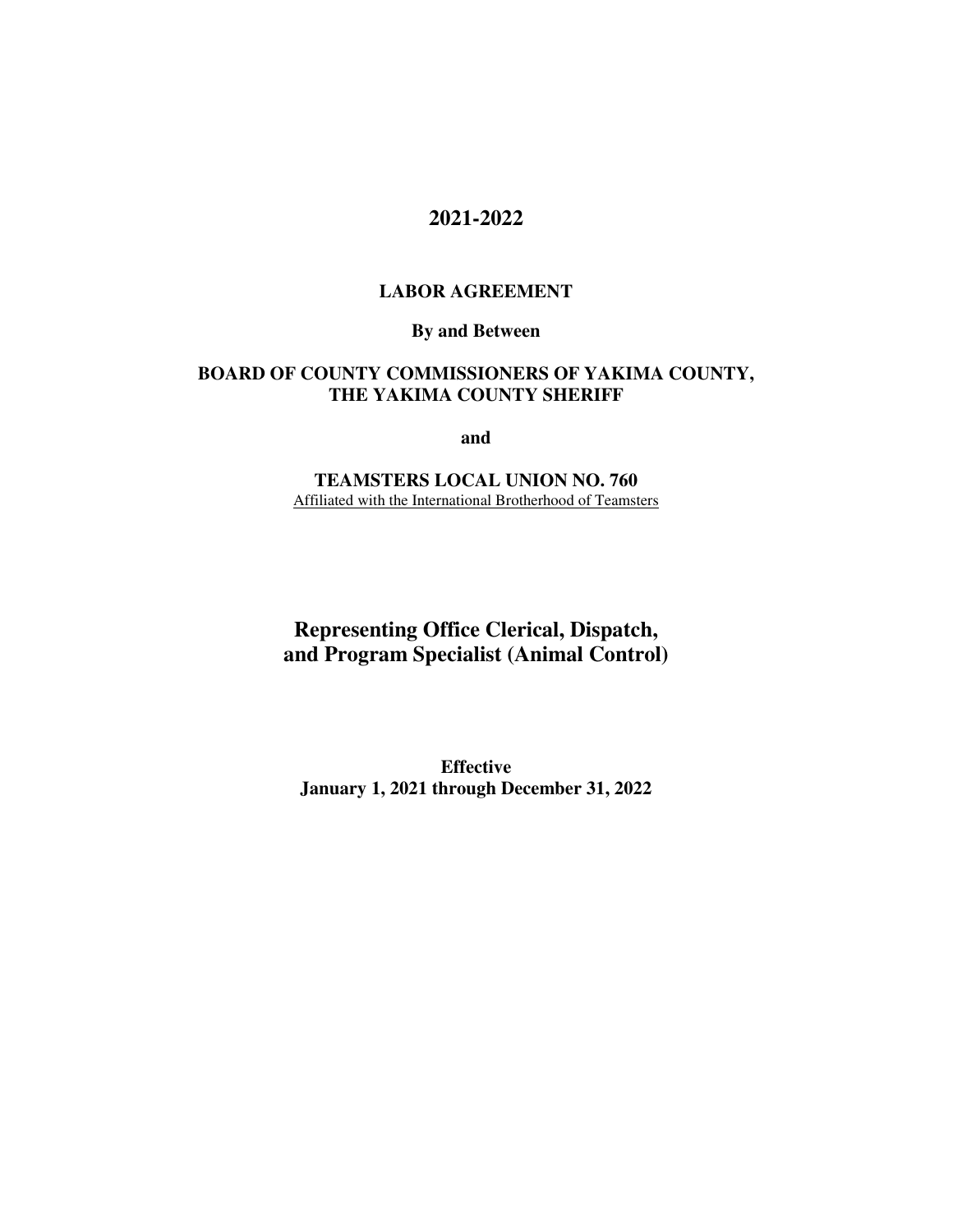## **TABLE OF CONTENTS**

#### **ARTICLE NO. - TITLE OF ARTICLE**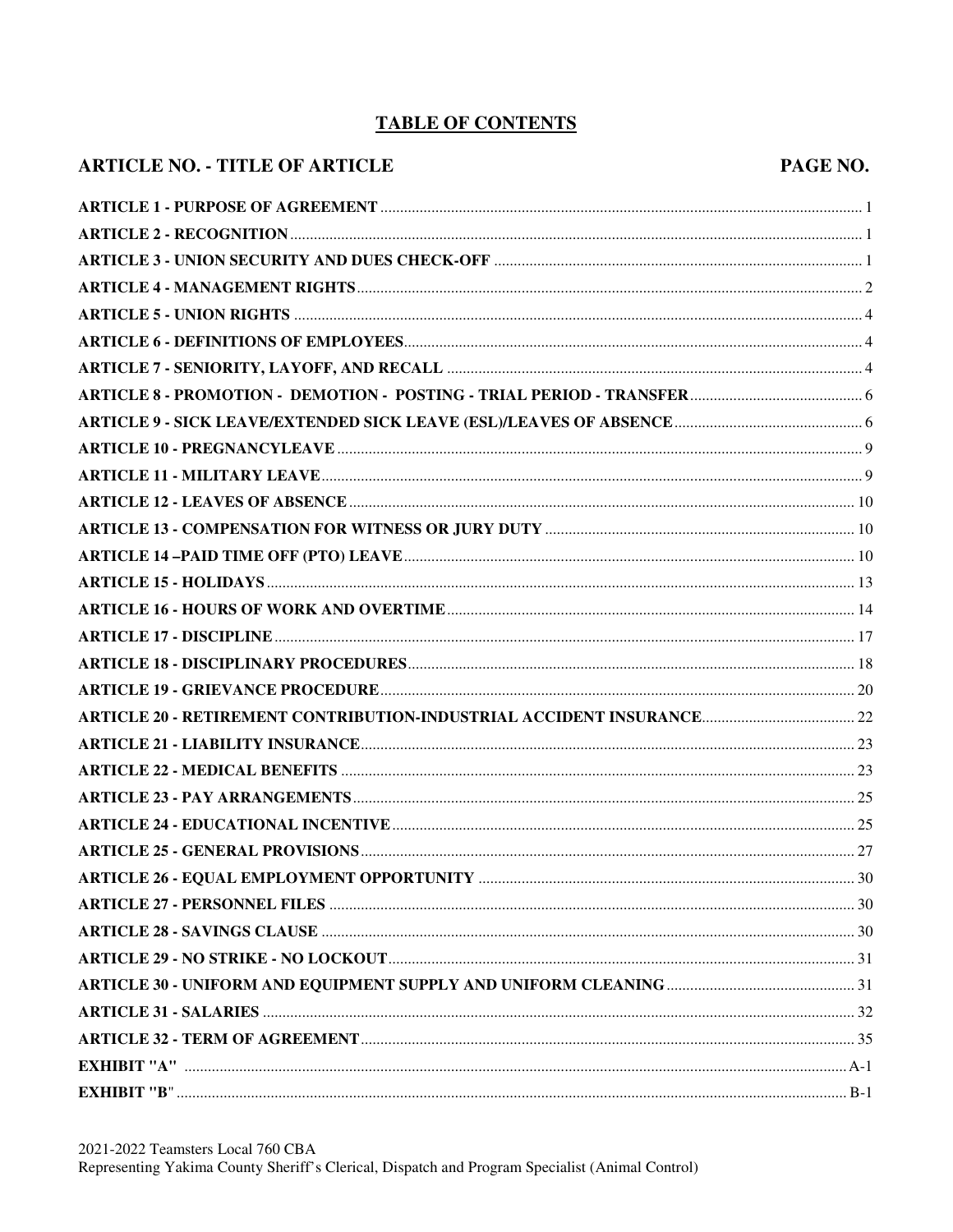### **ARTICLE 1 - PURPOSE OF AGREEMENT**

- 1.1 This Agreement is made and entered into by and between the BOARD of COUNTY COMMISSIONERS of YAKIMA COUNTY, WASHINGTON hereinafter referred to as the "County", the YAKIMA COUNTY SHERIFF, hereinafter referred to as the "Sheriff", both of whom are the "Employer", and TEAMSTERS LOCAL UNION NO. 760, hereinafter referred to as the "Union," for the purpose of fixing the wages, hours and working conditions affecting the employees.
- 1.2 This Agreement also serves the purpose of increasing the general efficiency of the Sheriff's Office and maintaining harmonious relations between the County, its employees and the Union. To accomplish the foregoing, the parties hereto agree to the following articles within this Agreement.

# **ARTICLE 2 - RECOGNITION**

2.1 The Employer recognizes the Union as the sole and exclusive collective bargaining representative of all regular full time and regular part time employees of the Yakima County Sheriff's Office, excluding the Sheriff; the Sheriff's Confidential Secretary; Unclassified Civil Service Appointees; all fully commissioned Uniformed Deputy Sheriffs, Sergeants and Lieutenants as defined in R.C.W. 41.26.030. Effective January 1, 2019, all employees of the bargaining unit shall be covered by the terms of the Agreement.

## **ARTICLE 3 - UNION SECURITY AND DUES CHECK-OFF**

3.1 **Signed Union Dues Deduction Authorization:** For those employees who choose to join the Union, the Employer agrees to deduct once each month the appropriate Union dues from the pay of the bargaining unit employee who provides written authorization to the Employer to do so. A signed payroll deduction authorization is necessary for this action. The signed payroll deduction authorization shall be submitted to the Employer's Human Resources Department. The deduction will begin within the payroll period the authorization is received or as soon as administratively possible.

If an Employee chooses to discontinue union membership and payment of dues, the Employee must provide written notification to the Employer and the Union. The Employer will discontinue deductions within the appropriate payroll period that aligns with the date notification is given or as soon as administratively possible. The Employer is not a party to the dues authorization for payroll deduction as that is between the Employee and the Union.

3.2 **Amounts Deducted:** The amounts deducted shall be certified to the Employer by the Union, and payment shall be remitted to the Union together with monthly reports. If an employee terminates employment, dues will be deducted for the month of termination and appropriately accounted for in accordance with the dues authorization and any applicable Union bylaws as soon as administratively possible.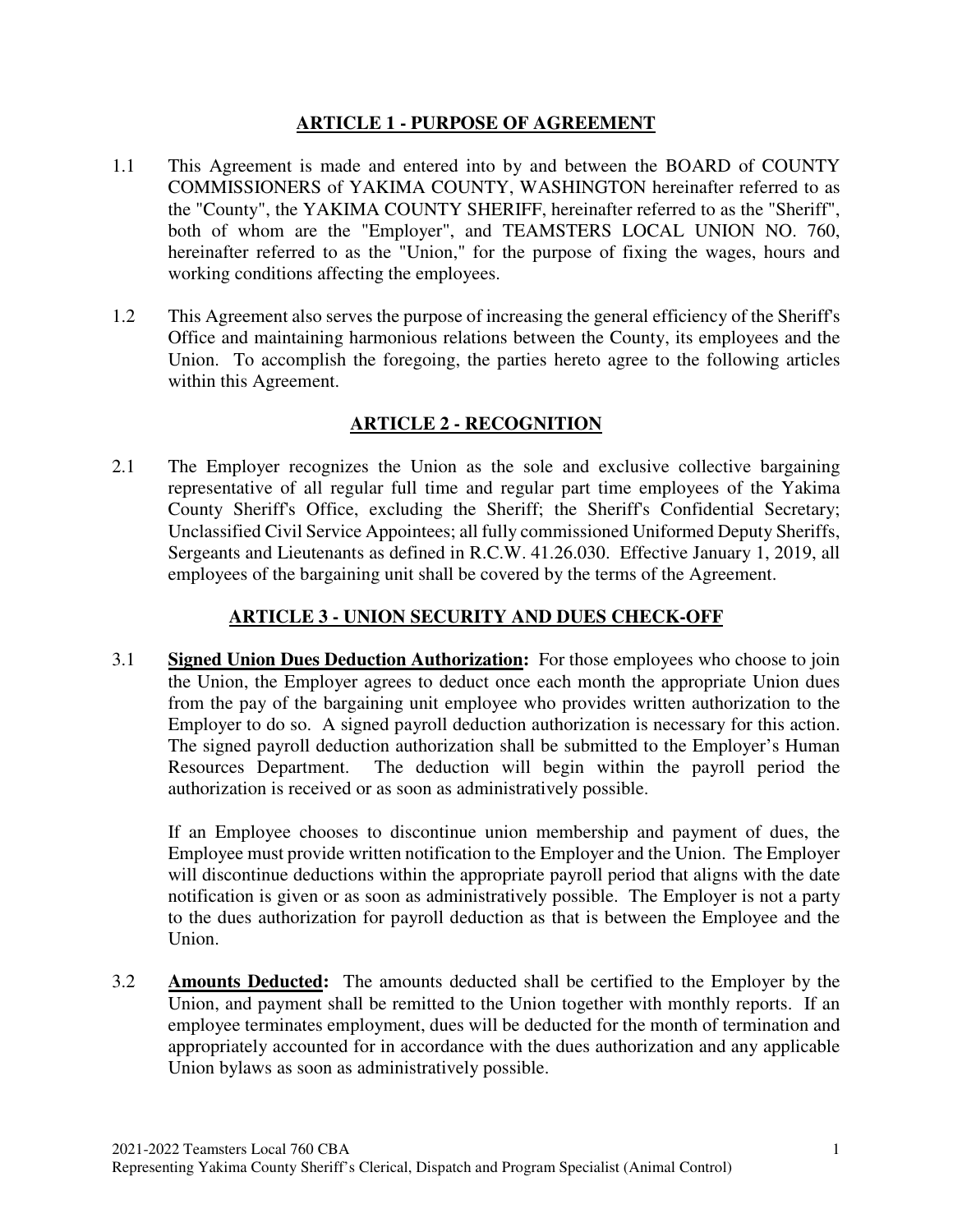- 3.3 **Monthly Reports:** Employer will provide the Union with monthly electronic reports of dues activity and payments. Reports and payments received during current month represent activities from previous months.
	- **EXAMPLE** Reports and payment received in March represents activities that transpired in February.
- 3.4 **Hold Harmless:** The Union will defend and hold the County harmless against all claims, demands, lawsuits, ordered losses, judgments, other forms of liability, including amounts of dues and fees withheld and/or expenses associated with the County making a good faith effort in the implementation of this Article.
- 3.5 **New Employee Orientations:** The County will provide the Union reasonable access to new employees of the bargaining unit for the purposes of presenting information about their exclusive bargaining representative to the new employee. The presentation shall occur during the new employee orientation provided by the County, or at another time, if mutually agreed to by the County and Union. No employee may be mandated to attend the meetings or presentations by the Union. "Reasonable access" for the purposes of this section means: (a) The access to the new employee occurs within ninety (90) days of the employee's start date within the bargaining unit; (b) The access is for no less than thirty (30) minutes; and (c) The access occurs during the new employee's regular work hours at the employee's regular worksite, or at another County location, mutually agreed to by the County and Union.

Employer shall provide the Union with annual schedule of the monthly New Employee Orientation dates. The schedule will be provided on or before January of each year. Subsequent schedule changes will be provided in writing as soon as reasonably possible.

- 3.5.1 The Human Resources Department will maintain a list of the new employees scheduled to attend each month's orientation.
- 3.5.2 The Union is invited to contact the Human Resources Department by calling (509) 574-2210 or email: Human.Resources@co.yakima.wa.us at any time during the month to obtain information about their respective new employee's schedule to attend orientation.
- 3.5.3 The Employer will provide Union with half an hour (1/2 hour) time frame at the beginning of the New Employee Orientation to talk with new employees within their respective bargaining unit. The half an hour (1/2 hour) timeframe generally begins between 8:00 a.m. – 8:30 a.m.

## **ARTICLE 4 - MANAGEMENT RIGHTS**

4.1 The Union recognizes the prerogative of the Employer to operate and manage its affairs in all respects in accordance with its responsibilities, lawful powers and legal authority. Affairs of the Employer concerning such prerogatives include, but are not limited to, the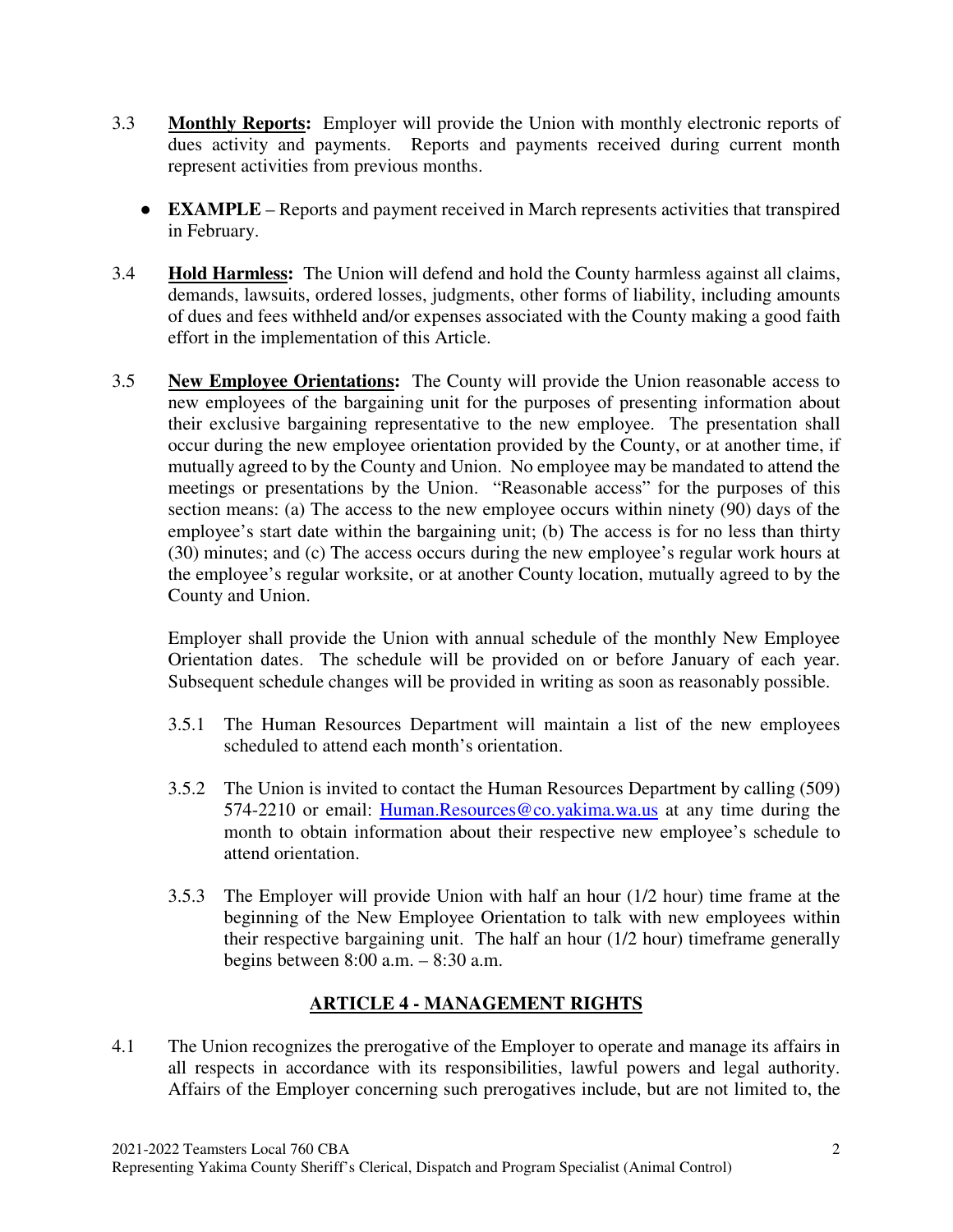following matters:

- A. The right to establish lawful work rules and procedures.
- B. The right to schedule work and overtime work, and the methods and processes by which said work is to be performed, consistent with the Employer's obligations to the public.
- C. The right to hire, transfer, suspend, discharge, lay off, recall, promote, or discipline employees as deemed necessary by the Employer as provided by this Agreement and/or as provided by the General Rules and Regulations of the Yakima County Civil Service Commission.
- D. The right to determine the size and composition of the work force and to assign employees to work locations and shifts.
- E. The right to determine what law enforcement duties shall be performed by various Sheriff Personnel.
- F. The parties understand that incidental duties connected with operations, not enumerated in job descriptions, and shall nevertheless be performed by the employee when requested by a superior officer.
- G. The right to take actions as may be necessary to carry out Employer's services in emergencies.
- H. The right to take actions necessary to comply with the Americans with Disabilities Act.
- 4.2 Nothing in this Agreement shall be interpreted to detract or circumscribe the trust placed in the elected officials, in this case the Board of Yakima County Commissioners and the Sheriff of Yakima County, and the rights and obligations owed thereby to the electorate.
- 4.3 Past Practices: If the Employer desires to change a past practice, it shall provide the Union with written notice and opportunity to discuss the proposed change. The notice and opportunity to discuss shall not impede or affect the Employer's right to change past practice. The Union may grieve the reasonableness of the change to past practice, but the final step of the grievance procedure (binding arbitration) shall be advisory only and not binding on the parties.
- 4.4 The Employer has implemented the Workday programs and continues to implement additional phases of Workday. During said implementations, the Employer may need to modify provisions of this CBA to conform to Workday procedures and processes. The Union Representative(s) and the bargaining unit employees agree to fully cooperate with the Employer's implementation of this programs and phases.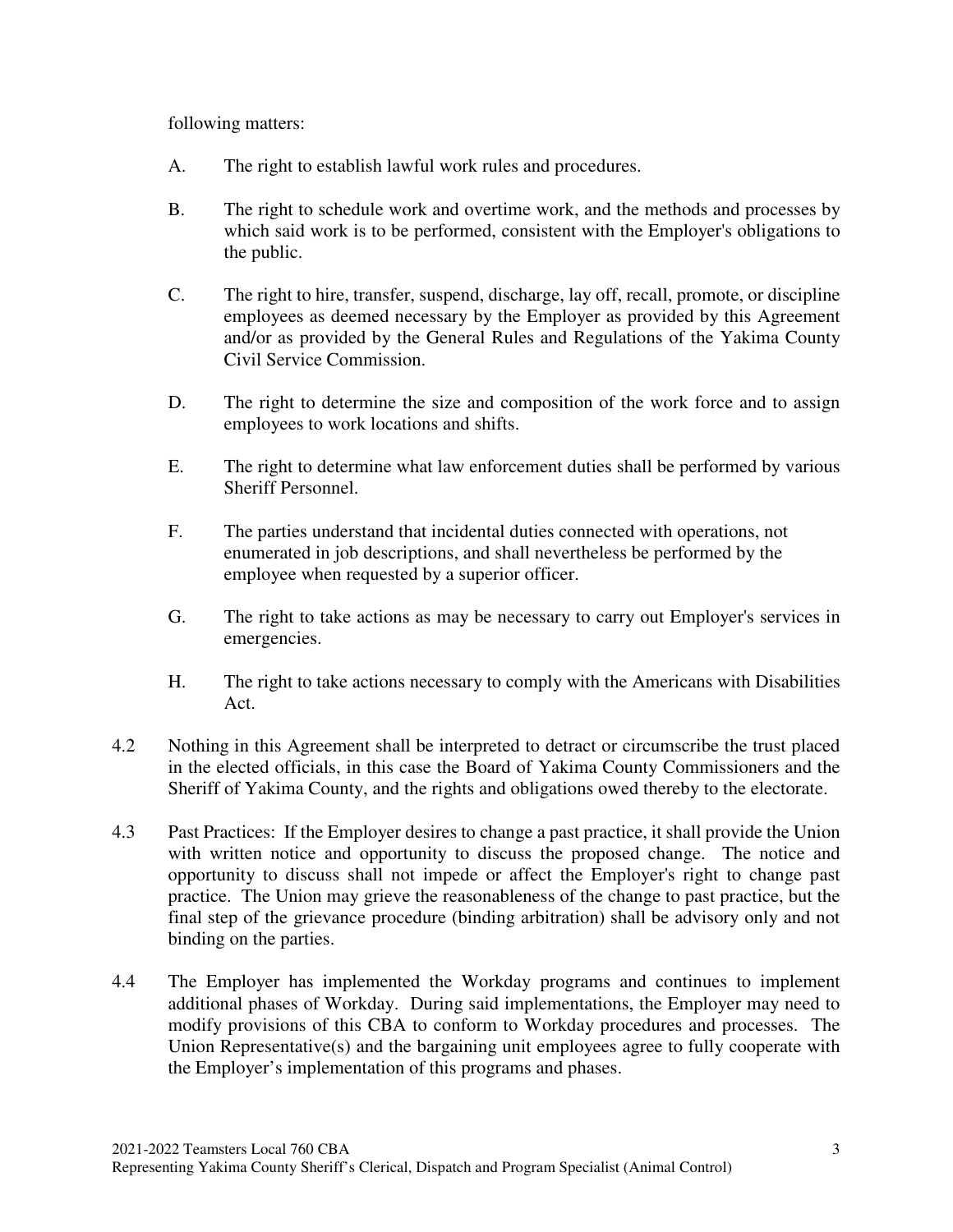## **ARTICLE 5 - UNION RIGHTS**

- 5.1 The Union does not waive its rights under applicable State Laws except as those rights are affected or set forth within the terms and conditions of the Collective Bargaining Agreement.
- 5.2 The Union will have the right to establish representative(s) within the Bargaining Unit. The Union will advise the Employer of the identity of the aforementioned representative(s) on an annual basis. Said representative(s) shall have the right to a reasonable amount of time to investigate membership concerns with respect to the Agreement during regularly scheduled work hours without loss of pay during such time, provided that such investigation will not interfere with the necessary operation of the Office. If the representative(s) works a different schedule of work hours than the member involved, the representative(s) shall have the right to flex up to two (2) hours of work time during a work week for said investigation.
- 5.3 The membership of the Union shall not waive nor shall they feel compelled to waive any and all of their rights under this Agreement, State Law or Federal Law.

## **ARTICLE 6 - DEFINITIONS OF EMPLOYEES**

- 6.1 Regular Full-time Employee: A regular employee is a full-time non-uniformed employee as correlates to RCW 4l.56.030(6) who has been approved by the Civil Service Commission, has served his/her probationary period and is employed on a regular basis. Such employee shall be paid the wage rate and provided the benefits as set forth in the terms and conditions of this collective bargaining agreement.
- 6.2 Probationary Employee: A probationary employee shall be defined as a new hire who has not completed twelve (12) calendar months of service with the Employer since the first day of employment. A probationary employee shall work under the provisions of this Agreement but shall be only on a trial basis, during which period he/she may be discharged without any recourse.
- 6.3 Regular Part-time Employee: A regular part-time employee is one who has been approved as such by the Civil Service Commission, has served his/her probationary period, who may work less than forty (40) hours per week, and will be paid not less than the wage rate as set forth in this contract for the type of work performed. A regular part-time employee is entitled to receive pro-rated benefits and other conditions as set forth in this Agreement.

# **ARTICLE 7 - SENIORITY, LAYOFF, AND RECALL**

- 7.l Seniority
	- A. "Classification seniority" or similar terms used in this Agreement means all service within the affected classification. In the case of promotion, seniority in classifications with similar duties together with all service in higher classifications since the promotion, such as Office Specialist to Office Supervisor and returning to Office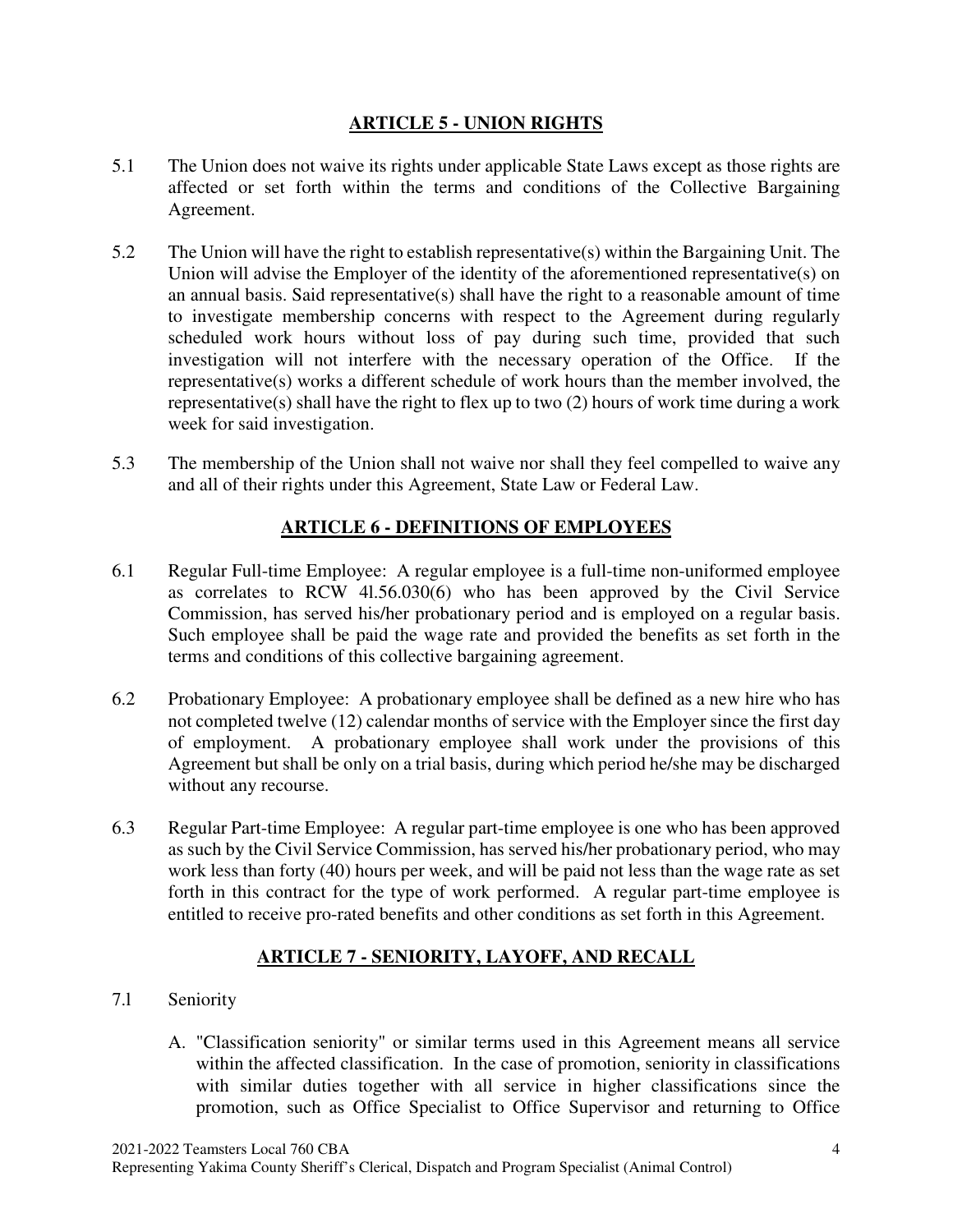Specialist shall be considered for purposes of *classification* seniority. In the case of voluntary acceptance of a position in another classification, classification seniority accrual shall begin with the first day of work in the new classification.

- B. "Bargaining Unit Seniority" according to this Agreement shall consist of the continuous service of an employee since the last date of hire with the County in a position covered by this Agreement.
- C. For purposes of PTO leave accrual, seniority is determined by an employee's continuous service as an employee of Yakima County.
- 7.2 The County will provide the Union with copies of the bargaining unit seniority list on July 1 of each year or at other mutually agreed-upon dates.
- 7.3 Employees shall lose all seniority in the event of voluntary termination, lay-off beyond the recall period, and/or discharge. Employees shall continue to accrue seniority for periods of worker's compensation illness or injury, military leave of absence of twenty-one (21) days or less, and all time on paid leave status. Employees shall not accrue seniority for periods of unpaid leaves of absence, layoff, or disciplinary suspension that exceed half of the employee's scheduled work hours during a pay period; however, employees in such categories shall not lose seniority accrued prior to the commencement of the unpaid status.
- 7.4 Ties in bargaining unit seniority shall be broken by scores on the entrance examination. If a tie remains, the tie shall be broken by lot in a manner mutually agreeable to the parties.
- 7.5 When reducing the work force, the Sheriff will lay off within the affected classification the employees in the reverse order of their bargaining unit seniority, provided that the remaining employees can perform the work needed in a satisfactory manner.
- 7.6 The Employer shall provide each laid off employee with thirty (30) calendar days' notice of any anticipated layoff or recall except in the event of an emergency, and at the same time send a copy of the notice to the Union.
- 7.7 Employees laid off will be eligible for reinstatement for a period of one (1) year. In the event of a vacancy in the affected classification, an employee who has been laid off will have the first opportunity to fill said vacancy or vacancies in the order of his/her bargaining unit seniority in that position, provided the employee can perform the work needed in a satisfactory manner and provided the layoff period does not exceed one (1) year and that the employee keeps the Employer advised of his/her current address. An offer of reemployment shall be in writing and sent by registered or certified mail, return receipt requested, to the employee. The employee shall be presumed to have received notice within three (3) days after the Employer mailed said notice. An employee so notified must indicate his/her acceptance of said re-employment within ten (10) days of receipt of notice and shall be back on the job within twenty (20) days of acceptance of said offer or forfeit all call-back rights under this Article. In addition, any employee who has been laid off shall be given first opportunity to qualify through whatever testing required for any vacant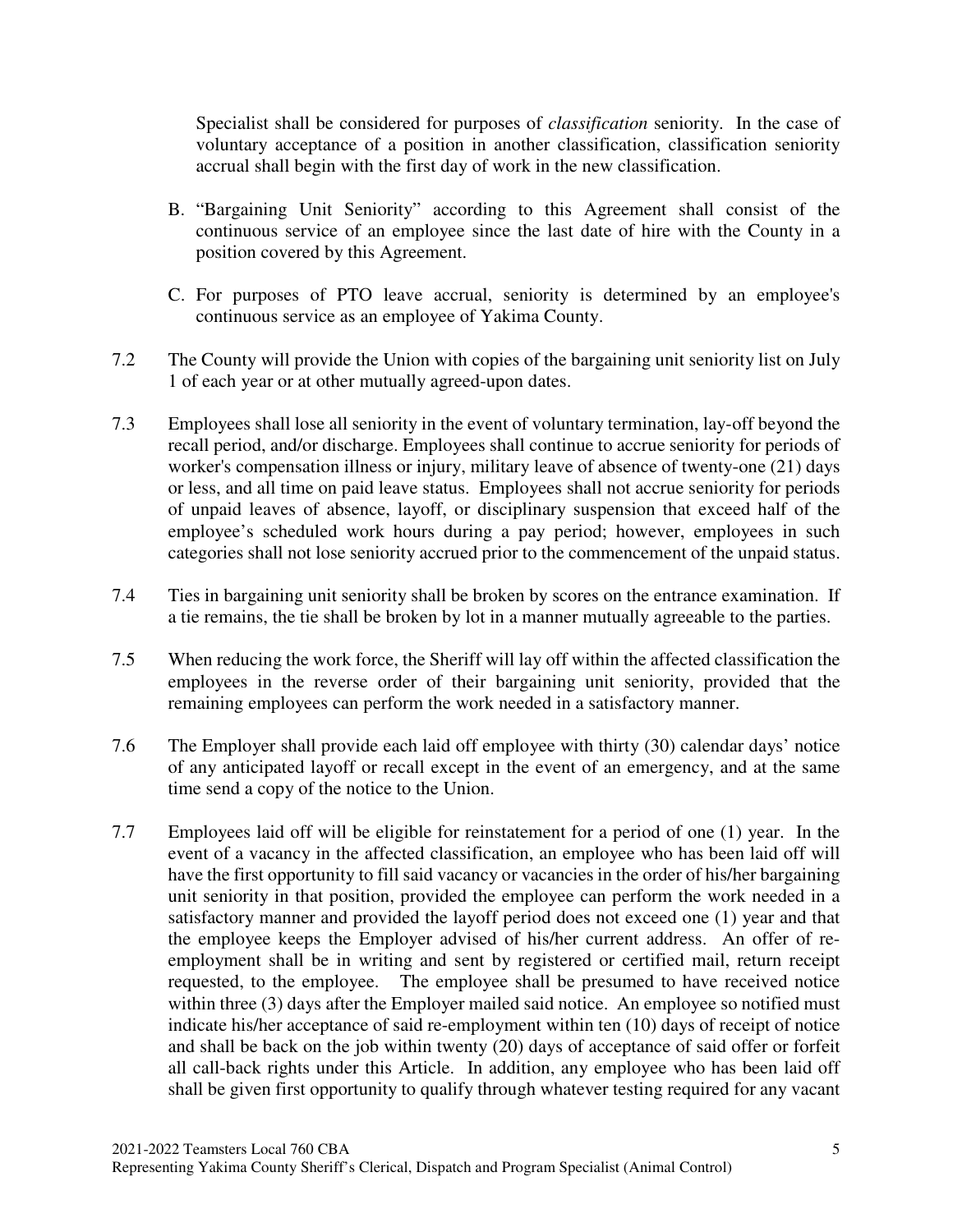position within the bargaining unit, regardless of the existence of a current hire list. If a layoff occurs in a supervisory position, the employee subject to the layoff shall be allowed to move into any available vacant position within the supervised classification.

7.8 Employees on leave are subject to layoff procedures.

## **ARTICLE 8 - PROMOTION - DEMOTION - POSTING - TRIAL PERIOD - TRANSFER**

- 8.1 The Employer will comply with the provisions of the Civil Service Rules and Regulations for Yakima County.
- 8.2 Notices of opening(s) in positions covered by this Agreement shall be posted at appropriate Employer locations and a copy sent to the Union. The notices will contain a description of the job, the qualifications, wage rates, and hours of work.
- 8.3 Application forms for the open position(s) will be available to bargaining unit employees at the Employer's personnel office and the opening(s) will remain posted for a period of not less than ten (10) calendar days. Employees wishing to make application for the initial testing must do so within such period.
- 8.4 Whenever practicable, transfers shall be preceded by a fourteen (14) calendar day notice to the affected employee.
- 8.5 Existing Employees: Existing Sheriff's Office employees who change positions must satisfactorily complete the one (1)-year civil service trial period. The Employer is vested with the sole authority to determine satisfactory completion of the civil service trial period.

## **ARTICLE 9 - SICK LEAVE/EXTENDED SICK LEAVE (ESL)/LEAVES OF ABSENCE**

- 9.1 Sick Leave: Effective January 1, 2013, sick leave ceased to accrue.
- 9.2 Eligibility: Sick leave is only available to employees who have an accrued sick leave balance from prior to January 1, 2013.
- 9.3 Computation of Payment: Sick leave may be charged in quarter (1/4) hour increments. Sick leave absences are charged, at the rate of one quarter (1/4) hour of sick leave for each quarter (1/4) hour of absence.
	- A. Part day sick leave shall commence at the time the employee leaves the work area and shall end at the time the employee returns to the work area.
	- B. Upon separation from employment, any unused sick leave shall be forfeited and will not be paid as separation pay, except in the case of death or retirement under the County's PERS or LEOFF retirement systems. Upon such death or retirement, twenty-five percent (25%) of all of the employee's accumulated sick leave shall be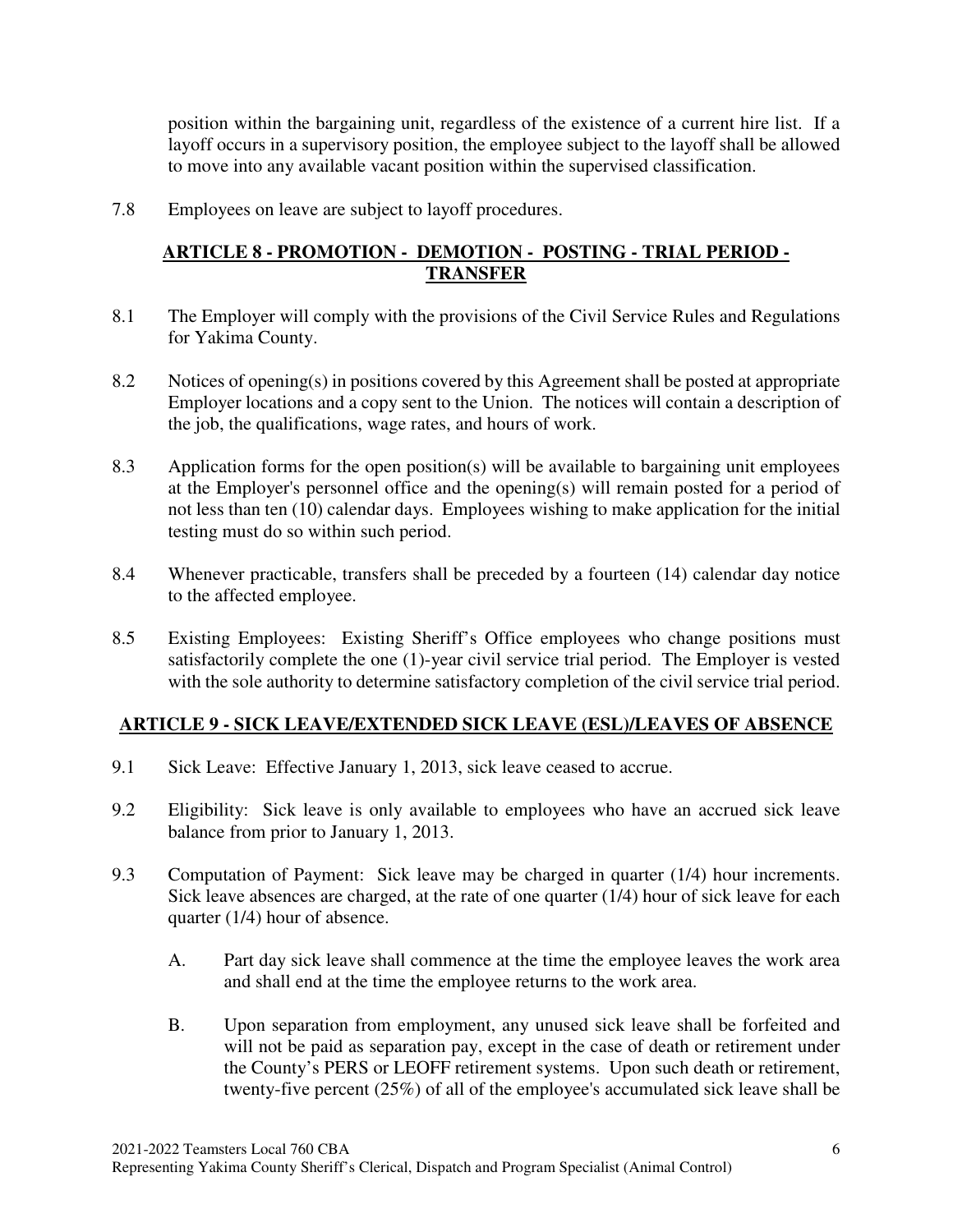paid to the employee's HRA VEBA or his/her estate. Payment of accumulated sick leave is determined by multiplying the employee's base hourly rate times twentyfive percent (25%) of the employee's accumulated sick leave hours. All payments of accumulated sick leave are based on the employee's April 1, 2017 base hourly rate.

- 9.4 Use: Employees may only use the actual number of hours of sick leave accumulated. Sick leave may be taken for any of the following reasons:
	- A. Illness or injury or temporary disability (such as during pregnancy) which incapacitates the employee to the extent that work can no longer be performed.
	- B. Doctor appointments for employee or dependents under the age of eighteen (18).
	- C. When the employee's attendance is required to care for the employee's spouse, registered domestic partner, child, step-child, parent, parent-in-law or grandparent with a health condition requiring treatment or supervision, or for emergency purposes. An employee may use accrued sick leave if the employee's attendance is required to care for a brother, sister, grandchild, or step-grandchild, which leave shall be limited to three days in any one instance. Sick leave may not be used to care for an aunt, uncle, cousin, niece or nephew, unless living in the employee's household, in which case the three day limitation would apply.

Each instance means "condition or period of illness". Thus, for one individual, there possibly could be allowed three days, or there can be recurring periods of illness such as in chronic cases.

- D. Whenever an employee is on approved PTO leave and becomes sick or disabled so as to prevent his/her employment if not on PTO leave, he/she may charge such absence to accumulated sick leave upon a doctor's written certification stating the nature, extent and length of illness or injury.
- E. Any employee may use accrued sick leave to care for a child of the employee under the age of eighteen (18) with a health condition that requires treatment or supervision.
- F. Any employee may use up to three (3) days of sick leave when the employee's grandchild or step-grandchild undergoes a surgical procedure that requires scheduled hospitalization, or surgical out-patient treatment.
- G. Employees may use five (5) days of sick leave for bereavement leave for a death in the immediate family. "Immediate family" includes only persons related by blood or marriage or legal adoption, specifically and limited to wife, husband, registered domestic partner, parent, parent-in-law, grandparent, brother, sister, child, stepchild**,** grandchild or step-grandchild of the employee, not aunt, uncle, cousin, niece or nephew unless living in the employee's household.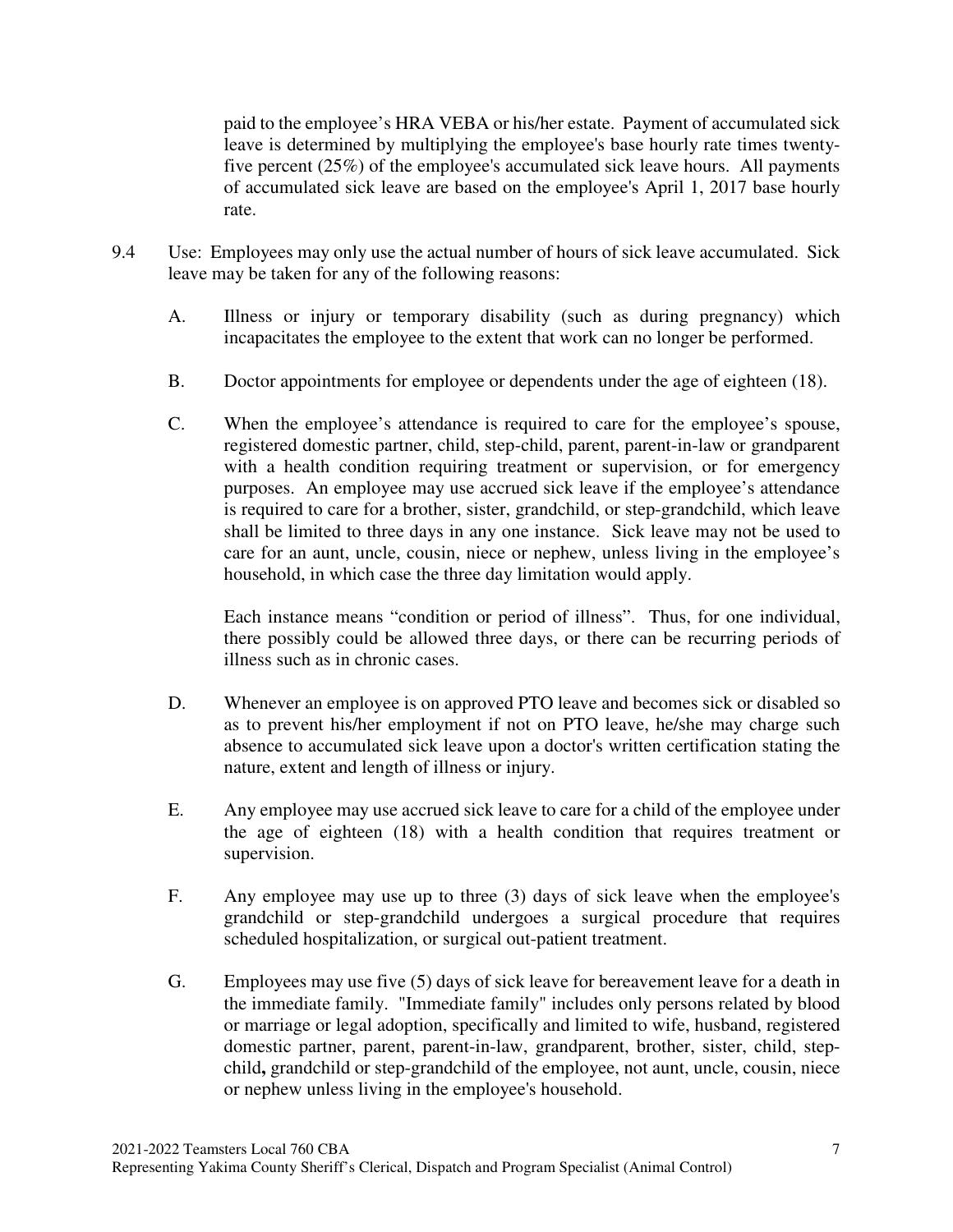- H. The Union and Employer agree to comply with the provisions of the Federal Family Medical Leave Act.
- 9.5 Reporting: Any employee, who for any reason, must take leave due to illness or injury shall, as soon as possible, but not later than ninety (90) minutes before he/she is due to report for duty, if physically possible, notify his/her immediate supervisor by telephone of the employee's incapability to report to work. A doctor's certification of illness may be required of the employee, at the time the employee returns to work, when absent because of illness or injury in excess of three (3) consecutive work days. In the event the Employer has reason to believe there is a misuse of sick leave through a pattern of use or some other means, the Employer may require an employee who has utilized less than three (3) consecutive work days of sick leave to present a physician's certification of the employee's illness. An employee found to have abused the provisions of sick leave by falsification or willful misrepresentation may be subject to disciplinary action.
- 9.6 Extended Sick Leave (ESL) Effective January 1, 2013, the ESL bank was implemented.
	- 9.6.1 ESL is earned by regular full-time employees of Yakima County at the rate of four (4) hours for each month of completed service. With the implementation of Workday, ESL hours earned will show as two (2) hours each pay period/pay cycle. Regular part-time employees earn ESL on a pro-rated basis according to the hours budgeted for the position.
	- 9.6.2 An employee is eligible to use available ESL when the employee has:
		- an extended illness or injury lasting more than 10 consecutive work days (cannot be used for intermittent absences);
		- A qualified family member with an extended illness or injury lasting more than 10 consecutive work days (cannot be used for intermittent absences);
		- served thirty (30) consecutive days of employment; and
		- used 5 work days or 40 hours of PTO, SL, CT or LWOP.

The changes will become effective beginning in the payroll period following signature of the CBA by the last signing party.

- 9.6.3 Upon separation from employment with Yakima County, any unused ESL is forfeited without payment.
- 9.6.4 All re-employed persons, whose continuous service has been interrupted by termination, shall be considered new employees and shall be subject to the applicable qualifying period of employment. Exception: Employees rehired within the layoff period after a reduction in force will have their accumulated ESL bank hours restored.
- 9.6.5 ACCUMULATION OF LEAVE. ESL is cumulative to a maximum of thirty (30)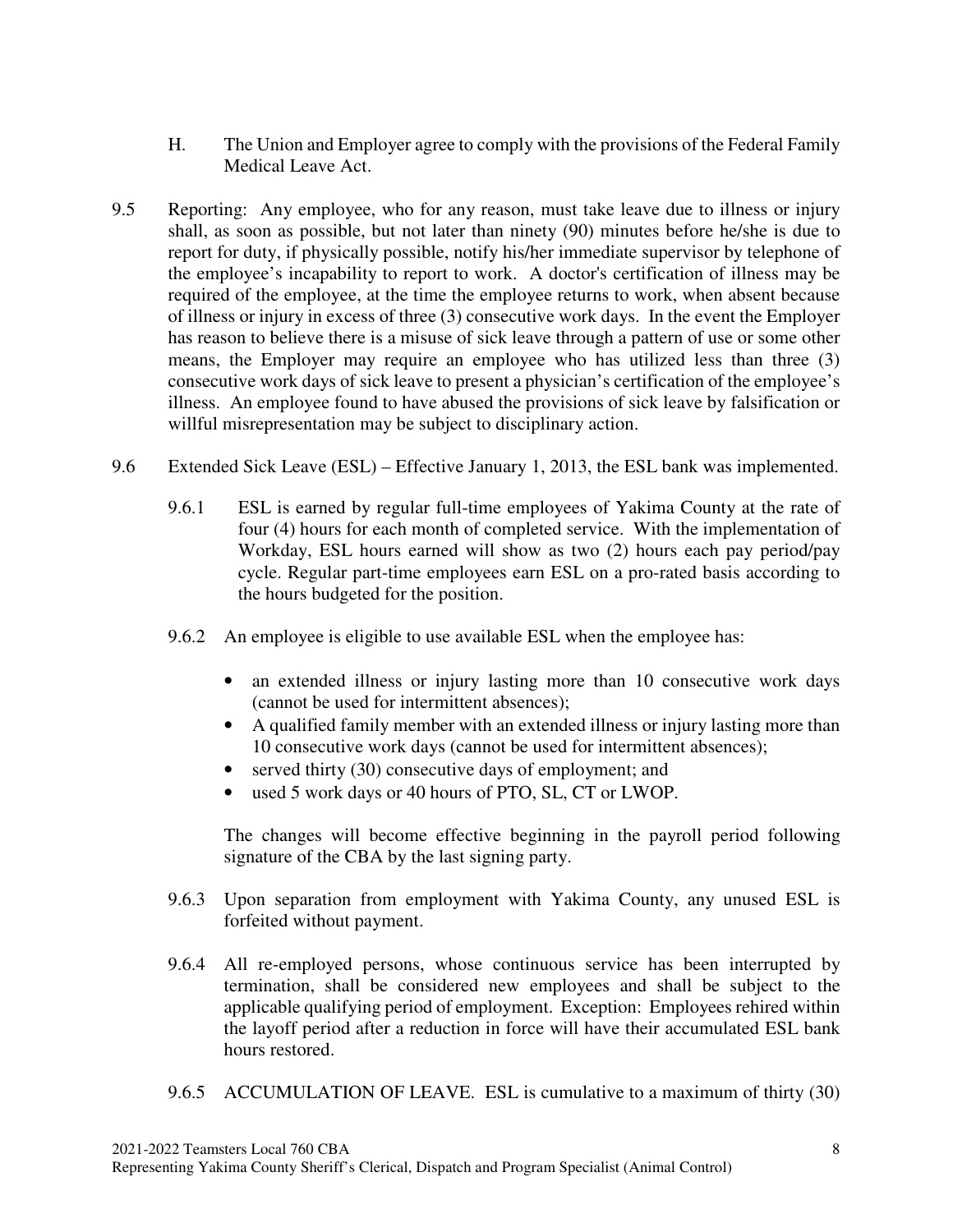working days (240 hours), after which time no additional leave may be earned until the leave balance is reduced through use of leave hours. An employee cannot have more than 240 hours of ESL credit in the bank at any time. The maximum ESL balance shall be pro-rated for employees who regularly work less than forty (40) hours per week.

- 9.6.6 COMPUTATION OF PAYMENT. ESL shall be charged in quarter hour increments. ESL is charged at a rate equal to the number of work hours absent from the normally assigned shift.
- 9.6.7 USE. ESL may be taken under the following conditions:
	- 9.6.7.1 With the approval of the Department Head/Elected Official, an eligible employee may take all or any portion of the employee's available ESL. Employees are not permitted to use ESL in excess of their available balance. Leave may not be taken before it is accumulated.
	- 9.6.7.2 ESL may only be used for the employee's own illness or injury or for the following family members: spouse, state registered domestic partner, child, parent, parent-in-law, or grandparent. The employee must comply with the leave request/reporting requirements for leave used in conjunction with state and federal family medical leave laws. If possible, an employee requesting ESL must make a written request in advance. The supervisor shall consider the request and shall approve or deny it. A medical release may be required before the employee is permitted to return to work.
- 9.7 Workmen's Compensation: Yakima County is a Self-Insured Employer for Workers Compensation. An employee who is injured on the job and eligible for time loss payments due to the injury, may use PTO leave during the period covered, or the employee may request sick leave to compensate for the difference between time loss compensation and full pay for the period of time loss.

## **ARTICLE 10 – PREGNANCY LEAVE**

10.1 Leaves of absence resulting from childbirth or temporary disability due to pregnancy shall be authorized in accordance with the Yakima County Pregnancy Leave Policy.

## **ARTICLE 11 - MILITARY LEAVE**

11.1 In the case of military leave, the County abides by the provision of the laws of the United States (USERRA) and the State of Washington (RCW 38.40.060); employees who are members of the National Guard or Federal Military Reserve Units are entitled to be absent from their duties for up to twenty-on (21) calendar days with pay during each year beginning October 1 through September 30, while engaged in the performance of ordered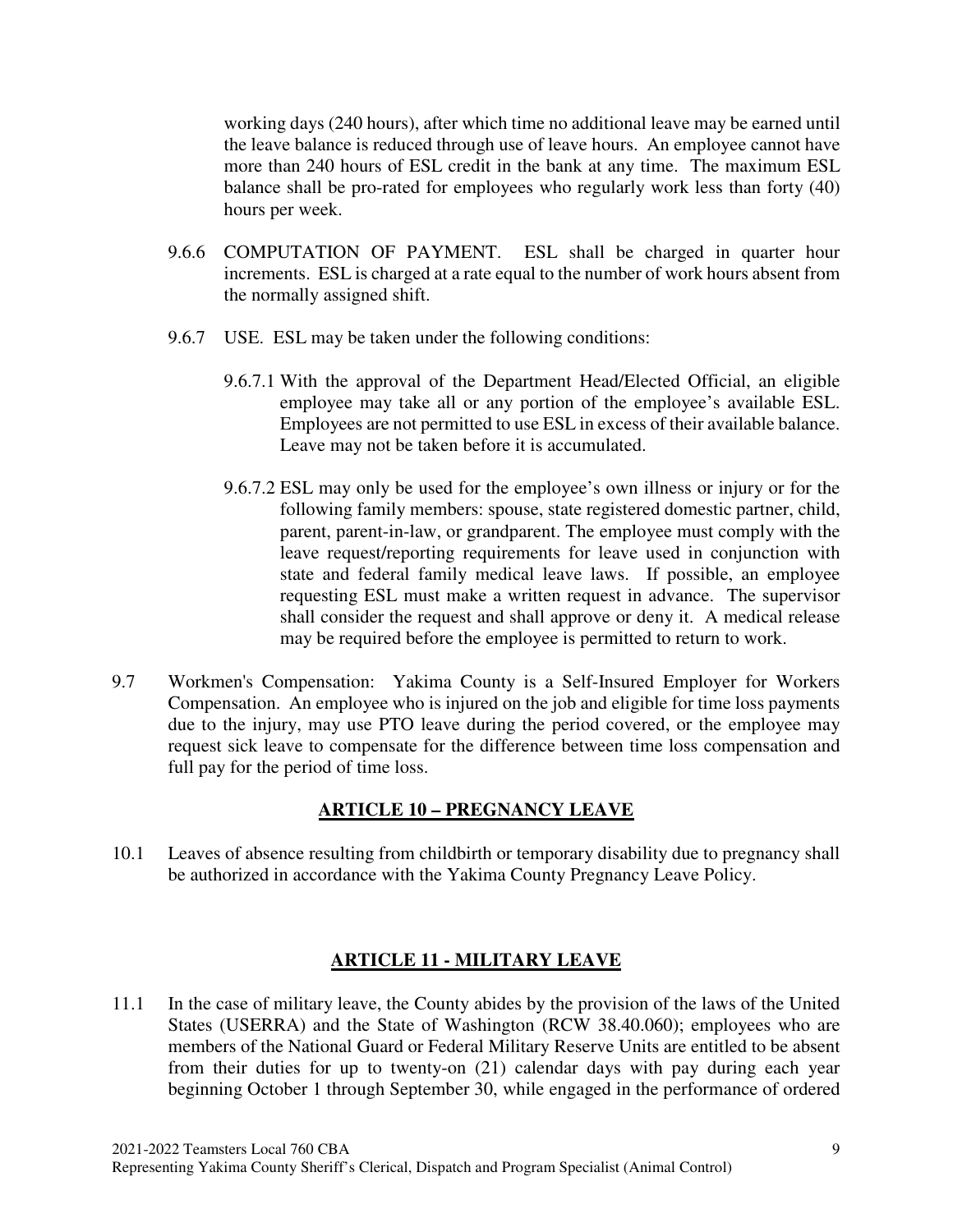military duty. Such military leave shall be in addition to any PTO or sick leave to which the employee might otherwise be entitled, and shall not involve any loss of efficiency rating, privileges or pay. Employees participating in training shall provide the Employer with their annual training schedule in the month of January or as soon as the information is available.

#### **ARTICLE 12 - LEAVES OF ABSENCE**

12.1 A leave of absence is an approved absence, excluding medical leave of absence, from employment without pay and without loss of bargaining unit seniority. The Employer may grant a leave of absence for a period of up to six (6) consecutive calendar months. This period may be extended by the Civil Service Commission with recommendation of the Sheriff. Approval for such leave shall be in writing with a copy to the Union. One (1) employee who is a designated delegate for the Union shall be granted unpaid time off up to seven (7) calendar days once every five (5) years to attend the International Conference. The employee may elect, but shall not be required to use PTO time for this purpose. The Union shall notify the Employer of the conference dates prior to the bargaining unit shift bidding process and the Employer shall have the right to black out that period for vacation bidding by others.

## **ARTICLE 13 - COMPENSATION FOR WITNESS OR JURY DUTY**

- 13.1 When a regular employee covered by this Agreement is summoned for Jury Duty or subpoenaed as a witness by the Employer, he/she shall advise his/her supervisor upon receipt of such call, and if taken from his/her work for such service, shall receive normal pay while actually performing such service. The employee will sign over to the Employer his/her jury duty pay excluding those monies for travel and meal allowances.
- 13.2 Employees required to report for jury duty shall have a starting time of 9:00 a.m. unless otherwise notified by the Court Administrator. An employee subpoenaed as a witness for the Employer or summoned for jury duty and subsequently excused for the balance of that day, shall report as soon as possible to his/her supervisor for the purpose of working the balance of that shift.

## **ARTICLE 14 –PAID TIME OFF (PTO) LEAVE**

- 14.1 PTO Leave PTO leave is earned by regular full-time employees of Yakima County as described below for each month of completed service. With the implementation of Workday, PTO Leave is administered by the pay period/pay cycle. Regular part-time employees earn PTO leave on a pro-rated basis according to the hours budgeted for the position. PTO leave is not available to the employee until after having served thirty (30) consecutive days of employment.
- 14.2 Accrual: Employees earn a PTO leave on a prorated basis on their date of hire following the chart in 14.3 Terminating employees earn PTO leave on a prorated basis based on their date of termination.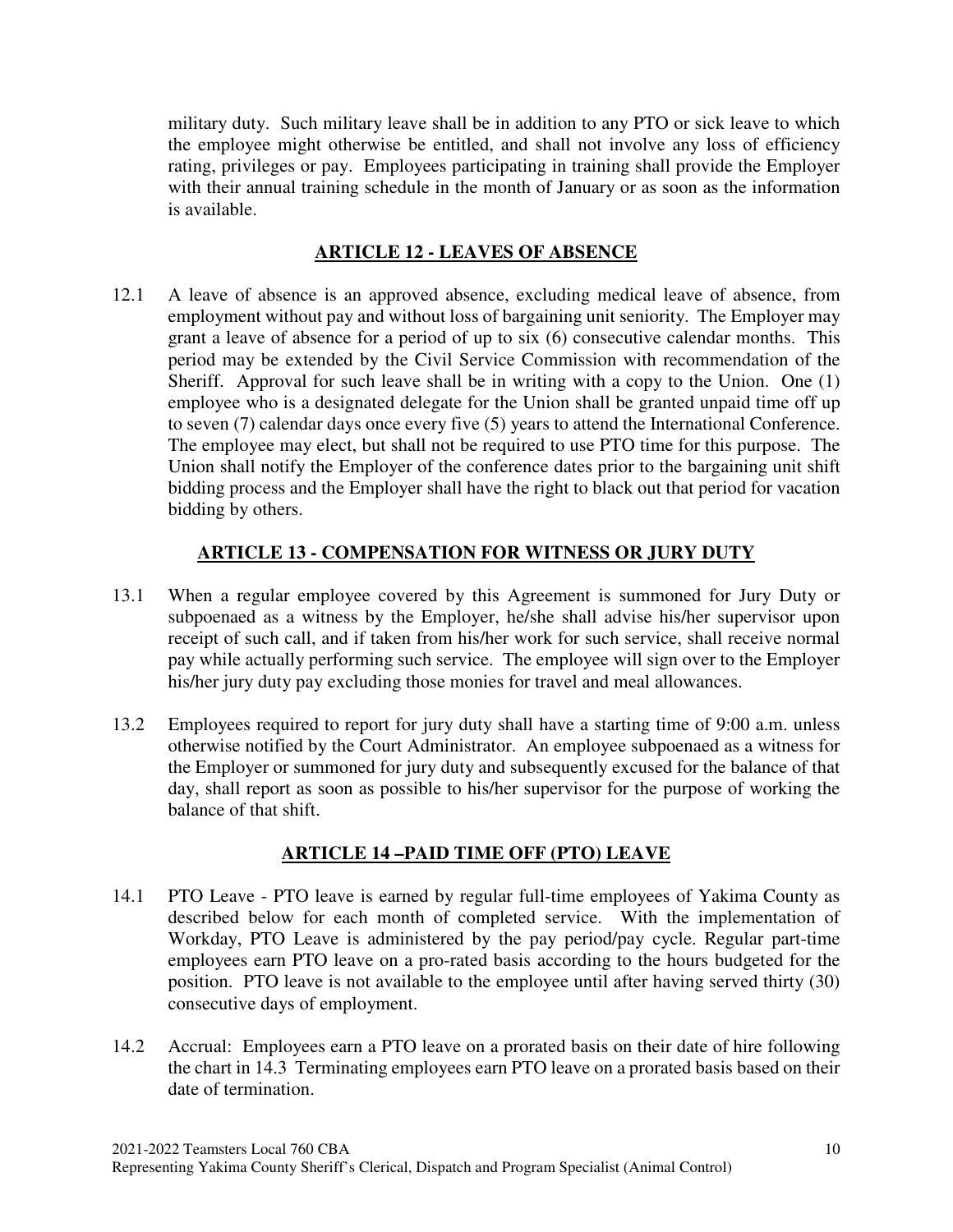PTO leave may be accumulated to a maximum of the equivalent of forty (40) working days (320 hours), after which time, if not taken, shall lapse pay period by pay period.

Employees whose leave is covered under FMLA or Workers Compensation will continue to accrue paid leave banks and neither their accrual dates nor accruals will be adjusted. Employees not on a leave covered by FMLA or Workers Compensation will not accrue paid leave banks and their accrual dates will be adjusted if the employee is in a leave without pay status and the leave without pay status exceeds fifty percent  $(50\%)$  of their regularly scheduled hours for the pay period.

14.3 All regular full-time employees shall accrue PTO leave based upon the following schedule. Regular part-time employees shall accrue PTO leave on a pro-rated basis according to the employee's assigned hours/budgeted FTE:

|                                     | <b>Accrual Rate</b> | <b>Accrual Rate</b>                      |                       |
|-------------------------------------|---------------------|------------------------------------------|-----------------------|
| <b>Continuous Service</b>           | (40 hour week)      | (37.5 hour week)                         |                       |
| Less than 2 years service           | 0-24 months         | 10.00 hours per month                    | 9.38 hours per month  |
| Two (2) years service               | 25-36 months        | 12.00 hours per month                    | 11.25 hours per month |
| Three (3) years service             | 37-60 months        | 13.34 hours per month                    | 12.50 hours per month |
| Five (5) years service              | 61-120 months       | 14.67 hours per month                    | 13.75 hours per month |
| Ten (10) years service              | 121-180 months      | 16.67 hours per month                    | 15.63 hours per month |
| Fifteen (15) years service          | 181-240 months      | 18.00 hours per month                    | 16.88 hours per month |
| More than twenty (20) years service |                     | 241 or more months 20.00 hours per month | 18.75 hours per month |

- 14.4 Computation of Payment/Use: PTO leave may be charged in quarter hour increments.
	- 14.4.1 All accumulated PTO leave is paid when an employee leaves employment of Yakima County for any reason, provided adequate notice has been given. In case of death, all accumulated PTO leave is paid to the estate of the employee. All payments as terminal leave for the unused PTO leave are based on the employee's salary at the time of separation or death. Adequate notice, for employees resigning from County employment, is defined as written notice submitted at least fourteen (14) calendar days prior to termination of employment.
- 14.5 PTO leave must be taken at such time as the employee can best be spared, but employees will be allowed to take leave, if at all possible, when desired. Therefore, it will be necessary to schedule PTO as early as possible and have dates approved by the Sheriff or his/her designee.
	- 14.5.1 For Dispatch Employees:
		- A. The Employer will post a vacation schedule by November  $1<sup>st</sup>$  of each year in the department and the schedule will remain posted for 14 days. The vacation schedule will be posted for each shift or squad as those shift members will bid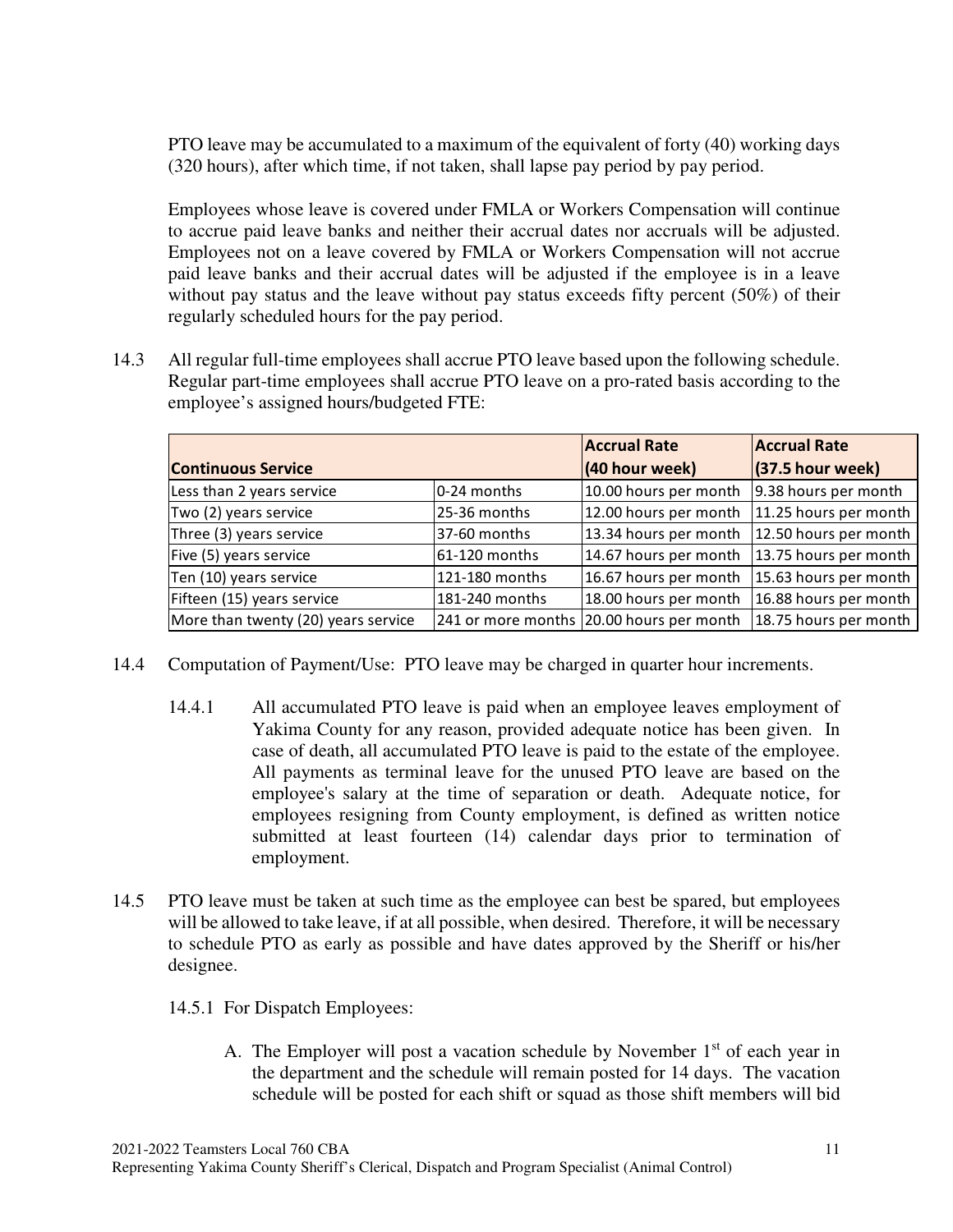independently of the other shifts. Employees will, during the period of posting, request their desired vacation time.

- B. If there are conflicts in requests, the affected employees, on a classification seniority basis, will be asked to select an alternate choice within 3 days to be able to bump another employee's vacation bid, otherwise, seven (7) days shall be allowed to select an alternate vacation schedule. Classification seniority may be used in vacation scheduling during each round one time per year. All other requests for PTO leave or compensatory time use will be on a first come first served basis within the employee's shift, squad or unit.
- C. In order to allow as many employees as possible to utilize accrued PTO hours, PTO leave requests during the first round of bidding will be limited to periods of up to eighty (80) hours. During second and subsequent rounds of bidding, the employee will be limited to period of forty (40) hours.
- D. Employees can only bid for vacation periods for which they have sufficient PTO accruals at the time of the requested vacation.
- E. Employees who are transferred involuntarily, who have already had their vacation period approved will be allowed to retain that scheduled vacation regardless of their classification seniority within the new shift, squad or unit to which they are transferred. Employees who transfer voluntarily may risk losing their vacation time if the time conflicts with other members of the shift, squad or unit regardless of classification seniority.
- 14.5.2 For Records Employees:
	- A. The employer shall post a separate vacation schedule for records no later than February 1<sup>st</sup> of each calendar year in the department. Each vacation year shall be from April  $1<sup>st</sup>$  to March  $30<sup>th</sup>$  of the following calendar year.
	- B. If two or more employees with equal classification seniority bid the same vacation dates and it becomes a choice as to who shall receive the time off, bargaining unit seniority shall prevail.
	- C. The first round of bidding shall have the vacation calendar posted for fourteen (14) days. The second round of bidding shall be posted for seven (7) days.
	- D. If there are conflicts in requests, the affected employees, on a classification seniority basis, will be asked to select an alternate choice within 2 business days to be able to bump another employee's vacation bid, otherwise, seven (7) days shall be allowed to select an alternate vacation schedule.
- 14.5.3 No PTO time will be deducted from that accrued to the employee unless he/she actually used that PTO time or agreed to deduction of PTO time in lieu of other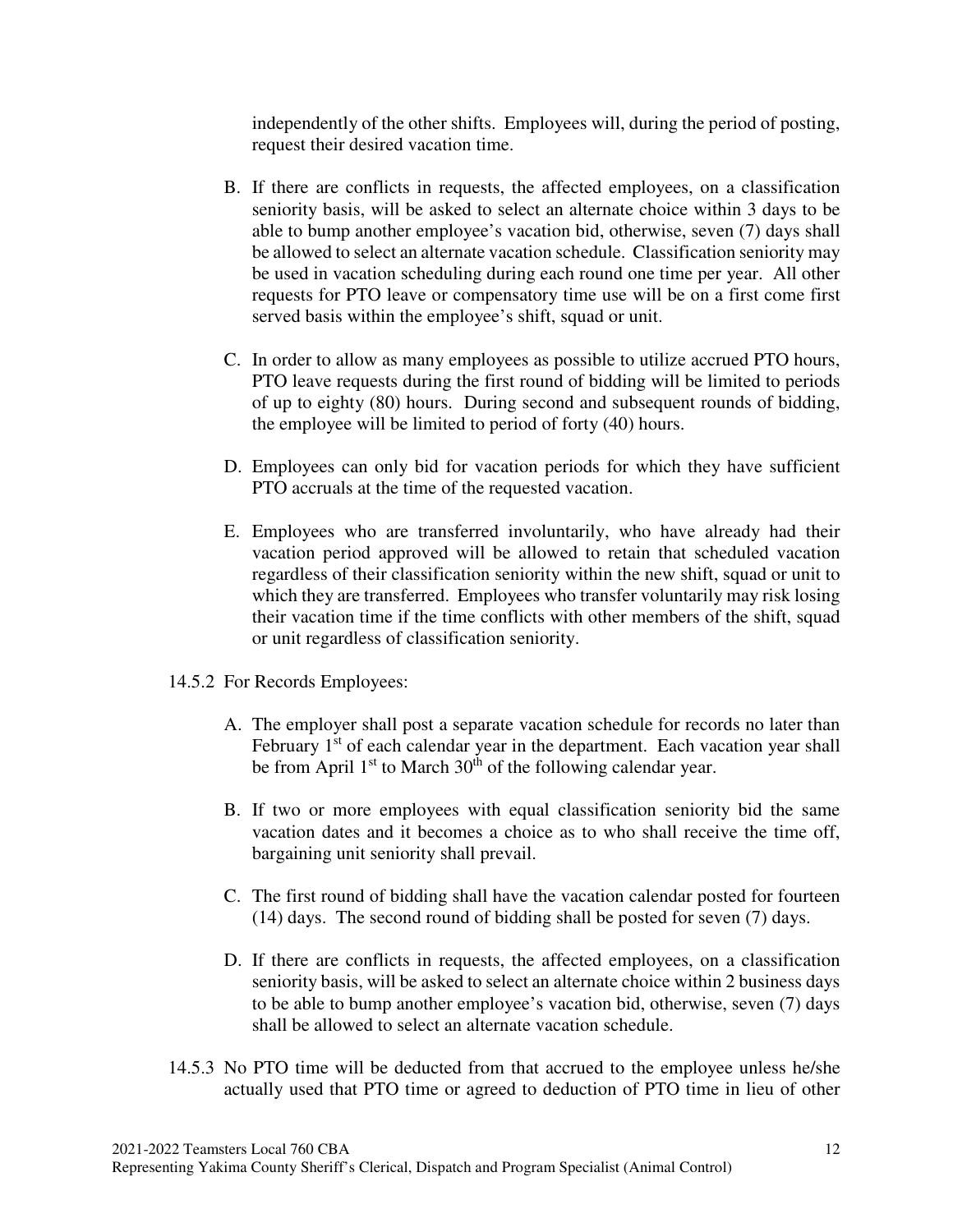discipline.

- 14.5.4 PTO leave use will be approved when conditions of the Federal Family and Medical Leave Act, Washington Family Leave Act and/or Washington Family Care Act are met.
- 14.6 PTO Leave Sharing Program for Catastrophic Illness. A leave contribution program is established to permit employees to transfer a specified amount of PTO leave to another employee of Yakima County.

The recipient employee must:

- A. Have an extraordinary or serious illness or injury; or
- B. Have a parent, spouse, state registered domestic partner, or child who has an extraordinary or serious illness or injury which requires the employee's attendance or direct care; and
- C. Have depleted or shortly will deplete all leave reserves (PTO leave, sick leave or compensatory time); and
- D. Have diligently attempted to accrue PTO leave; and
- E. Not be eligible for industrial insurance benefits.

PTO leave contributions made to an employee under sub-paragraph B above shall not exceed the actual amount of contribution necessary to cover any unpaid leave of absence while the employee is on FMLA leave.

The donating employee may not request transferred amount that would result in his/her leave balance falling below ten (10) days. This provision shall be administered by the Human Resources Department.

## **ARTICLE 15 - HOLIDAYS**

15.1 The following days shall be recognized and observed as legal paid holidays by regular employees:

| Date:                    | <b>Name of Holiday:</b>      |
|--------------------------|------------------------------|
| January 1                | New Year's Day               |
| Third Monday in January  | Martin Luther King, Jr., Day |
| Third Monday in February | Presidents' Day              |
| Last Monday in May       | Memorial Day                 |
| June 19                  | Juneteenth (beginning 2022)  |
| July 4                   | Independence Day             |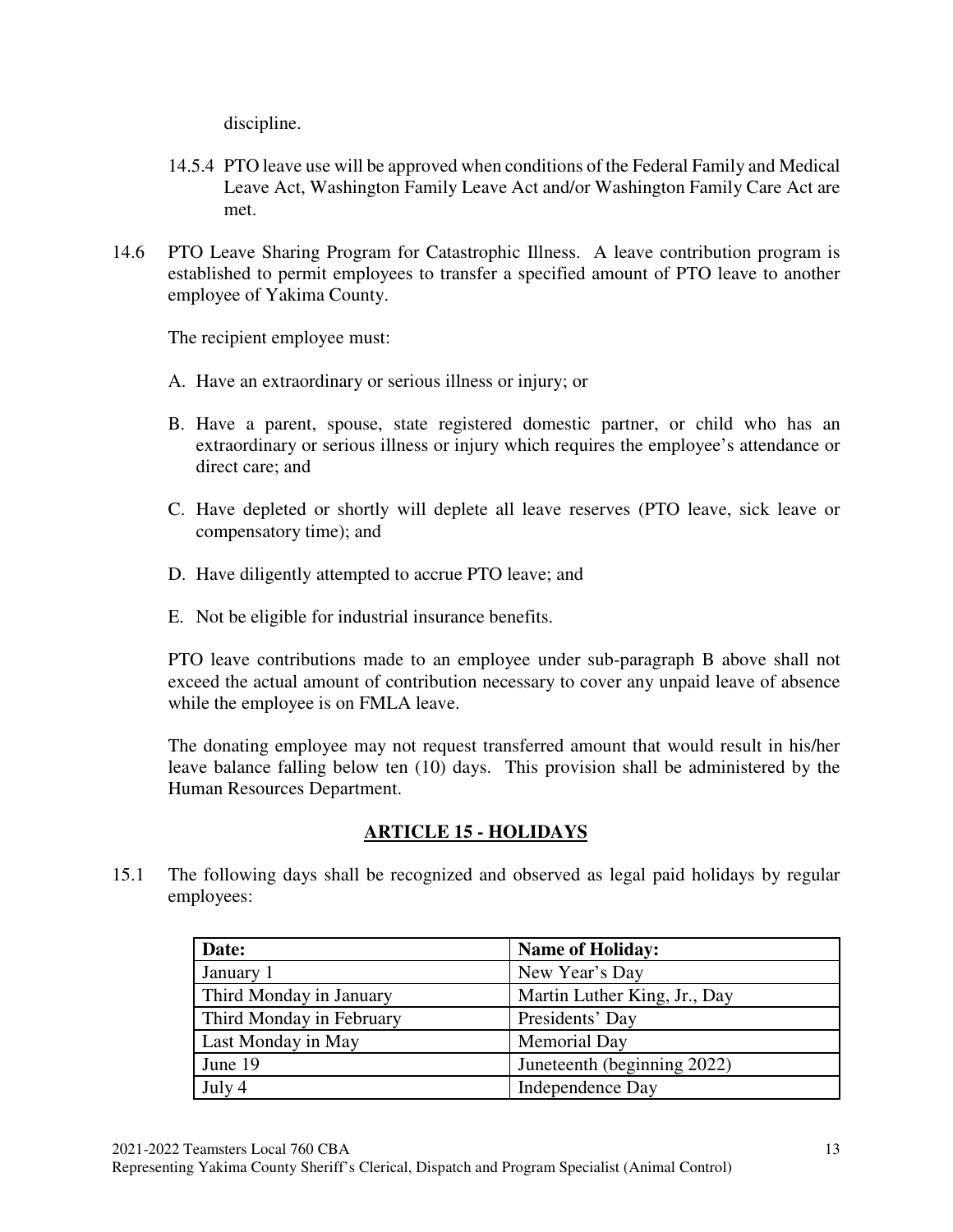| <b>First Monday in September</b> | Labor Day               |
|----------------------------------|-------------------------|
| November 11                      | <b>Veterans</b> Day     |
| Thanksgiving                     | <b>Thanksgiving Day</b> |
| The Day after Thanksgiving       | Day after Thanksgiving  |
| December 25                      | Christmas Day           |

- 15.2 For employees who work a non-rotating standard Monday through Friday schedule, whenever a legal holiday falls on a Saturday, the preceding Friday shall be the legal holiday; whenever any legal holiday falls on a Sunday, the following Monday shall be the legal holiday.
- 15.3 Any employee who is on scheduled and approved PTO when a holiday occurs shall not have his/her PTO accrual charged for that day.
- 15.4 Any employee who is on authorized sick leave when a holiday occurs will receive a day's pay for that holiday and will not have his/her sick leave accrual charged.
	- 15.4.1 Dispatch employee(s) who are on authorized sick leave or PTO when a holiday occurs, will receive sick leave or PTO leave for that holiday and will receive the appropriate holiday compensation.
- 15.5 If a holiday occurs on an employee's scheduled day off, he/she shall be given the day preceding or the day following such holiday or, at the employee's discretion and with the supervisor's approval, an alternate day off. Time off allowed under this section must be taken as an earned holiday and may not be received as compensatory time or overtime pay during the term of employment.
- 15.6 All personnel required to work the holidays shall receive their normal monthly salary plus holiday pay or compensatory time, at the employee's discretion, at the rate of one and onehalf (1-1/2) times for each hour of the normal shift worked. This section applies to only one (1) shift per recognized holiday. That shift will be the shift starting during the actual hours of the holiday. Hours worked in addition to the shift shall be applied to the employee's overtime/compensatory time record.

## **ARTICLE 16 - HOURS OF WORK AND OVERTIME**

16.1 The work week shall consist of forty (40) hours of work. The hours of work within a work week may be five (5) consecutive eight (8) hour days, followed by two (2) consecutive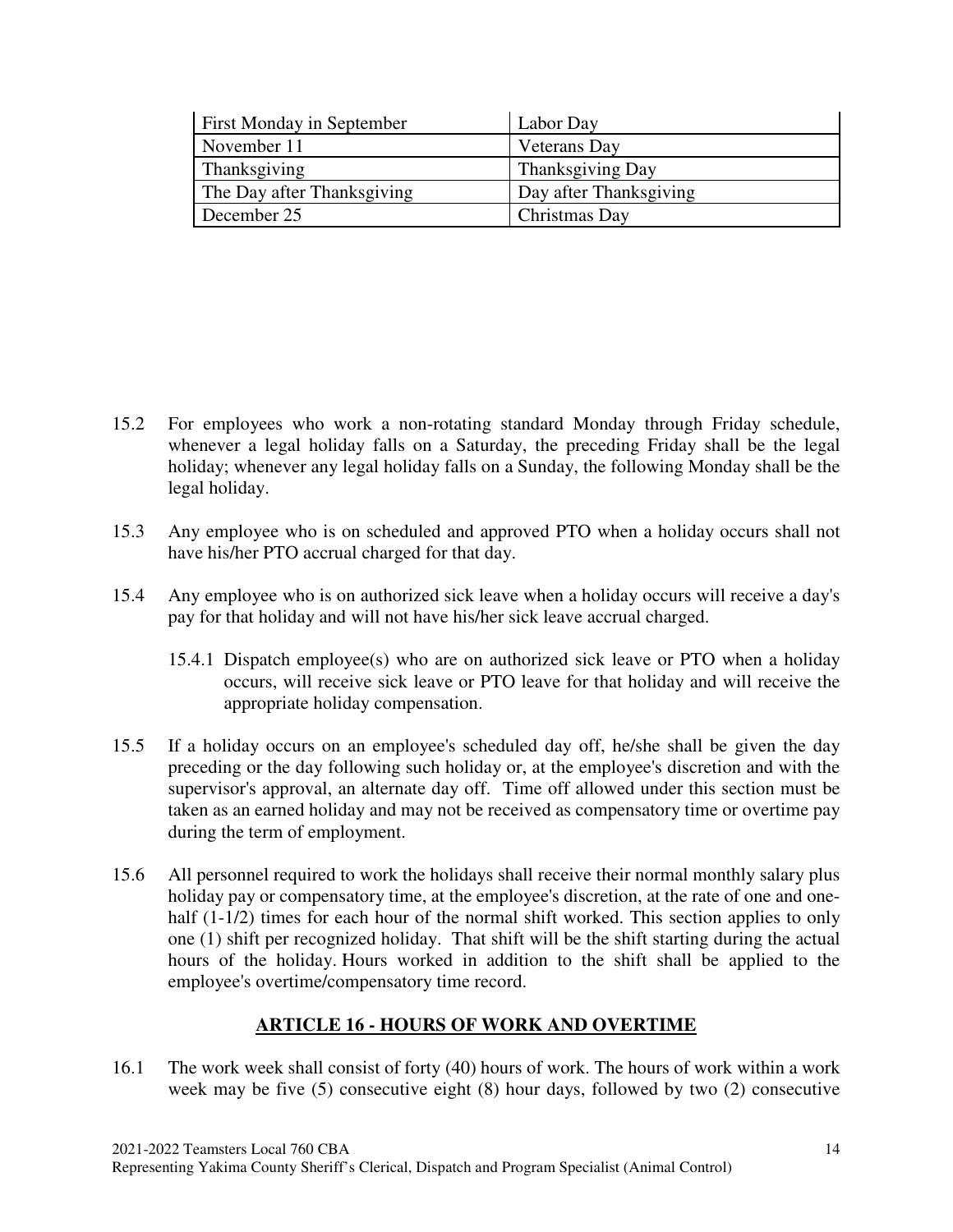days off, (or four (4) consecutive ten (10) hour days followed by three (3) consecutive days off). Or for dispatch employees, a combination of eight (8) hour and twelve (12) hour days for a forty (40) hour work week followed by three (3) consecutive days off, except during normal shift rotation and bona fide emergencies. The Sheriff shall provide, if possible, ten (10) consecutive hours off between shifts.

- 16.2 Each work shift, for employees other than Law Enforcement Dispatchers, shall include eight (8) or ten (10) consecutive hours of work exclusive of a minimum of thirty (30) and a maximum of sixty (60) minute meal period (the length subject to approval of the appropriate Division Chief) which shall be scheduled as near the middle of the work day as practical.
	- 16.2.1 For Law Enforcement Dispatchers, each work shift shall include eight (8), ten (10), or twelve (12) hours of work that does not exceed forty (40) hours in a seven (7) day work period. A work shift shall include a thirty (30) minute meal period which shall be scheduled as near the middle of the work shift as practical. Employees shall be subject to respond to non-scheduled work which may arise during the lunch period. Lunch periods altered or missed shall not be recoverable as overtime.
- 16.3 Rest Breaks: Rest Breaks shall consist of two (2) fifteen (15) minute periods, one (1) during the first (1st) half (1/2) of the shift, the second (2nd) during the second (2nd) half (1/2) of an eight (8), ten (10), or twelve (12) hour shift. In a bona fide emergency, rest breaks may be altered or missed and shall not be recoverable as overtime. Additionally for each two (2) completed hours of work, the employee shall be granted an additional fifteen (15) minute rest period.
- 16.4 Work Shifts and Schedules: Work shifts and schedules shall uniformly rotate every three (3) consecutive months or at other intervals as may be mutually agreed to between the Sheriff and the Union.
- 16.5 The shift schedule shall be determined by the Employer. The Employer shall give at least seven (7) calendar days' notice, except in a bona fide emergency, prior to changing the employee's assigned shift. Said notice shall be posted on the department bulletin board showing the employee's shift, work days, and hours. Changes to shift schedules will be left on the affected employee's e-mail and an attempt made to contact the individual(s) advising them of the change.
	- 16.5.1 Established shift schedules shall have a consistent start and end time for regular hours worked established by the yearly schedule.
- 16.6 Employees may change shifts when unforeseen circumstances arise provided, they first request and receive approval from the Sheriff or his/her designee. Such exchange of shifts shall not by itself constitute a basis for entitlement to overtime compensation.
- 16.7 In the event of a bona fide emergency, the Sheriff may alter the assigned work shifts by giving as prompt as possible notification to the affected employees. Said employees shall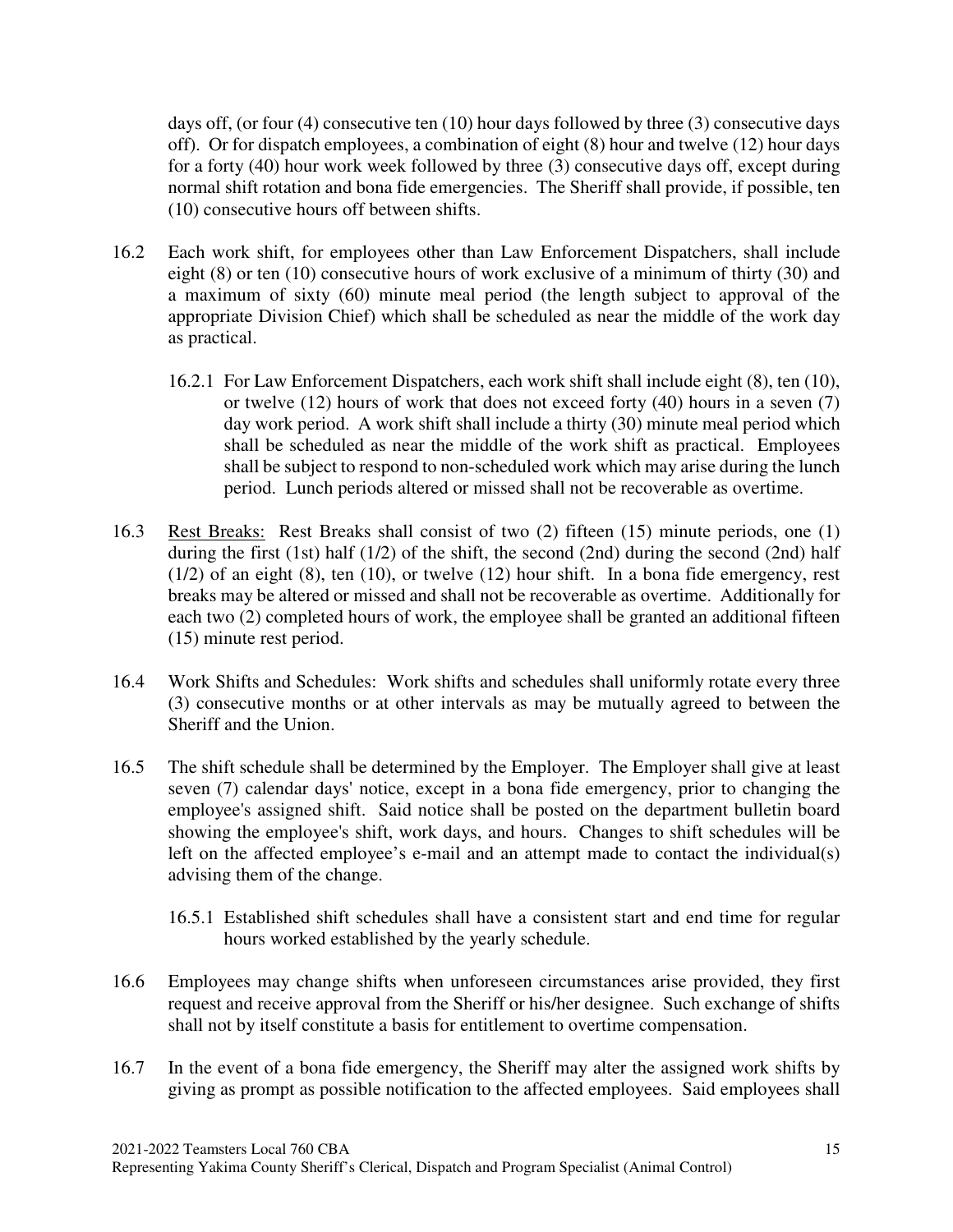not receive overtime for working said rescheduled work shift. The Sheriff shall not reschedule assigned work shifts for the purpose of avoiding payment of overtime.

- 16.8 Overtime: All work performed in excess of forty (40) hours per week shall be compensated for at one and one-half (1-1/2) times the employee's regular straight time hourly rate. For the purposes of overtime threshold, work performed shall also include PTO, sick leave, holiday leave and compensatory time, but not WPSL. The employee may, at his/her option, be granted equivalent time off on the basis of one and one-half (1-1/2) hours compensatory time for each one (1) hour of overtime worked. An employee may carry up to one hundred twenty (120) hours of compensatory time from one (1) calendar semester to the next. All compensatory time in excess of one hundred twenty (120) hours shall be either paid for or used prior to the end of June 30 and December 31 of each calendar year.
- 16.9 All overtime shall be paid for in increments of fifteen (15) minutes with the major portion of fifteen (15) minutes being paid as fifteen (15) minutes. There shall be no pyramiding of overtime.
- 16.10 Callout: An employee who is required to return to work after having completed his/her regular shift, and having left the premises, shall be paid for a minimum of four (4) hours premium pay (straight time at their current rate). Only time actually worked shall apply for overtime purposes.
- 16.11 Out of Classification Work:
	- 16.11.1 Workday implementation:

Workday was implemented July 1, 2020, thus any employee who is specifically assigned in writing to work in a higher wage rated classification than that in which he/she is employed, shall receive compensation at a standard flat rate of seven and one-half percent (7.5%). When assigned to work in a higher classification, the employee shall be compensated at the higher rate after four (4) hours of work, compensation shall be made on an hour for hour basis.

- a. When an employee is assigned to work in a job classification that is two (2) classifications higher than their own for four (4) hours or more, the employee shall be paid at a standard fifteen percent (15.0%) flat rate.
- b. When an employee is assigned to work in a job classification that is three (3) classifications higher than their own for four (4) hours or more, the employee shall be paid at a standard twenty percent (20.0%) flat rate cap.
- c. No employee can be paid more than the twenty percent (20.0%) flat rate cap for any reason.
- d. The language outlined in this section 16.11 was effective July 1, 2020. Departments that wished to continue the out of class assignment was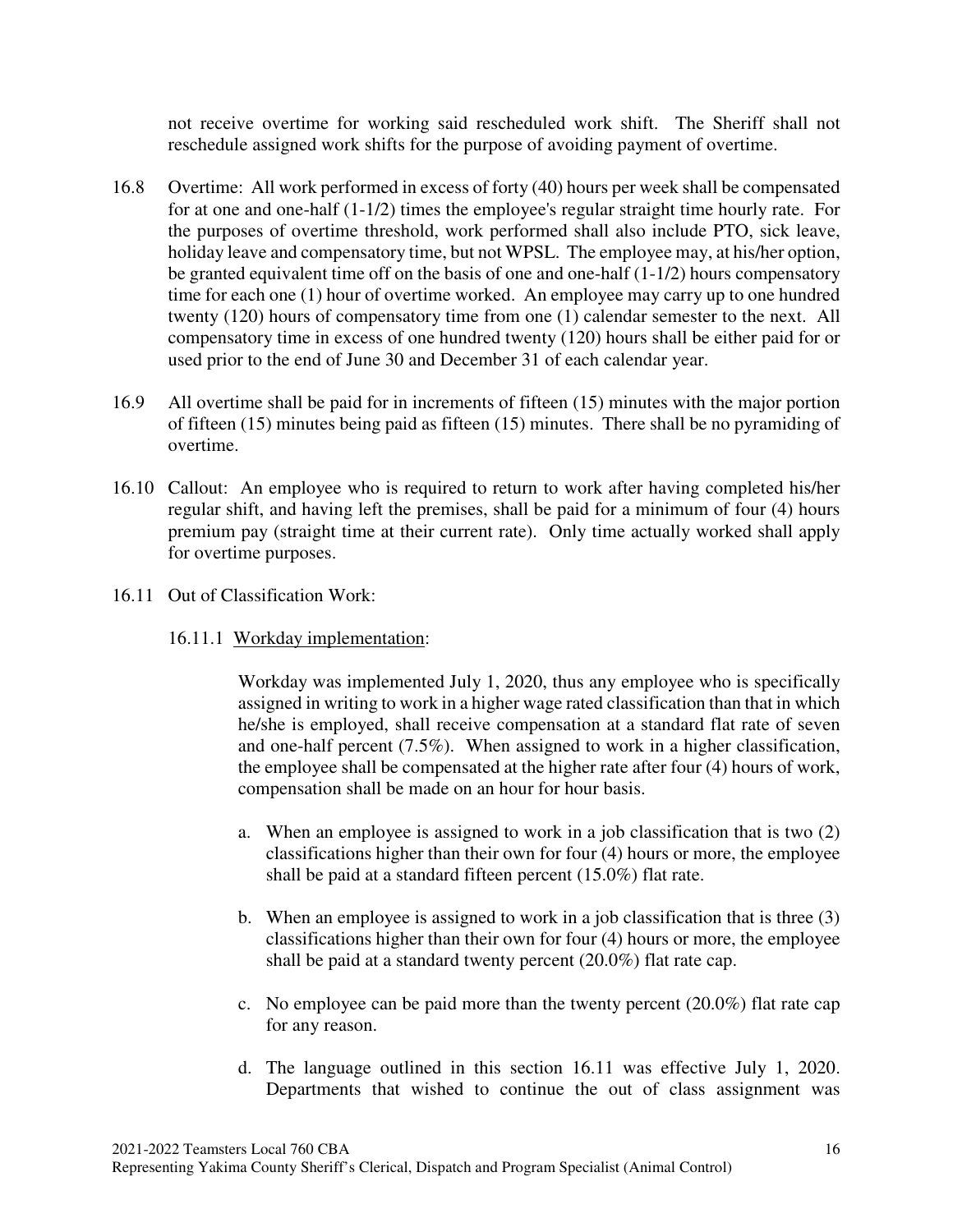submitted a new request to continue the assignment for July 1, 2020, and going forward. Employees continuing such assignments will not be subject to a new eligibility period.

- 16.12 Court Time: Any employee who is required to appear and/or testify in court on his/her own time or time other than his/her regular duty hours shall be paid for a minimum of two (2) hours at one and one half (1.5) times the employee's regular hourly rate. Nothing in this section is construed to mean time spent in personal suits, either civil or criminal, not a result of circumstances which occurred in the line of duty, nor for court action for which he/she is otherwise compensated. Only time actually worked shall apply for overtime purposes.
- 16.13 Voluntary Overtime: The Sheriff will notify eligible employees of anticipated available overtime. Assignment of such overtime will then be made by the Sheriff or his/her designee on a rotational basis. Employees may request in writing that their name not be included on the voluntary overtime list.
- 16.14 The employee shall be paid compensation as a result of the employee's approved travel time to and from any assigned school out of Yakima County, and such travel time shall be used as hours worked to calculate overtime. The Sheriff will endeavor to schedule mandatory training for employees within their normal shift assignments, and with seven (7) days' notice unless waived by the employee.
- 16.15 Personnel who are scheduled for "on-call" duty shall be compensated on the basis of four (4) hours pay or compensatory time off for twenty-four (24) consecutive hours of "on-call" duty at the election of the employee. Only time actually worked shall apply for overtime purposes.
- 16.16 The term "bona fide emergency" includes a life-threatening situation; civil disorder; natural disaster; sudden unexpected happening; unforeseen occurrence or condition; complication of circumstances; sudden or unexpected occasion for action; or pressing necessity and must be declared/approved by the Sheriff or his/her designee.

## **ARTICLE 17 - DISCIPLINE**

- 17.1 The Sheriff or the Sheriff's designee may discipline an employee only for just cause inclusive of such events as may be deemed to be just cause as set forth in the Rules and Regulations of the Yakima County Civil Service Commission but not necessarily limited thereto. Discipline shall be carried out in a manner which is least likely to embarrass the employee before other employees or the public. Discipline shall be kept confidential to the extent possible, except where release of the disciplinary information is required by law.
- 17.2 Disciplinary action or measure shall include only the following:
	- A. Supervisor Counseling,
	- B. Verbal reprimand,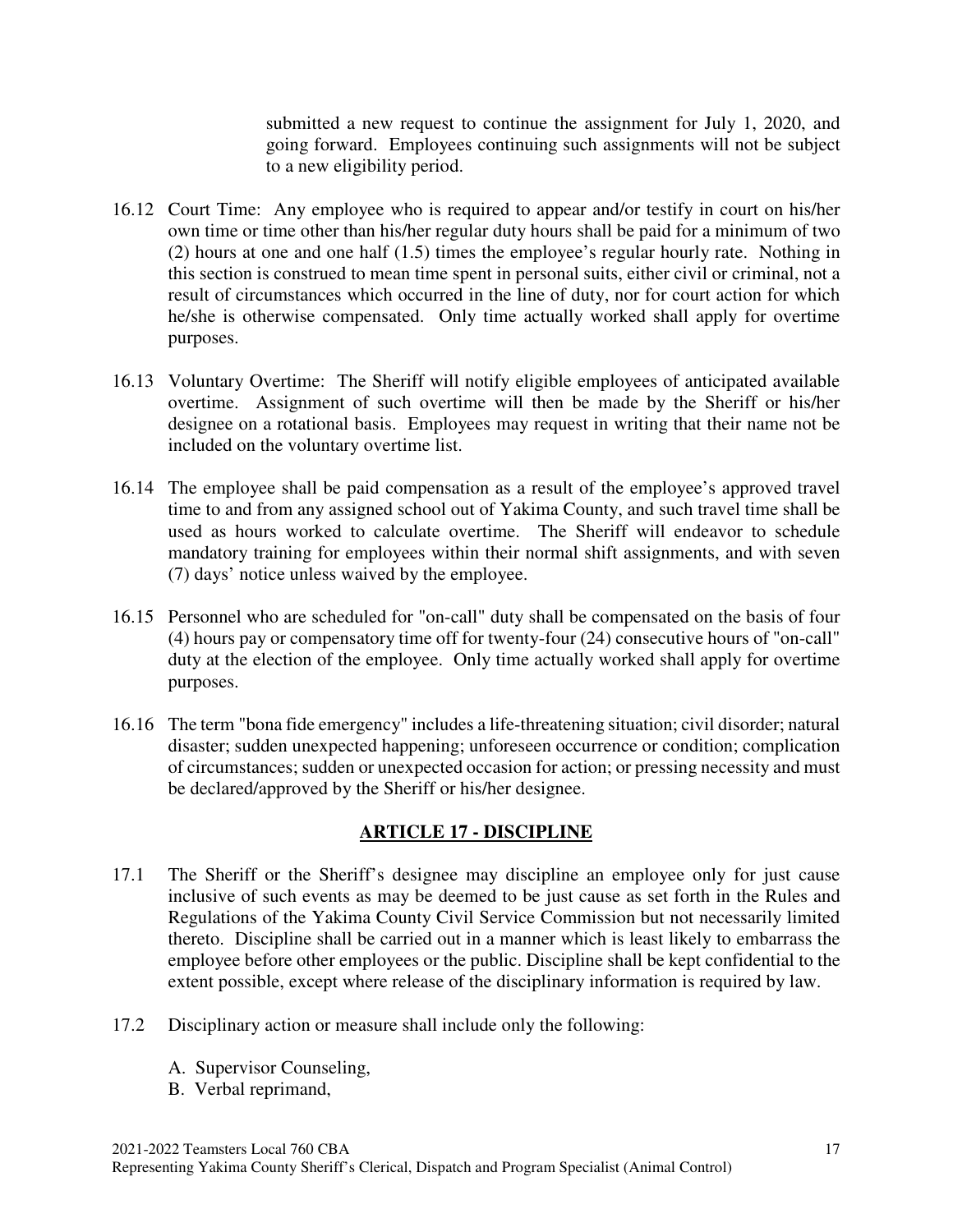- C. Written reprimand,
- D. Suspension without pay,
- E. Demotion,
- F. Discharge.
- 17.3 The parties agree that progressive and escalating levels of discipline are preferable to allow an employee proper notice of misconduct and the opportunity to improve performance and to allow the Employer to document prior disciplinary matters. The level or degree of discipline imposed shall be appropriately based on an employee's prior record of service, severity of offense and prior record of discipline. The order in which these criteria appear are not indicative of their priority. An employee may be suspended without pay when said employee has first received one (1) written reprimand relating to said employee's previous work or conduct. An employee may be discharged when said employee has first received a suspension relating to said employee's previous work or conduct. All previous disciplinary actions in an employee's file may be evaluated and considered in a disciplinary action.
- 17.4 Notwithstanding subsection 17.3 above, the Sheriff may immediately suspend or discharge an employee for a serious event which presents just cause for discipline inclusive of such events as may be deemed to be just cause by the Yakima County Civil Service Commission Rules and Regulations or as amended subject to the provisions contained in Article 18 below.
- 17.5 Notice of disciplinary action shall be provided to the employee and Union no later than thirty (30) calendar days from the conclusion of the investigatory proceedings regarding the improper work, incident, or conduct by the employee.
- 17.6 Disciplinary action may be reviewed pursuant to Article 18 of this Agreement.
- 17.7 Written reprimands (excluding suspensions or demotions) shall be automatically expunged from the employee's personnel file eighteen (18) months from the date of issuance and no longer be considered in evaluating future discipline if no other written reprimands on the same subject matter have been issued during that time.

## **ARTICLE 18 - DISCIPLINARY PROCEDURES**

- 18.1 An immediate supervisor may verbally reprimand an employee. The immediate supervisor may make a notation in the supervisor's notebook regarding the verbal reprimand. Written reprimands may be issued by supervisors (lieutenants and higher) subject to the Sheriff's approval. Copies of written reprimands, suspensions, demotions or discharge notices shall be sent to the Union at the time said notices are given to an employee.
	- 18.1.1 Any discussion regarding disciplinary action between a supervisor and employee shall be done during the employee's normal work hours unless the exigency of the circumstances dictate otherwise.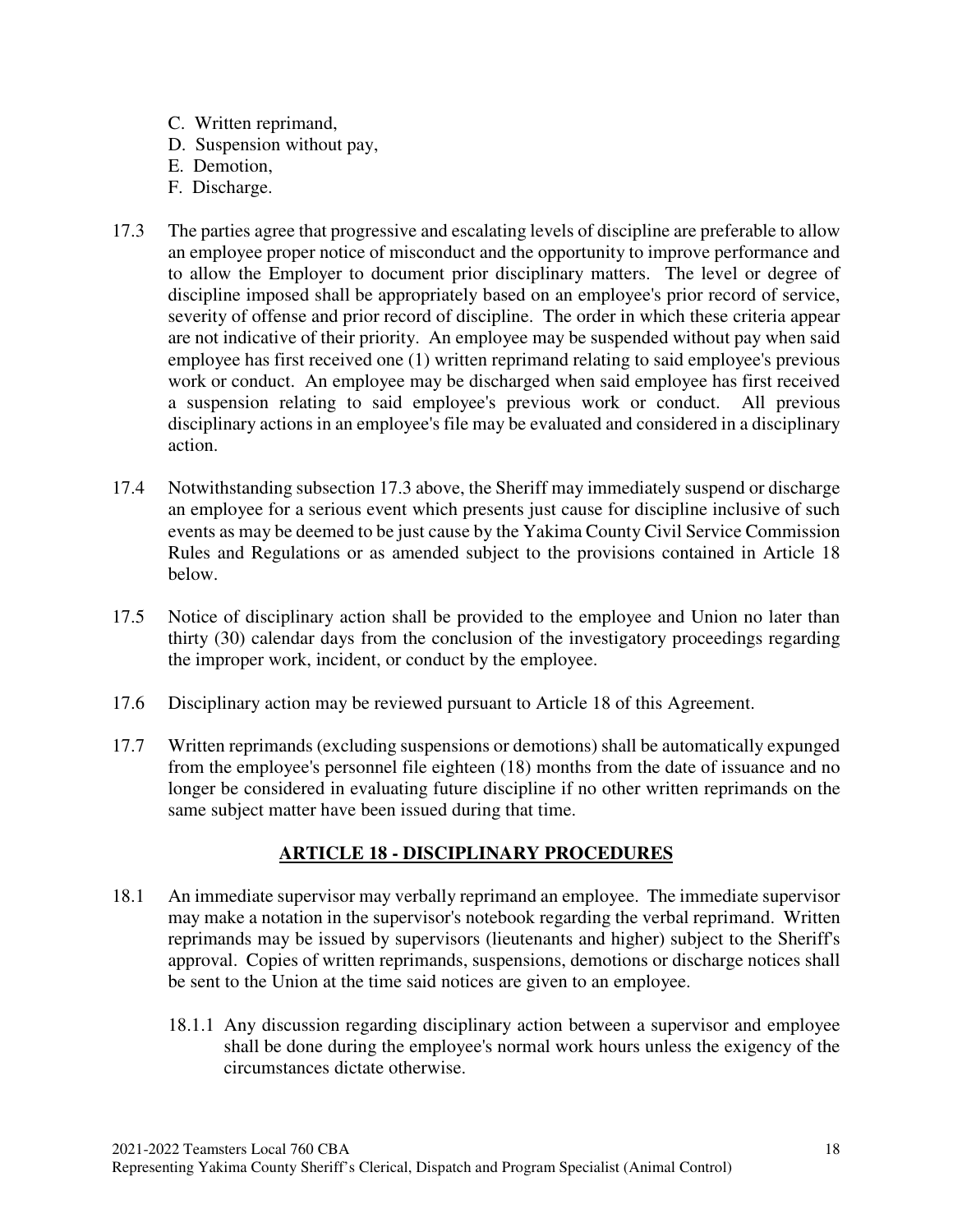- 18.1.2 Employees will not be required to unwillingly submit to a polygraph test; provided, however, this provision does not apply to the initial application for employment.
- 18.2 If disciplinary action taken could result in suspension without pay, demotion or discharge, the employee shall be advised of the facts and circumstances supporting this potential disciplinary action and be provided an opportunity to explain the employee's position prior to disciplinary action being taken. If the employee requests an opportunity to confer with a Union representative prior to responding, said employee will be provided a reasonable time not to exceed three (3) working days for such response. If the Sheriff determines that circumstances exist requiring immediate action, the Sheriff shall have the right and authority to immediately suspend the employee without pay pending the investigation and pending the employee being given an opportunity to respond to charges in accordance with the provisions above. If the employee fails to respond to the charges within the time period referenced above, the Sheriff is free to implement the disciplinary action he/she feels is appropriate under the circumstances.
	- 18.2.1 In the event dismissal of an employee becomes imminent and the Sheriff determines an alternative to said dismissal is the employee's resignation, said employee will be provided a reasonable opportunity to confer with the Union before being requested to respond to the offer of resignation.
- 18.3 An employee shall have the right to have a disciplinary action against him/her reviewed for just cause and severity of discipline through either of the following procedures. At the employee's option, an appeal can be made through the grievance procedure as outlined in Article 19, or through the Yakima County Civil Service Commission. The employee's decision of appeals procedure shall be final and binding on all parties. The employee must exercise his/her option within ten (10) calendar days of the disciplinary action; otherwise, the appeal shall be null and void and the disciplinary action shall remain as taken. The employee must choose one procedure or the other; said employee cannot exercise an appeal under both procedures.
- 18.4 Should any employee choose to file a written demand for an investigatory hearing regarding the disciplinary action through the Yakima County Civil Service Commission, the matter shall be handled in accordance with applicable procedures as contained in the Rules and Regulations of the Yakima County Civil Service Commission.
- 18.5 The investigation of any potential disciplinary action shall be completed within sixty (60) days of first notice to the employee's superiors. However, the sixty (60) day period shall be extended by additional thirty (30) day periods if the Sheriff provides written notice to the employee of the extension prior to the expiration of the sixty (60) day period, and then again prior to the expiration of the thirty (30) day extension periods. The notice must explain the reasons for the extension. Expiration of the (30) day period without notice of extension shall constitute a final resolution of the disciplinary action in favor of the employee. Employees will be shown the file and provided an opportunity to offer any information at the completion of the internal investigation and before the file is submitted to the Division Chief or the Sheriff for their determination.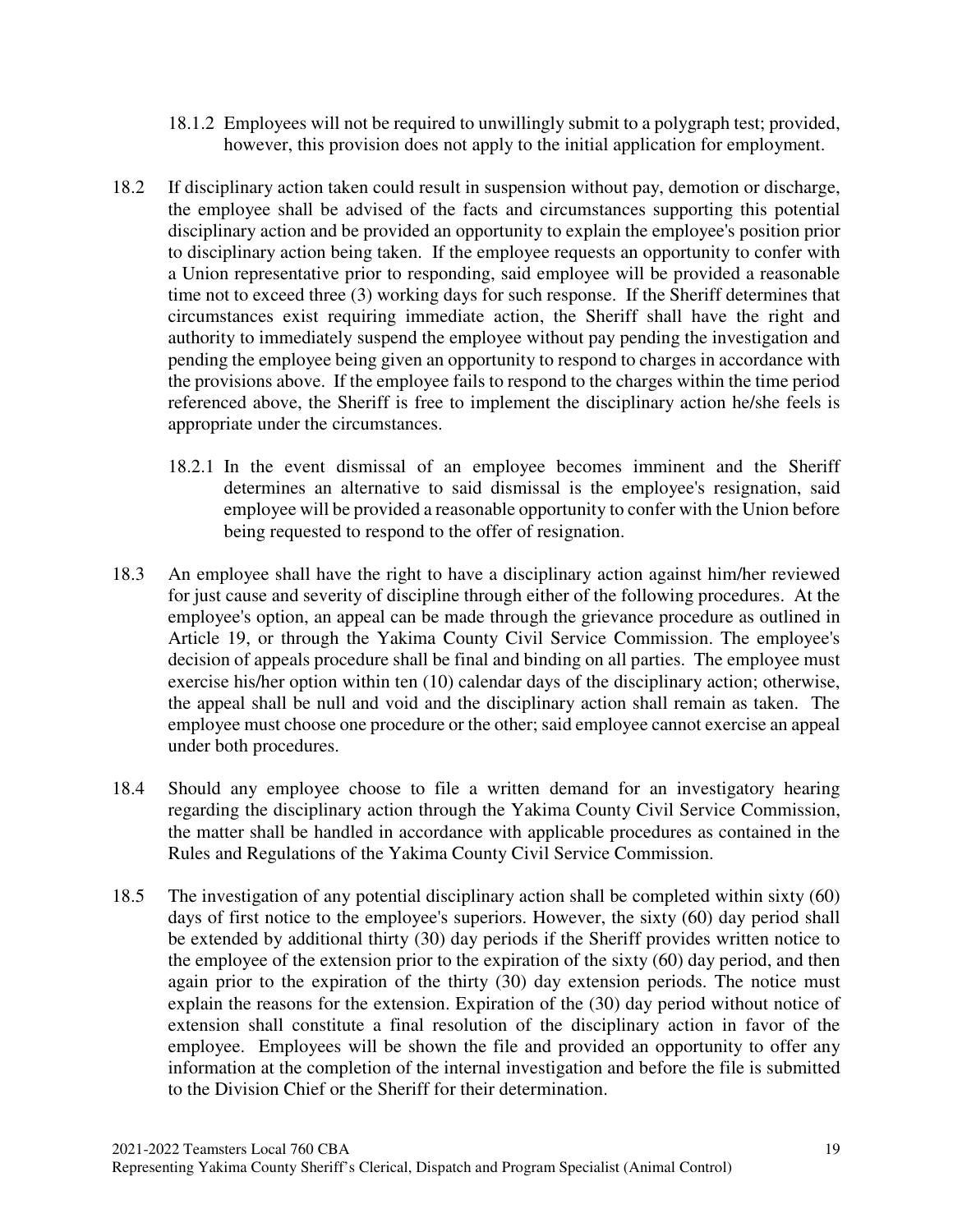- 18.6 Should any employee choose to grieve a disciplinary action through the provisions of the grievance procedure, the matter shall be handled in accordance with Article 19.
- 18.7 The provisions of Articles 17 and 18 do not apply to probationary employees. Said employees may be discharged without cause and without any recourse.

## **ARTICLE 19 - GRIEVANCE PROCEDURE**

- 19.1 A grievance is defined as a dispute involving the interpretation, application or alleged violation of any provision of this Agreement.
- 19.2 The parties agree that the time limitations provided are essential to the prompt and orderly resolution of any grievance, and that each will abide by the time limitations, unless waived or extended by mutual agreement of the parties to the grievance.
- 19.3 Grievance Filed on Behalf of Employee: If any party fails to file a grievance, other than for disciplinary actions, within thirty (30) calendar days of its occurrence, then said grievance shall be forever waived and shall be null and void. If a matter involves disciplinary action, then any party must file either a written demand for an investigatory hearing before the Civil Service Commission, or a grievance within ten (10) calendar days from the date of such disciplinary action, otherwise said appeal or grievance is forever waived and shall be null and void. Failure to pursue a grievance to the next step renders final and conclusive the last determination and response.
- 19.4 A grievance may be verbally presented by the aggrieved employee to the employee's immediate supervisor. The employee shall have the option of being accompanied by his/her Union representative, or a representative of his/her own choosing, if he/she feels that it is necessary. The immediate supervisor shall respond within three (3) working days. If the matter is not satisfactorily resolved, then the grievant may initiate a formal grievance in accordance with the provisions herein above and the following procedure, which in any case, shall be done within ten (10) calendar days of the date of disciplinary action or within thirty (30) calendar days from the date of another type of occurrence.
- 19.5 Union or Employer Grievance: The Union or Employer may initiate the grievance procedure at Step 2, other than for disciplinary actions, and will take up the grievance with the other party within thirty (30) calendar days after the occurrence of the event which gave rise to the grievance, or thirty (30) calendar days from the date such grievance reasonably should have become known to the moving party.
- 19.6 The formal grievance procedure shall be as follows:

Step 1: If the grievance involves occurrences other than disciplinary actions, the grievance shall be presented in written form to the employee's division head within thirty (30) calendar days from its occurrence. The division head shall respond in writing within twenty (20) calendar days after receiving said grievance. In the event the matter relates to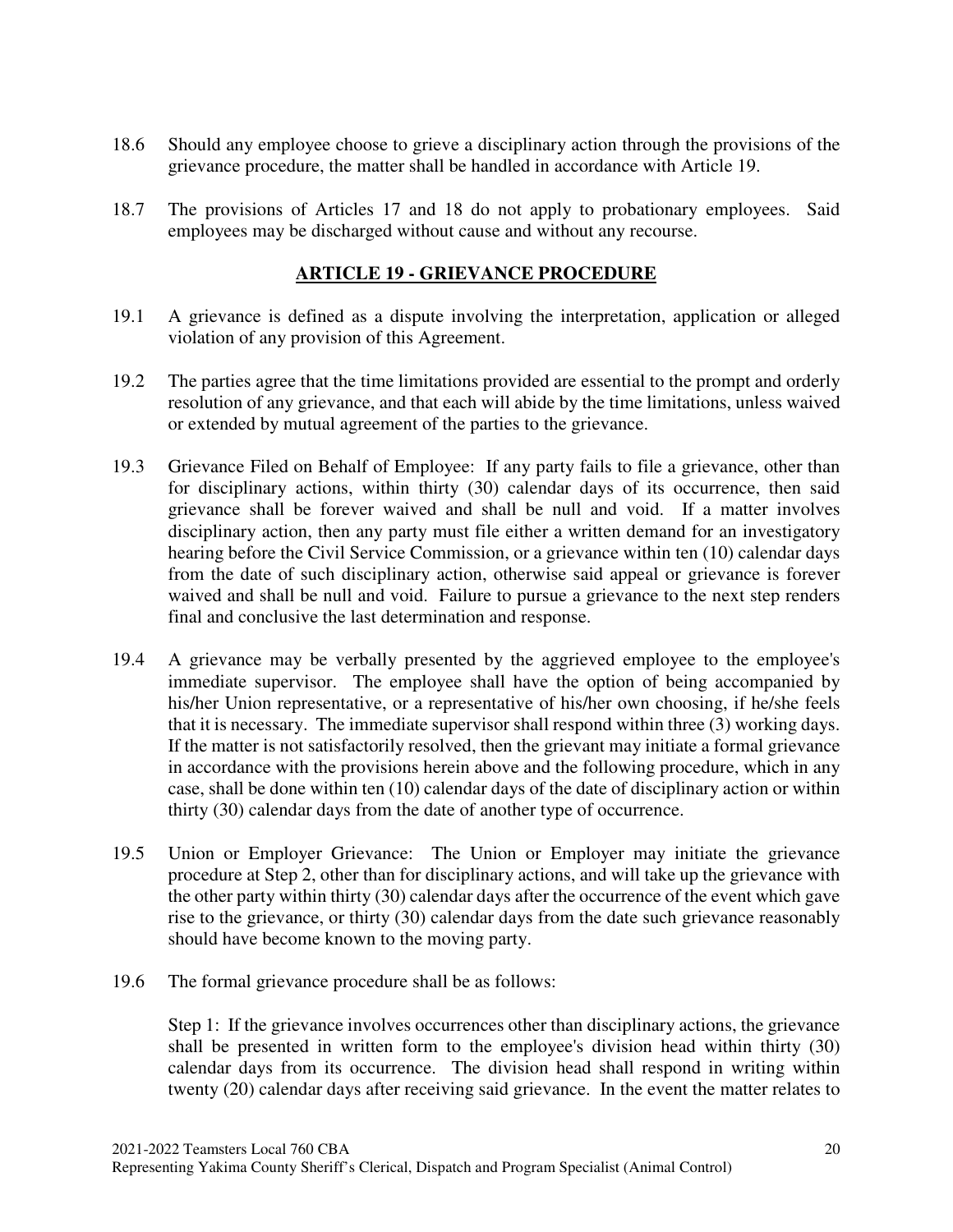disciplinary action, then the grievance shall be presented in written form to the employee's division head within ten (10) calendar days from the disciplinary action. Since disciplinary action is not final unless approved by the Sheriff, the grievance may be presented in written form within ten (10) calendar days from the date of the occurrence directly to Step 2 of the grievance procedure.

Step 2: If the grievance is not resolved to the satisfaction of the concerned parties at Step 1, then within ten (10) calendar days of the response in Step 1, above, the grievance in written form shall be presented to the Sheriff. Thereafter, the Sheriff shall respond in writing to the aggrieved employee within ten (10) calendar days after receipt of the grievance.

If it is a Union grievance in accordance with Section 19.5 above, said grievance in written form, shall be presented to the Sheriff. Thereafter, the Sheriff shall respond in writing to the Union within ten (10) calendar days after receipt of the grievance. If the subject matter of the Union grievance relates to budgetary issues, then the Union grievance will be presented in written form to the Board of County Commissioners. Thereafter, the Board of County Commissioners shall respond in writing to the Union within ten (10) calendar days after receipt of the grievance.

If it is an Employer grievance in accordance with Section 19.5 above, said grievance in written form, shall be presented to Teamsters Local Union No. 760. Thereafter, the Secretary-Treasurer shall respond in writing to the Employer within ten (10) calendar days after receipt of the grievance.

Step 3:

- a. Final and Binding Arbitration: If the grievance has not been resolved at Step 2, either party to this Agreement may refer unsettled grievances to final and binding arbitration.
- b. Notice Time Limitation: The referring party shall notify the other party in writing by certified mail of submission to arbitration within ten (10) calendar days after receipt of the Step 2 response. Failure to notify the other party in writing will result in the grievance being forever waived and null and void.
- c. Arbitrator Selection: After timely notice, the parties shall select an impartial arbitrator within thirty (30) calendar days, if possible, after the request is made to arbitrate. If the parties cannot mutually agree on an impartial arbitrator who is able and willing to serve on a timely basis, either party may demand a list of eleven (11) qualified persons who are willing to abide by time limitations. A list of impartial arbitrators may be furnished by the American Arbitration Association (AAA) or the Federal Mediation and Conciliation Service (FMCS) or the Public Employment Relations Commission (PERC). The party demanding a paid arbitrator shall have the right to determine the organization from which the list of eleven (11) names is to be derived. The parties shall flip a coin to determine who will strike the first name, following which each will alternately strike one of the names submitted until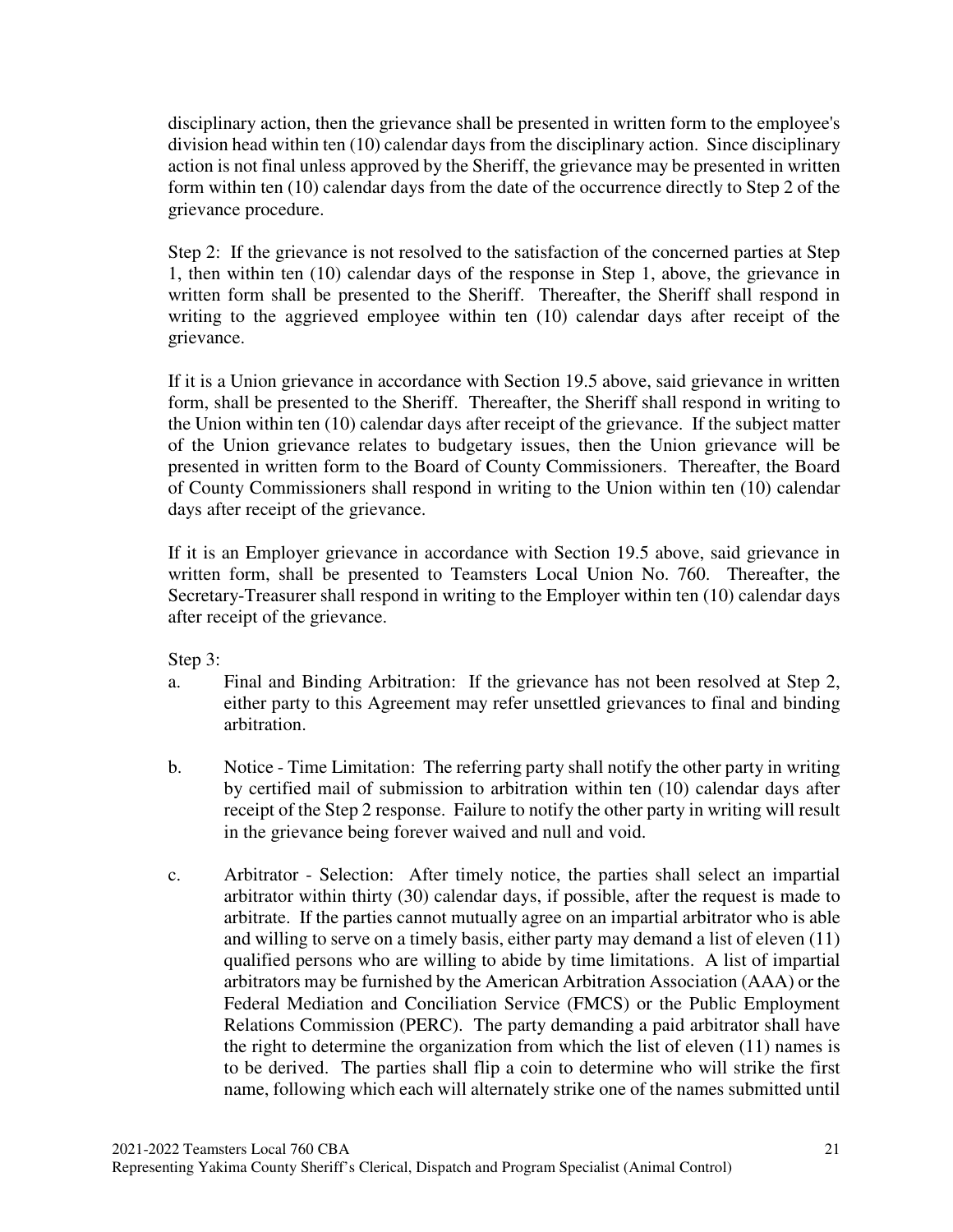only one (1) name remains. This person will serve as the sole arbitrator subject to the following provisions.

- d. Decision Time Limit: The arbitrator will conduct the arbitration hearing no later than twenty (20) days from the date of selection. The arbitrator shall render a decision within fifteen (15) calendar days from the date of the hearing or receipt of parties' briefs, if applicable.
- e. Limitations Scope Power of Arbitrator:
	- i. The arbitrator shall not have the authority to add to, subtract from, alter, change or modify the provisions of this Agreement.
	- ii. The arbitrator shall have the power to interpret and apply the terms of the Agreement and/or determine whether there has been a violation of the terms of the Agreement.
	- iii. The arbitrator shall consider and decide only the question or issue raised in the initial written grievance. In conducting an arbitration, the arbitrator shall maintain a verbatim record of the testimony either by tape recording or a court reporter. If one of the parties requests a court reporter and/or transcription of the official record, then both parties shall share equally in the cost. The arbitrator shall also have the authority to receive evidence and question witnesses.
	- iv. Decisions regarding changes in past practices (Section 4.3) shall be advisory only and not binding on the parties.
- f. Arbitration Award Damages Expenses
	- i. The arbitrator shall not have the authority to award punitive damages.
	- ii. Each party hereto shall bear equally the expenses of the arbitrator. Each party shall pay the expenses of their own attorneys, representatives, witnesses and other costs associated with the presentation of their case.

### **ARTICLE 20 - RETIREMENT CONTRIBUTION-INDUSTRIAL ACCIDENT INSURANCE**

- 20.1 The Employer shall pay into the appropriate employees' retirement program, Industrial Insurance, as required, at the prescribed rate, by law.
- 20.2 Effective as designated below, the Employer shall pay each month into the Western Conference of Teamsters Pension Trust on account of each member of the bargaining unit, for each compensable hour that is paid to them.

| <b>Effective Date</b> | <b>Basic Contribution</b> | <b>PEER 84 Contribution</b> | <b>Total Contribution</b> |
|-----------------------|---------------------------|-----------------------------|---------------------------|
|                       | Rate                      | Rate                        | Rate                      |
| 01/01/2015            | \$1.72                    | \$0.11                      | \$1.83                    |

## **Yakima Sheriff's Office Supervisors**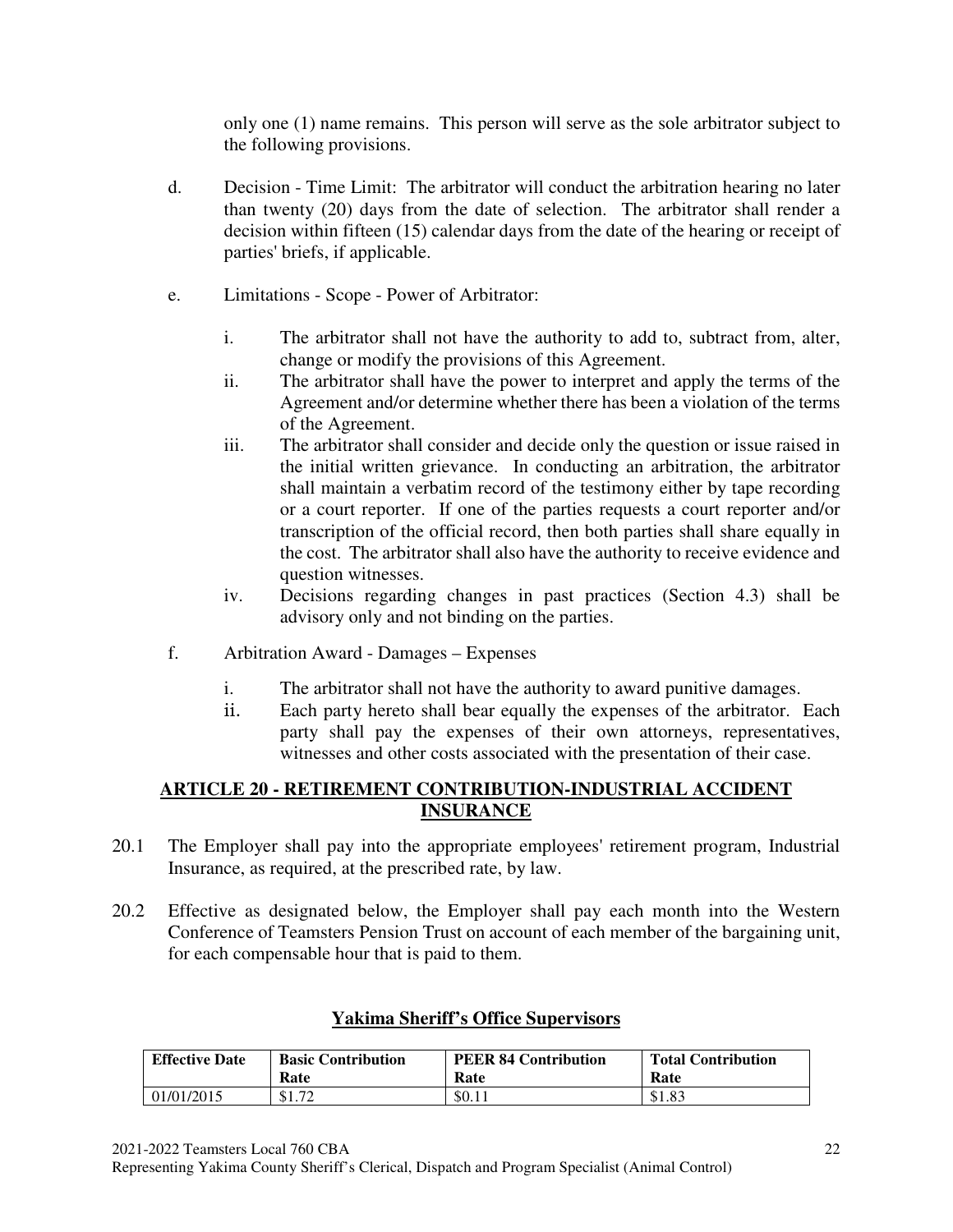## **Yakima Sheriff's Office Dispatch and Clerical**

| <b>Effective Date</b> | <b>Basic Contribution</b> | <b>PEER 84 Contribution</b> | <b>Total Contribution</b> |  |
|-----------------------|---------------------------|-----------------------------|---------------------------|--|
|                       | Rate                      | Rate                        | Rate                      |  |
| 01/01/2015            | \$0.76                    | \$0.05                      | \$0.81                    |  |

#### **Program Specialist (Animal Control)**

| <b>Effective Date</b> | <b>Total Contribution Rate</b> |
|-----------------------|--------------------------------|
| 01/01/2015            |                                |

- 20.3 The total amount due for each calendar month shall be remitted in a lump sum not later than ten days after the last business day of the month.
- 20.4 The contribution required to provide the Program for Enhanced Early Retirement (PEER) will not be taken into consideration for benefit accrual purposes under the plan. The additional contribution for the PEER must at all times be six and one-half percent (6.5%) of the basic contribution and cannot be decreased or discontinued at any time during the term of this agreement.
- 20.5 The parties recognize that pension contributions made by the Employer on behalf of the employees in this bargaining unit to the Western Conference of Teamsters Pension Trust, are considered an employee tax deferred contribution to a qualified retirement plan. Therefore, such contributions are not considered reportable wages or earnings for tax purposes.

# **ARTICLE 21 - LIABILITY INSURANCE**

21.1 The Employer agrees to either provide insurance coverage on behalf of the employees or provide liability defense for employees or a combination thereof in order to reasonably protect and indemnify employees from liability to third parties resulting from employees negligently performing duties within the scope of employment.

# **ARTICLE 22 - MEDICAL BENEFITS**

22.1 Effective January 1, 2021 and 2022, insurance will be provided through Premera Blue Cross as set forth below:

 Effective January 1, 2020, the Employer contribution for premium cost will be up to \$900.00 (Nine Hundred Dollars) per month.

22.2 For 2021, in lieu of an additional Fifty Dollars (\$50.00) per month medical contribution in 2021, Yakima County will pay a one-time lump sum of Two Hundred Fifty Dollars (\$250.00). This one-time lump sum payment will be subject to applicable taxes/deductions and paid in the same paycheck as the lump sum wage payment. As is the case with the lump sum wage payment, this payment in lieu of medical contribution, is subject to the same timeliness requirements regarding the 2021 six percent (6%) lump sum. Employee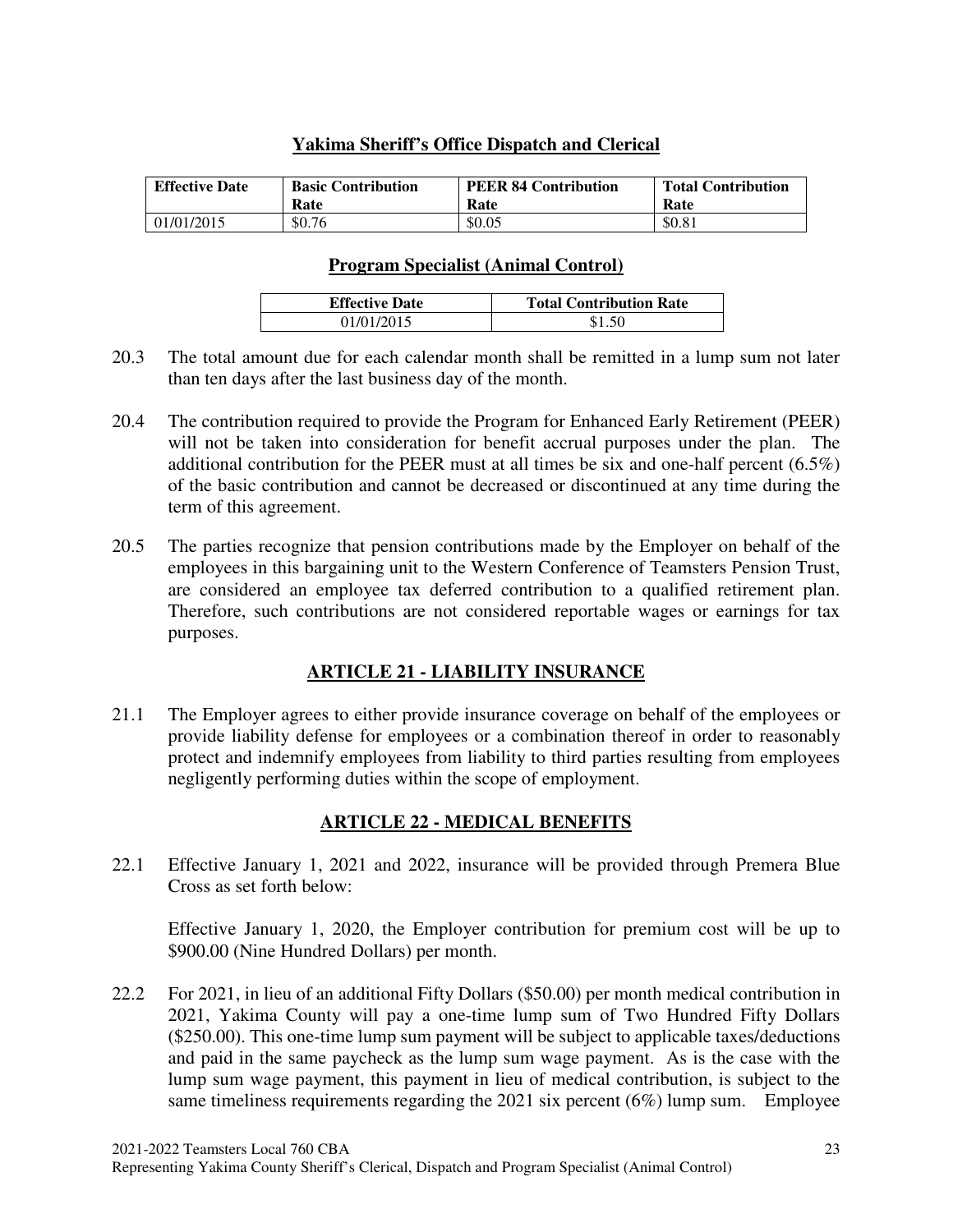must have been employed by Yakima County for a minimum of six (6) months prior to the parties signing this CBA.

- 22.2.1 Regarding the provisions of Article 22, pertaining to the 2021 insurance lump sum payment, the payment shall be less all applicable taxes and deductions. The Human Resources Department's determinations as to any and all applicable timelines, eligibility requirements, language interpretations and calculation of lump sum amount shall be final and binding on the parties. The Human Resources Department's determinations shall not be subject to any grievance procedures.
- 22.2.2 No Retroactive Payments for 2021: There shall be no retroactive payments for the 2021 in lieu of medical contribution lump sum of Two Hundred Fifty Dollars (\$250.00) if this CBA is not signed by all parties before November 30, 2021.
	- A. For Employees who are enrolled in the Premera Blue Cross CDHP (High Deductible) Plans, the Employer Contributions to the Health Savings Account (HSA) for the Employee Only Tier shall be the difference between the premium for Employee Only coverage and the Employer maximum contribution.
	- B. For Employees who are enrolled in any Premera Blue Cross Plan other than the Premera Blue Cross CDHP (High Deductible) Plans with Employee Only coverage, the Employer shall contribute the difference between the premium for the Employee Only Tier coverage and the Employer maximum contribution to an HRA VEBA account for the employee.
	- C. For Employees in all other Premera Blue Cross Plans or tiers, the employee will pay the difference between the premium and the Employer's maximum contribution.
	- D. Employees can waive medical coverage; however, contributions must still be made for the mandatory Premera Blue Cross Dental, Basic Life Insurance and Basic Long-Term Disability (LTD). The Employer shall contribute only the premium amount for the mandatory Premera Blue Cross Dental, Basic Life Insurance and Basic LTD for employees that waive medical coverage through Premera Blue Cross.
- 22.3 Effective for 2022, the Employer will increase its contribution towards medical by up to One Hundred Dollars (\$100.00) per month (up to Fifty Dollars (\$50.00) per pay period) beginning in the January 25, 2022, paycheck. This additional up to One Hundred Dollars (\$100.00) per month shall cease on December 31, 2022, and the Employer's contribution shall return to up to Nine Hundred Dollars (\$900.00) per month.

**Specific Sunset Clause: The Union agrees that the Employer additional up to One Hundred Dollars (\$100.00) contribution towards the medical premium in 2022 shall sunset/cease effective December 31, 2022, unless the parties have mutually agreed in writing to extend this contribution into 2023 prior to December 31, 2022. The parties**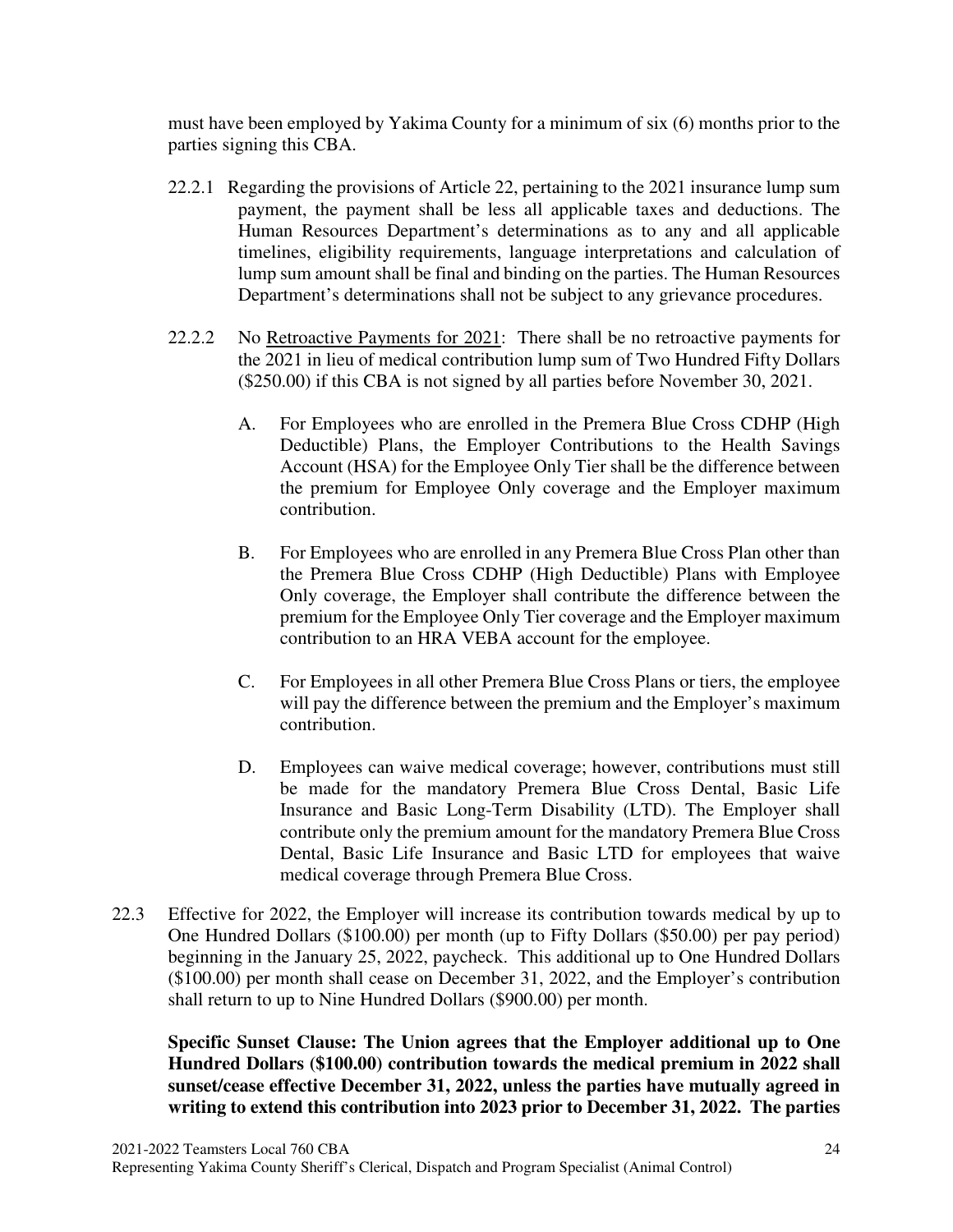**agree to exclude the provisions of the additional up to One Hundred Dollars (\$100.00) per month Medical Contribution from the application of the provisions of RCW 41.56.123, Section (1). The parties further agree that this exclusion is to enforce the provisions of RCW 41.56.123, Section (2) as relates to the additional up to One Hundred Dollars (\$100.00) per month Medical Contribution and the cessation of such contribution on December 31, 2022.** 

- 22.3.1 No Retroactive Payments for 2022: There shall be no retroactive payments for the 2022 up to One Hundred Dollars (\$100.00) medical contribution if this CBA is not signed by all parties before November 30, 2021.
- 22.4 Said insurance shall be for employee and dependent medical, dental, vision, basic life insurance and basic long term disability.
- 22.5 The Employer shall determine which insurance programs and benefits may be continued or implemented from time to time. If there are changes in the insurance programs, the Employer will notify the Union of said changes. Said notification shall not interfere or hinder the right of the Employer to change the benefit structure, benefit level, and/or premium level.
- 22.6 If the insurance company or companies providing the above-referenced benefits notifies the Employer of changes in the premium structure and/or benefit levels, then and in that event the Union and employees shall comply with said changes if requested to do so by the Employer.
- 22.7 Any disputes, disagreements and/or claims regarding insurance coverage and/or policies between an employee and an insurance carrier and/or administrator are not grievable by the Union and/or the employee.
- 22.8 Effective for 2021 and 2022, the task force made up of some of the insurance benefits committee members, HR staff, bargaining unit representatives and management will remain in place but will serve as a communication tool during 2021 and 2022 regarding Premera Blue Cross insurances. This task force communication is neither to be interpreted nor construed to obligate the Employer to negotiate about carriers, medical benefits and coverages. There already is an insurance benefits committee made up of employees representing departments who are also in some cases members of certain bargaining units and this committee has historically been coordinated through and with the expertise of the HR department. The insurance benefits committee is recommendatory only and only the Board of county commissioners has the final determination for carriers, plans, programs and coverages.
	- 22.8.1 The HR Department will determine the frequency of meetings with the respective committee and task force members. Notice of meetings will be provided in advance of meetings.

## **ARTICLE 23 - PAY ARRANGEMENTS**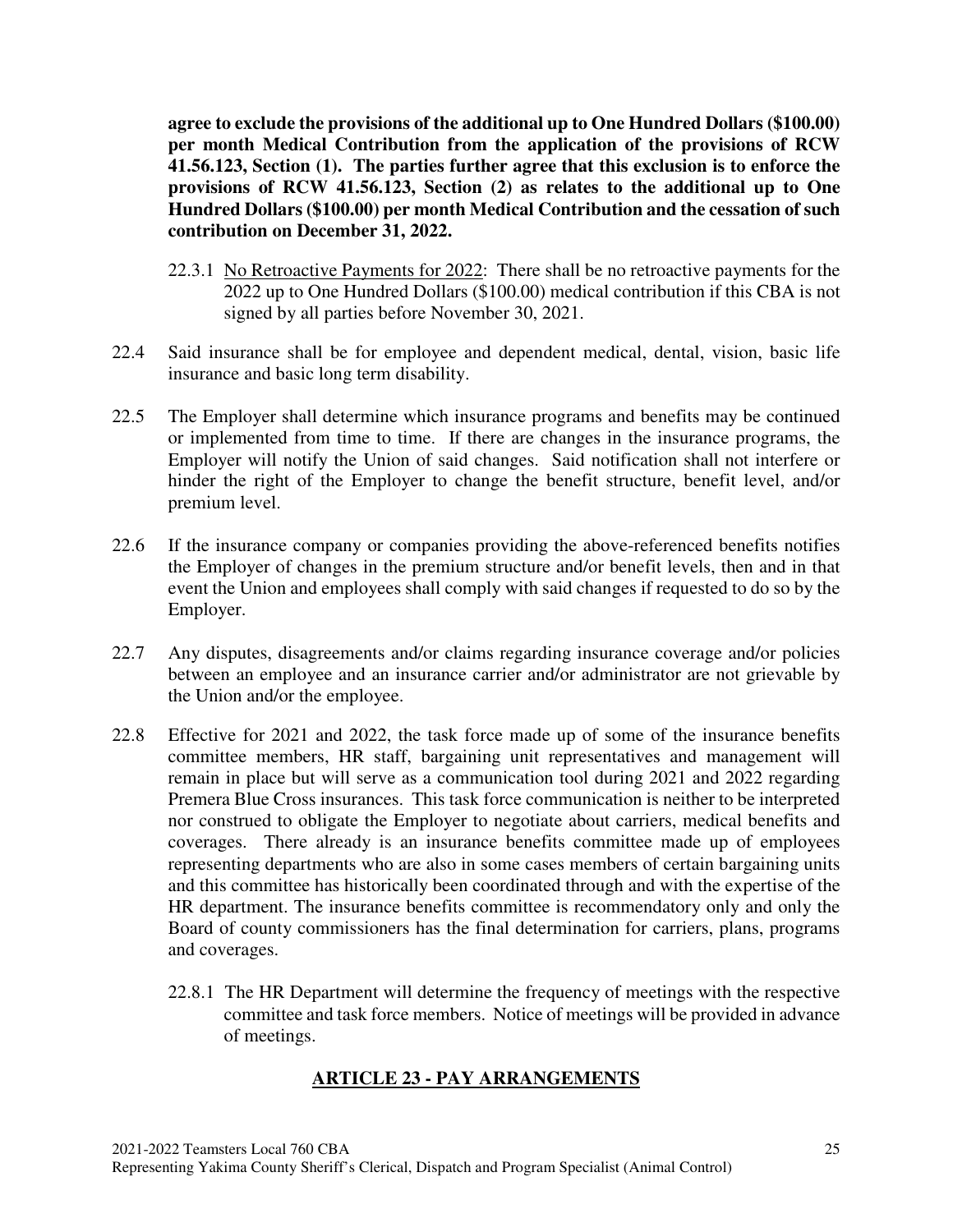- 23.1 Pay Period: Based on the 2020 implementation of Workday, employees shall be paid on a semi-monthly (twice per month) basis. This provision is subject to revision based on Board approval. The language outlined in this Pay Period section was effective July 1, 2020.
	- a. The first pay period will be the  $1<sup>st</sup>$  through the  $15<sup>th</sup>$  of the month.
	- b. The second pay period will be the  $16<sup>th</sup>$  through the last day of the month.
	- c. Pay for work performed during the first pay period will be issued on the  $25<sup>th</sup>$ of the month.
	- d. Pay for work performed during the second pay period will be issued on the  $10<sup>th</sup>$  of the month following the pay period end.
	- e. There shall be no deductions other than required by law or authorized by this Agreement or authorized in writing by the employee. Required and authorized deductions will be applied to each paycheck.
	- f. All employees are required to provide information for direct deposit of all employee pay.
	- g. Upon request by an employee, opening a payroll debit card with the County's financial institution is available.
- 23.2 Each employee shall receive an itemized statement of earnings and deductions, specifying employee wage rate, hours paid, and other compensation payable to employee as well as any and all deductions from the employee's gross wages for the pay period.
- 23.3 Upon termination, an employee shall receive compensation due in accordance with the terms and conditions of this Agreement no later than the pay period following the termination.

# **ARTICLE 24 - EDUCATIONAL INCENTIVE**

- 24.1 All employees within the bargaining unit attending school may receive tuition expense reimbursement provided that:
	- A. They receive prior approval of the Sheriff;
	- B. Coursework is completed in a field of study approved by the Sheriff;
	- C. A final passing or better grade for the course (e.g., 2.5 on a 4.0 scale, or seventyfive percent (75%) on a one hundred percent (100%) scale, etc.);
	- D. If the employee is eligible to receive monies under other education subsidy programs such as the G.I. Bill, Veteran's Administration, the Safe Street Act or other similar programs utilizing state, federal and/or private funds, the employer will pay the balance of expenses not covered by a subsidy program, provided the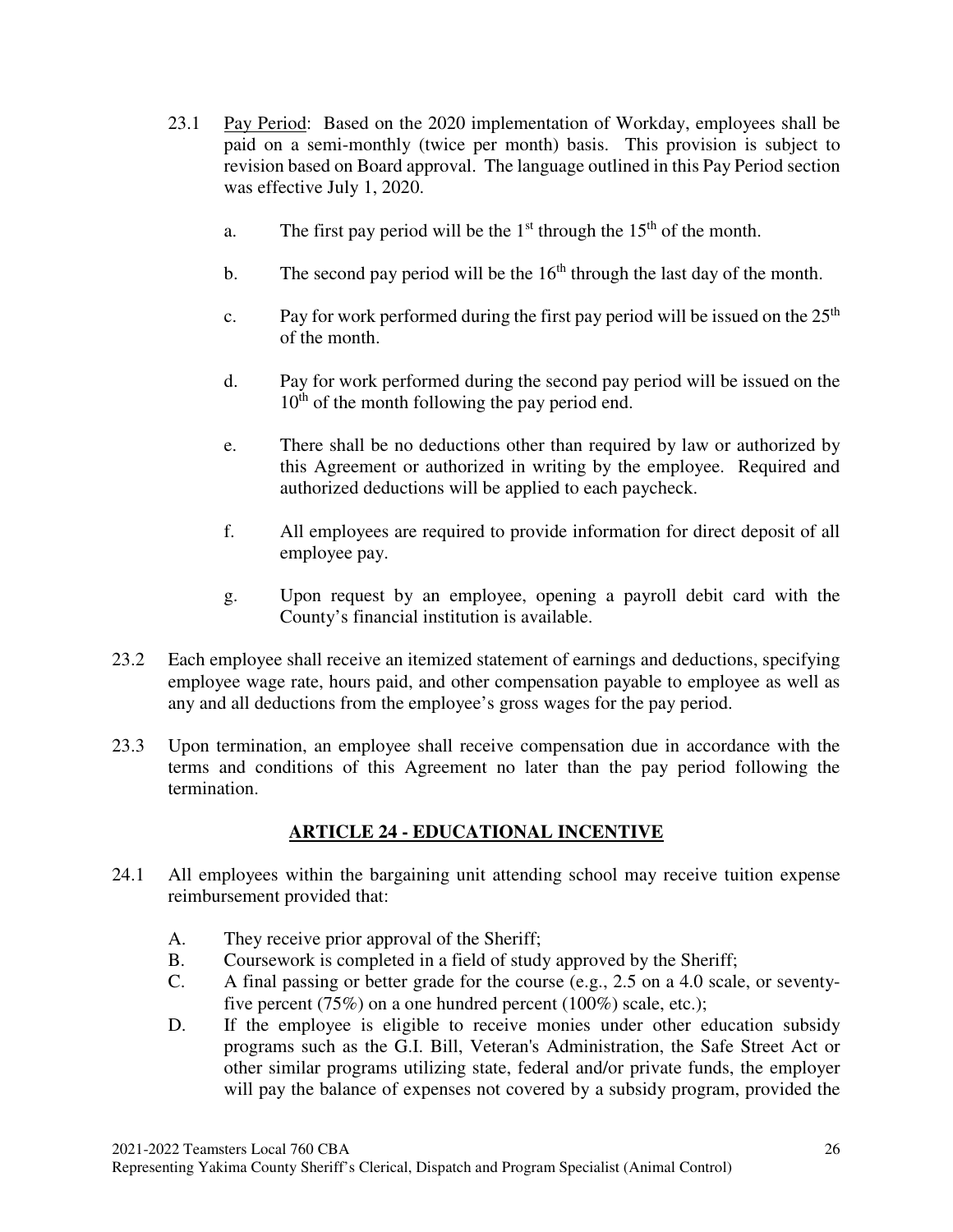employee has shown that they have made application for subsidy programs and been determined either eligible or non-eligible. Loans are not considered a subsidy program.

Such reimbursement, however, will be limited to the amount of the tuition fee and books for any given credit load at the nearest state supported college or university. A report of this schooling shall be placed in each employee's personnel file.

- 24.2 Any employee who is granted an educational leave shall be required to repay the non-salary costs paid by the Employer in the event of the employee's voluntary termination of employment within one (1) year of completing such leave. If any employee voluntarily terminates his/her employment during the second (2nd) full year following compensation of the educational leave, one-half (1/2) of the non-salary costs expended by the Employer shall be reimbursed.
- 24.3 Any employee attending a school under the provisions above shall be required prior to leaving for the school to sign a statement containing the repay terms. The repay provisions shall not apply to the basic law enforcement training course or to other short term training courses which the employee is required by the Sheriff to attend.
- 24.4 Time spent in classes or other study shall not be considered to be time worked for overtime or other pay purposes, except for time spent in classes for County assigned training.
- 24.5 Law Enforcement Dispatcher, Financial Specialist and Records Clerk Spanish Bi-Lingual Premium: Effective upon signing of the agreement by both parties, in the payroll period following qualification for the Spanish bi-lingual premium, Financial Specialist, Law Enforcement Dispatcher and Records Clerk employees who qualify through the testing procedures established by the Employer shall receive a premium of Fifty Dollars (\$50.00) per month for those who pass the Employer's bi-lingual/bi-literate testing requirements. This provision allows for up to three (3) dispatchers, two (2) records clerks, and one (1) financial specialist.

## **ARTICLE 25 - GENERAL PROVISIONS**

- 25.1 No employee shall be unlawfully discriminated against for upholding Union principles and activities provided such activities do not interfere with the employee's duties.
- 25.2 Union Investigation and Visitation Privileges The Business Representative of the Union will notify the Sheriff or his/her designee and coordinate investigation or on-site visitations with the Sheriff. The representative shall limit his/her activities to matters relating to this Agreement; provided, however, he/she will not interfere with the operation of the normal routine of the Department.
- 25.3 Teamsters Local Union No. 760 shall be entitled to the use of the employee bulletin board, at each of the Employer work locations.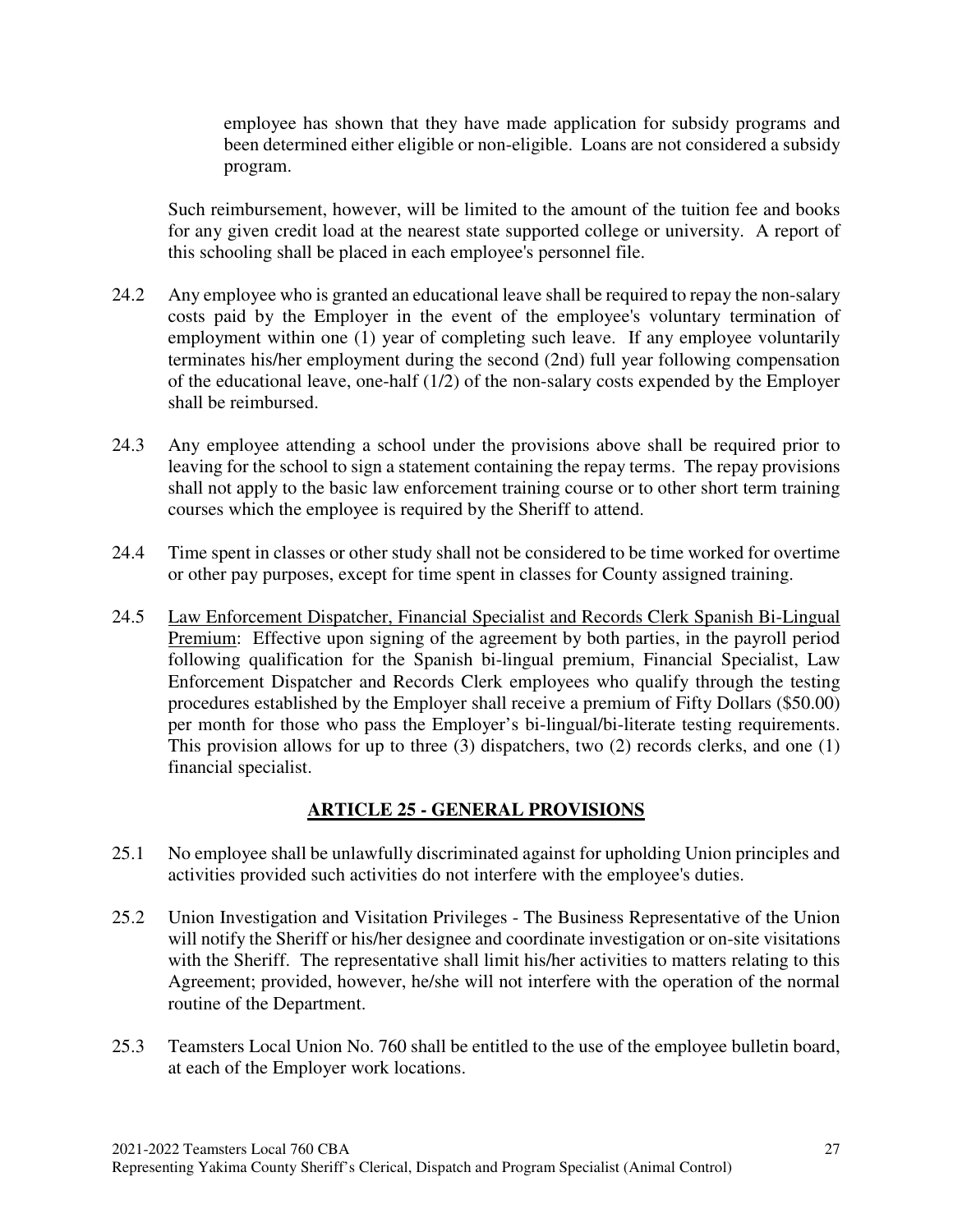- 25.4 Safety Safe and healthful working conditions are recognized as mutually beneficial to the employees and Employer. Employees may report what they believe to be an unsafe and unhealthy working condition to Management. Management shall investigate the report.
- 25.5 Medical Exams Any medical examination required by the Employer may be taken on Employer time and shall be paid by the Employer. The examination shall be administered by a physician or institution specified by the Employer.
- 25.6 Gender Where masculine gender has been used in any provision of this Agreement, it is used solely for the purpose of illustration and shall not in any way be used to designate the sex of the employee eligible for any position, classification, or the benefits provided in this Agreement.
- 25.7 The Employer agrees not to enter into any agreement with employees within the bargaining unit on an individual or collective basis, which conflicts with the terms and provisions of this Agreement.
- 25.8 When any classification not listed on the wage schedule is established, the Employer shall designate a job classification and pay rate for the classification. Notice of establishment of the new classification shall be provided to the Union. In the event the Union does not agree that the rate of pay is correct, notice shall be given the Employer within fourteen (14) calendar days of receipt of the notice, requesting to negotiate the pay rate for the new classification. The negotiated pay rate shall be effective as of the date the new classification went into effect.
- 25.9 The Union recognizes the right of the Employer to establish reasonable employer rules as he/she may deem necessary, provided that such rules are lawful. Employees shall be made aware of such rules established by the Employer.
- 25.10 The Employer may transfer, contract or subcontract the work performed by members of the bargaining unit covered by this Agreement for reasons of economy, efficiency of operation and/or reorganization. Before transferring, contracting or subcontracting any work as referred to above, the Employer shall first give the Union and the Union Shop Steward thirty (30) calendar days written notice and offer to meet and discuss the change. The notice and offer to discuss shall not impede or alter the Employer's right to transfer, contract or subcontract work. In the event that the Employer subcontracts work presently being performed by the bargaining unit, if possible, employees will be placed in similar employment in the County or with the subcontractor.
- 25.11 Mileage Reimbursement: Mileage reimbursement at the time of implementation of this Agreement shall be at the current IRS rate. Provided, however, if the Internal Revenue Service should approve a higher amount effective during the term of this Agreement, escalation in the rate shall be implemented by the resolution of the Board of County Commissioners. Maximum use shall be made by the County of County-owned vehicles in order to avoid use of the employee's vehicle whenever practical. Employees already on duty required to report to a duty station other than their normally assigned duty station shall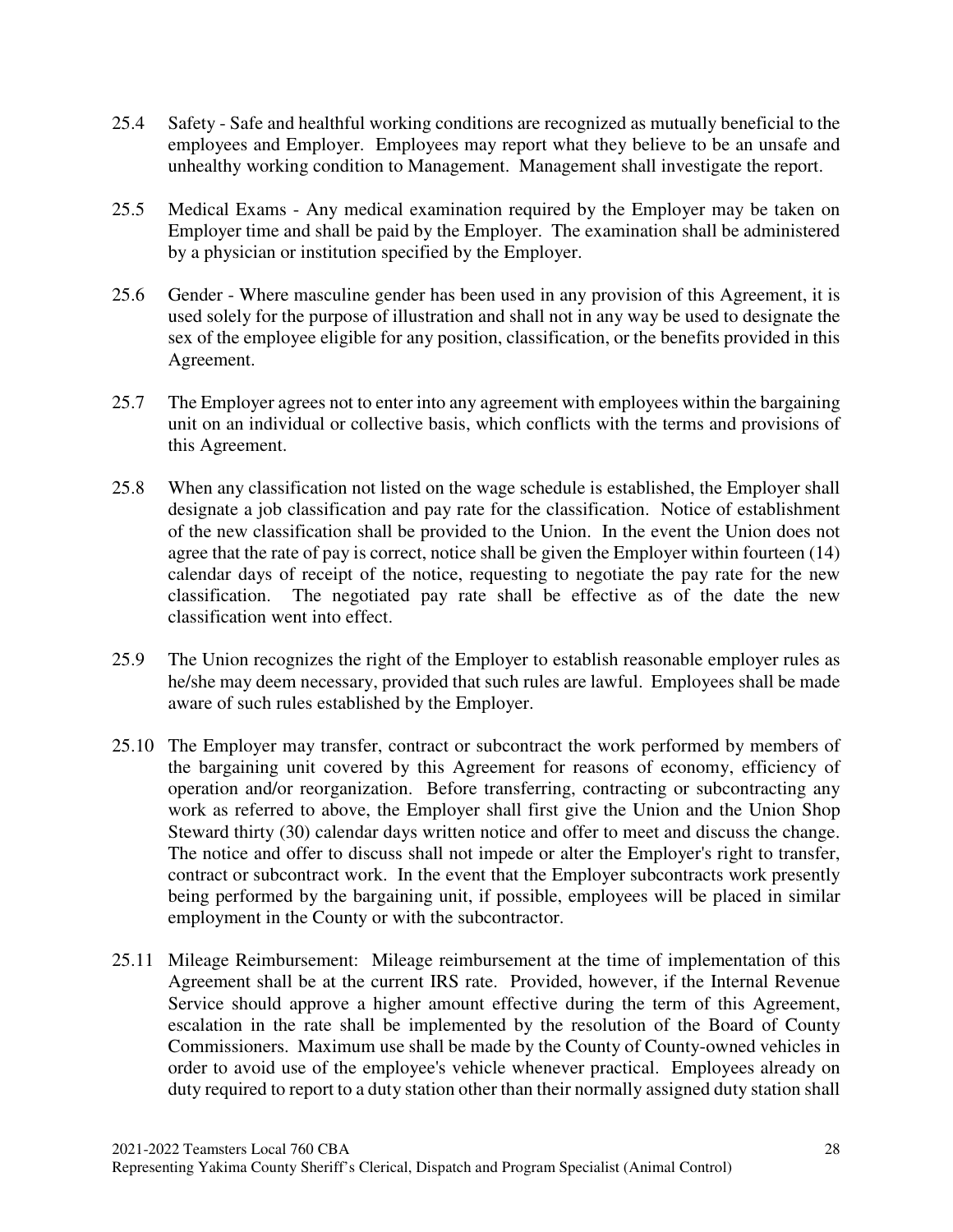receive mileage for miles traveled in a personal vehicle between duty stations. All time spent traveling between stations shall be considered time worked.

- 25.12 Union Meetings: Recognizing the parties are mutually served by effective communications, the Sheriff may allow the Union Shop Steward time off without pay or to reschedule their working day to include flexing their time for meetings within the employee's work week; provided adequate staff is available to assure continuation of essential public services as determined by the Sheriff.
- 25.13 Training: The Employer shall make every reasonable effort to afford all employees of the Department equal access to training related to that employee's position. When the employee successfully completes any job-related school, a record of such shall be kept in the employee's personnel file. Employees scheduled for training inside the County shall have a minimum of ten (10) hours off duty between their last scheduled shift and the beginning of the training. If the training occurs outside of the County, the Employer shall make every reasonable effort to modify the employee's schedule to allow at least ten (10) hours between the end of the last shift and the beginning of travel time for training.
- 25.14 Collective Bargaining: Recognizing the parties are mutually served by effective collective bargaining, the Sheriff will allow up to a total of three  $(3)$  (clerical, dispatch & financial) bargaining unit employees to attend scheduled collective bargaining sessions on work time. If the collective bargaining session is not scheduled during an employee's work hours with approval of the Employer, an employee may flex their schedule during the work week of the bargaining session to allow attendance, provided this does not create a staffing shortage or overtime. The Sheriff may approve additional staff to attend if necessary.
- 25.15 FTO: When FTO employees are training new employees, they shall be granted additional paid time as necessary at the end of their shift for the purpose of completing all necessary documentation and evaluations of the trainee.
- 25.16 The Sheriff will assign FTO status to designated employees who exhibit a proficiency in chosen tasks and are also able to teach those tasks effectively. Those designated as FTO will receive fifty dollars (\$50.00) per month for the entire year unless their designation is removed. The number of employees eligible for FTO assignments will be reviewed annually for the following calendar year by the Sheriff who shall have sole discretion to increase or decrease the number of assignments.
- 25.17 D.R.I.V.E. The Employer agrees to deduct from the paycheck of all employees covered by this Agreement, voluntary contributions to DRIVE. DRIVE shall notify the Employer of the amounts designated by each contributing employee that are to be deducted from his/her paycheck on a monthly basis for all months worked. The phrase "months worked" excludes any month other than a month in which the employee earned a wage. The Employer shall transmit to DRIVE National Headquarters on a monthly basis, in one (1) check, the total amount deducted along with the name of each employee on whose behalf a deduction is made, the employee's Social Security number and the amount deducted from that employee's paycheck. The International Brotherhood of Teamsters shall reimburse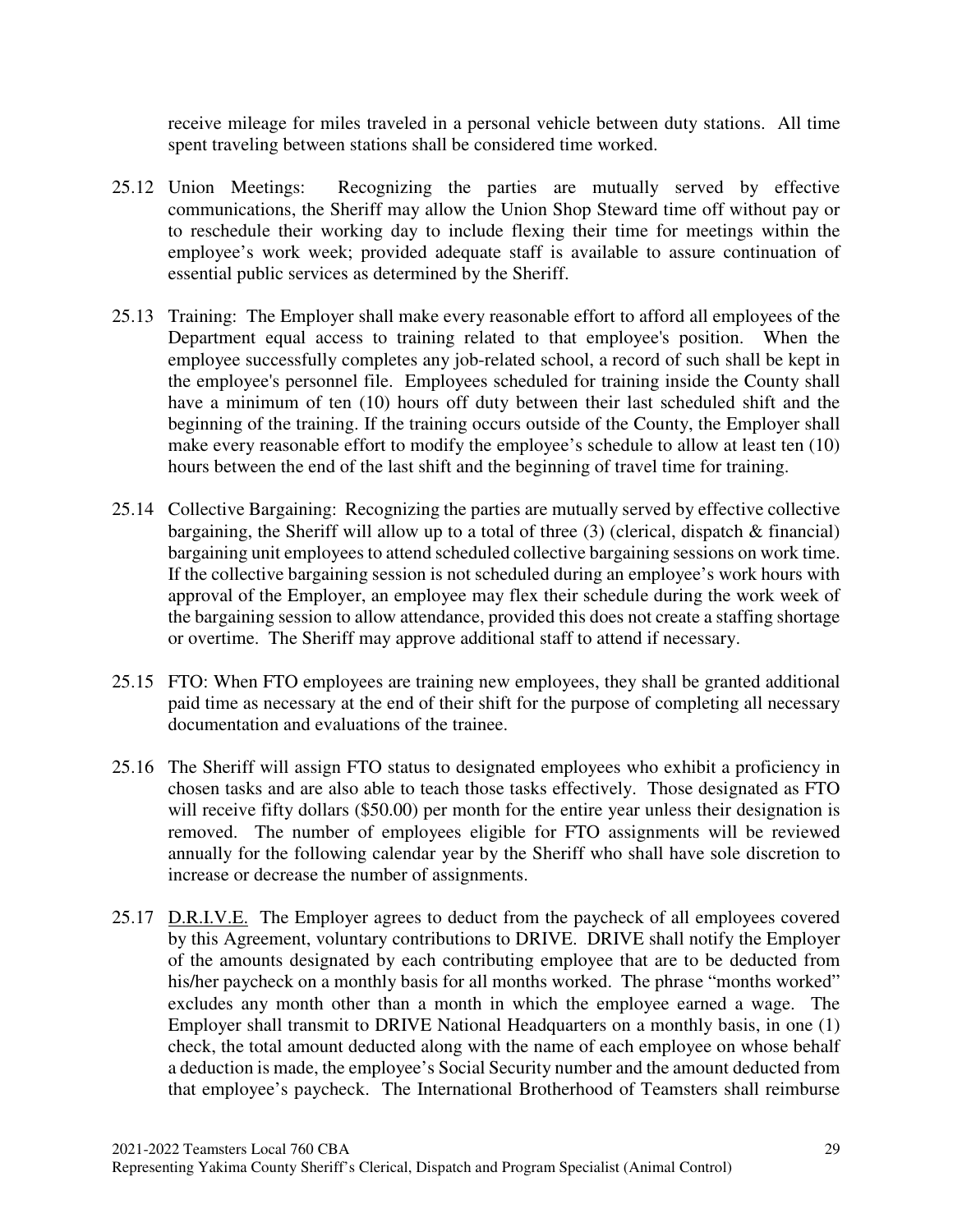the Employer annually for the Employer's actual cost for the expenses incurred in administering the payroll deduction plan.

## **ARTICLE 26 - EQUAL EMPLOYMENT OPPORTUNITY**

26.1 The Employer or the Union shall not discriminate against any individual with respect to terms, conditions or privileges of employment because of race, color, religion, national origin, age, sex, sexual orientation, mental, physical, or sensory handicap, except as allowed or provided by law.

## **ARTICLE 27 - PERSONNEL FILES**

- 27.1 Personnel files are the property of the Employer. The Employer agrees that the contents of the personnel files, including personal photographs, shall be confidential and shall restrict the use of information in the files to internal use by the Sheriff's Office and Human Resources. It is further agreed that the information in employee personnel files shall not be released to outside groups without the approval of the Sheriff except under proper Court order or as otherwise required by law.
- 27.2 An employee shall be notified and receive a copy of material placed in his/her personnel file relating to job performance or personal character within ten (10) calendar days of such action.
- 27.3 An employee may request that material other than yearly evaluations be expunged from his/her file. Decisions on such requests shall be made by the Sheriff.
- 27.4 Upon appropriate request, an employee may inspect his/her personnel file subject to the following provisions:
	- A. Inspection shall occur during non-working hours, including lunch and break periods, or at a time and in a manner mutually acceptable to the employee and the County.
	- B. Upon request, an employee who has a written grievance on file who is inspecting his/her personnel file with respect to such grievance, may have a representative present during such inspection.
	- C. Copies of materials in the employee's personnel file shall be provided the employee upon written request.

# **ARTICLE 28 - SAVINGS CLAUSE**

28.1 If any article or section of this Agreement or any addendum thereto should be held invalid by operation of law or by any tribunal of competent jurisdiction, or if compliance with or enforcement of any article or section should be restrained by such tribunal, the remainder of this Agreement and addendums shall not be affected thereby, and the parties shall enter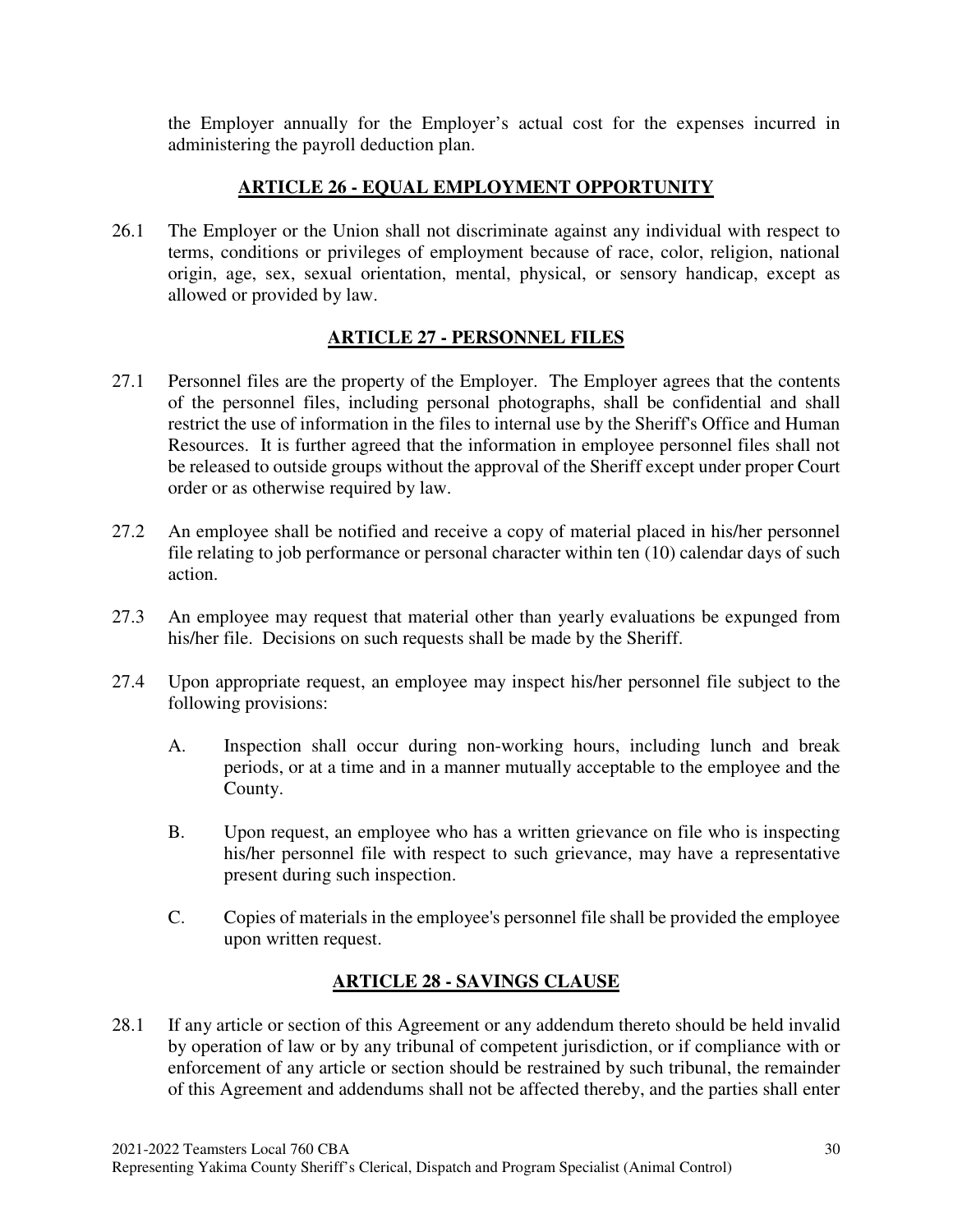into immediate negotiations for the purpose of arriving at a mutually satisfactory replacement for such article or section.

## **ARTICLE 29 - NO STRIKE - NO LOCKOUT**

- 29.1 Strikes, slowdowns, work stoppages, or any other interference with the work by the employees are prohibited.
- 29.2 The Employer may discharge and/or discipline any employee who violates Section 29.1. No employee shall be entitled to any pay and/or benefits for the period in which he/she engaged in any strikes, slowdowns, work stoppages or other interference with work.
- 29.3 Nothing contained herein shall preclude the Employer from obtaining judicial restraint and damages in the event of a violation of this Article.
- 29.4 No lockout of employees shall be instituted by the Employer.

## **ARTICLE 30 - UNIFORM AND EQUIPMENT SUPPLY AND UNIFORM CLEANING**

30.1 The County shall provide uniform clothing and equipment to employees as listed below:

## **For Clerical and Dispatch Employees**

- A. One (1) Coat or one (1) Sweater
- B. Up to five (5) short sleeve polo shirts.
- C. The County will pay each employee in the bargaining unit one hundred fifty dollars (\$150.00) in additional compensation each year to be included in the February paycheck, as a footwear allowance. In addition, the County will pay each employee in the bargaining unit two hundred fifty dollars (\$250.00) in additional compensation commencing in 2020 in the May paycheck as a pants allowance. Thereafter, the compensation will be in February. Black footwear and black pants shall be of a law enforcement style, appearance and quality and are subject to approval by the Sheriff or designee. One pair of pants must be a more formal slack for formal or special occasions.

#### **For Program Specialist (Animal Control) Employees**

 A. The County will provide the following equipment: Two jumpsuits (winter/summer) One hat (ball cap) One trouser belt One duty belt One key holder One bite stick with holder One portable radio holder Four belt keepers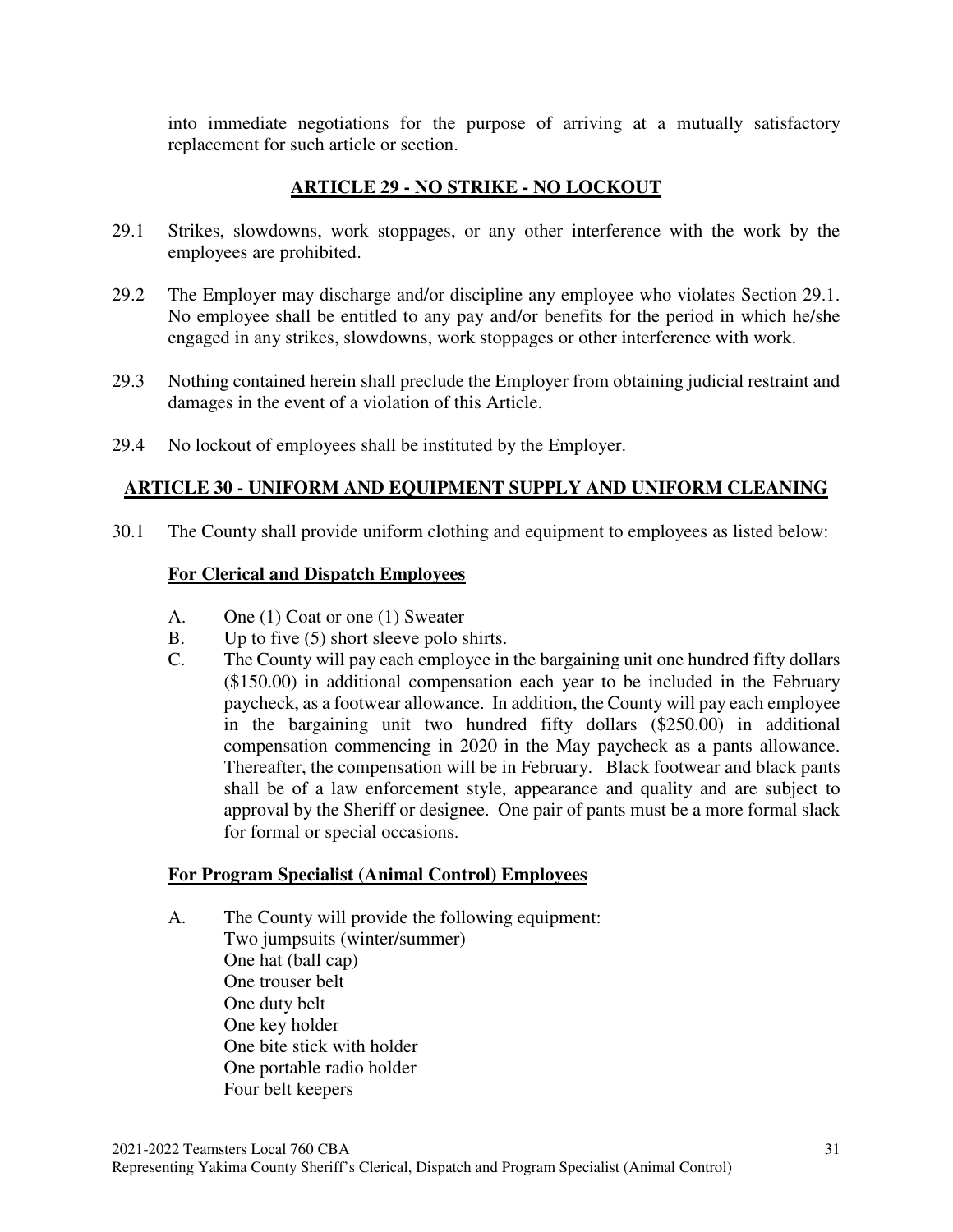One ballistic vest

- B. The County will pay each employee in this position one hundred fifty dollars (\$150.00) in additional compensation each year to be included in the February paycheck, as a footwear allowance.
- 30.2 Probationary employees will be given the complement of uniform clothing and equipment the Sheriff determines is necessary to perform their duties and responsibilities.
- 30.3 The County agrees to repair or replace defective and/or unserviceable uniform clothing or equipment specifically listed in sections A above. Footwear and pants are not subject to this section 30.3. The determination as to defects or unserviceability shall be made by the Sheriff or administrative staff.
- 30.4 Any new items of uniform clothing and equipment mandated by the Sheriff shall be provided by the County.

# **ARTICLE 31 - SALARIES**

- 31.1 The Pay Plan Structure for 2021 and 2022 is described in Exhibit "A," which is attached hereto and incorporated herein by reference. The 2021 and 2022 Pay Plan Structure is the same as the Pay Plan Structure was for 2020.
- 31.2 The Pay Plans for 2021 and 2022 are set forth in Exhibit "B," which is attached hereto and incorporated herein by reference. These 2021 and 2022 Pay Plans are the same as the Pay Plans were for 2020.
	- 31.2.1For 2021, Yakima County shall pay a one-time lump sum payment of six percent (6%) based on only the annual base wage reflected in Exhibit A or B of the 2020 Collective Bargaining Agreement. The lump sum payment applies only for each regular or temporary budgeted eligible employee within the Teamsters Bargaining Unit. The following provisions set forth the pay and criteria regarding the lump sum payment. To be eligible for the lump sum:
		- (1) Employee must have been employed by Yakima County for a minimum of six (6) months prior to the parties signing the applicable CBA; and,
		- (2) Employees must be in paid status during the pay cycle for which the pay check is issued. Paycheck received from any leave bank balances is considered being in paid status; and,
		- (3) Employees on leave without pay (LWOP) status for the entire pay cycle in which the paycheck is issued are not eligible for the lump sum payment; and,
		- (4) The calculated lump sum payment shall be less applicable taxes/deductions. Receiving the lump sum less taxes and deductions is subject to the timely ratification and the signing of the final CBA by each of the parties, with the Board being the last party; and,
		- (5) Any payouts for overtime, out of classification pay, compensatory time,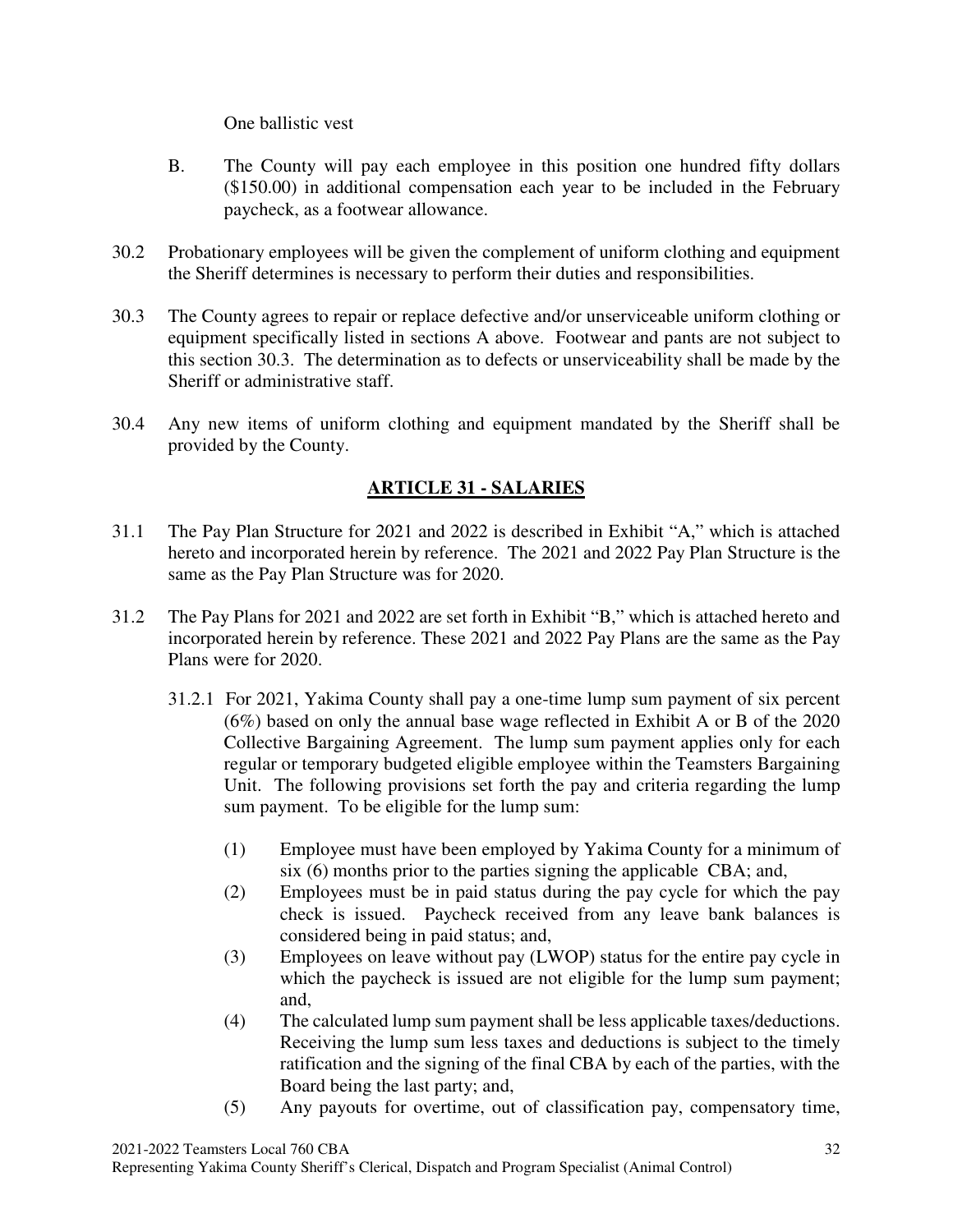paid time off (PTO), any other payout category and any miscellaneous earnings shall not be used for the purposes of calculating the six percent (6%) lump sum amount. Only the annual base pay set forth in Exhibit A or B of the 2020 Collective Bargaining Agreement shall be used for these calculations; and.

- (6) Employees who are actively receiving workers compensation indemnity payments starting six (6) months prior to the final signing of this CBA by the parties will be eligible for the lump sum payment; and,
- (7) Employees who receive the lump sum payment less applicable taxes/deductions who end employment **after** receiving said payment shall not be required to repay any portion of the lump sum payment.
- 31.2.2 No Retroactive Payments for 2021: There shall be no retroactive payments for the 2021 lump sum if the CBA is not signed by all parties before November 30, 2021
- 31.2.3 For January 1, 2022, Yakima County shall pay a one-time lump sum payment of three percent (3%) based on only the annual base wage reflected in Exhibit A or B of the 2020 Collective Bargaining Agreement. The lump sum payment applies only for each regular or temporary budgeted eligible employee within the Teamsters Bargaining Unit. To be eligible for the lump sum:
	- (1) Employees must have been hired on or before December 31, 2021; and
	- (2) Employee must be in paid status between July 1 July 15, 2022. Paycheck received from any leave bank balances is considered being in pay status; and,
	- (3) Employees in Leave without pay (LWOP) status for the entire pay cycle in which the paycheck is issued are not eligible for the lump sum payment; and,
	- (4) The calculated lump sum payment will appear on the July 25, 2022, paycheck less applicable taxes/deductions; and,
	- (5) Any payouts for overtime, out of classification pay, compensatory time, paid time off (PTO), any other payout category and any miscellaneous earnings shall not be used for the purposes of calculating the three percent (3%) lump sum amount. Only the annual base pay set forth in Exhibit A or B of the 2020 Collective Bargaining Agreement shall be used for these calculations; and,
	- (6) Employees who are actively receiving workers compensation indemnity payments starting on or after February 1, 2022, will be eligible for the agreed upon lump sum payment on July 25, 2022; and,
	- (7) Employees who receive the lump sum payment less applicable taxes/deductions in the July 25, 2022, paycheck who end employment **after**  receiving said payment shall not be required to repay any portion of the lump sum payment.
- 31.2.4 Regarding all the provisions of Article 31, all calculations of the above lump sum payments shall be less all applicable taxes and deductions. The Human Resources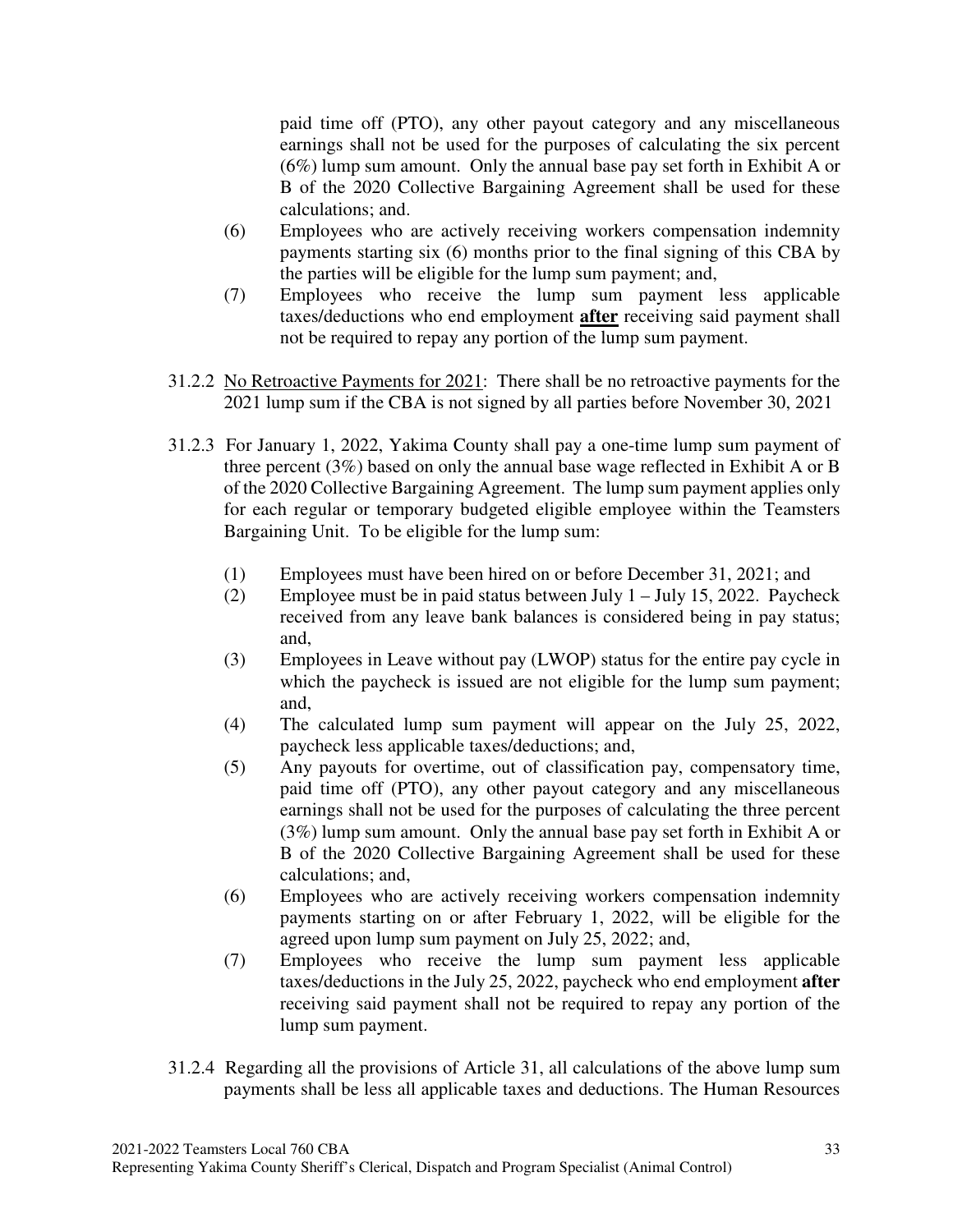Department's determinations as to any and all applicable timelines, eligibility requirements, language interpretations and calculations of lump sum amounts shall be final and binding on the parties. The Human Resources Department's determinations shall not be subject to any grievance procedures.

- 31.3 Historically, effective in 2018, the task force of bargaining unit representatives and management established in 2017 (established as the 2017 Task Force on Benefits and Salary), as well as the Salary Committee, will be maintained to engage in informational only discussions about the outcome of survey conducted by the Human Resources Department, as addressed in Exhibit "A." These informational discussions are not to be interpreted nor construed to mean that the Employer is agreeing to negotiate about the market survey, comparables, and the survey's provisions and procedures. Each CBA already states that the market survey is for only informational purposes, and there is no obligation on the part of the Employer to negotiate about and implement the results of any survey.
	- 31.3.1 Beginning in 2018, with a frequency of every four (4) years, a full/in-depth survey will be conducted by the Human Resources Department using the six (6) comparable counties discussed. The six (6) comparable counties are: Benton, Spokane, Kitsap, Thurston, Whatcom, and Grant. For the in-between years (2019, 2020, 2021), a basic touchpoint will be conducted with the sole purpose of gauging the trend in the market. There were 37 jobs identified by the salary committee and task force to be included in the survey. See Exhibit "A" for the list of classifications. The methodology used for analysis will remain the same as outlined in HR 001 Class and Compensation Policy.
	- 31.3.2 In regards to the reference above in section 31.3.1 to the conducting of a full/indepth survey by the Human Resources Department during 2020, in light of the provisions of section 31.6 below, the parties have mutually agreed that Human Resources Department shall not conduct a full/in-depth survey and instead will dedicate resources to the comprehensive study and analysis of the current job classification (DBM) and pay plan system to reasonably achieve a better job classification and pay plan system
	- 31.3.3 The Human Resources Department will determine the frequency of meetings with the respective committee and task force members. Notice of meetings will be provided in advance of meetings.
- 31.4 In January 2020, the change in minimum wage was addressed by removing the hourly rate of pay that falls below the State minimum. Increment 1 and increment 2 of the A11 pay plan was discontinued for hiring purposes. The updated pay plan schedule is available on the County's website.
- 31.5 Starting in 2021 and ending in 2022, the Employer will be conducting, through the Human Resources Department, a comprehensive study of the current job classification (DBM) and pay system. The Elected Officials, Department Heads, Bargaining Representatives and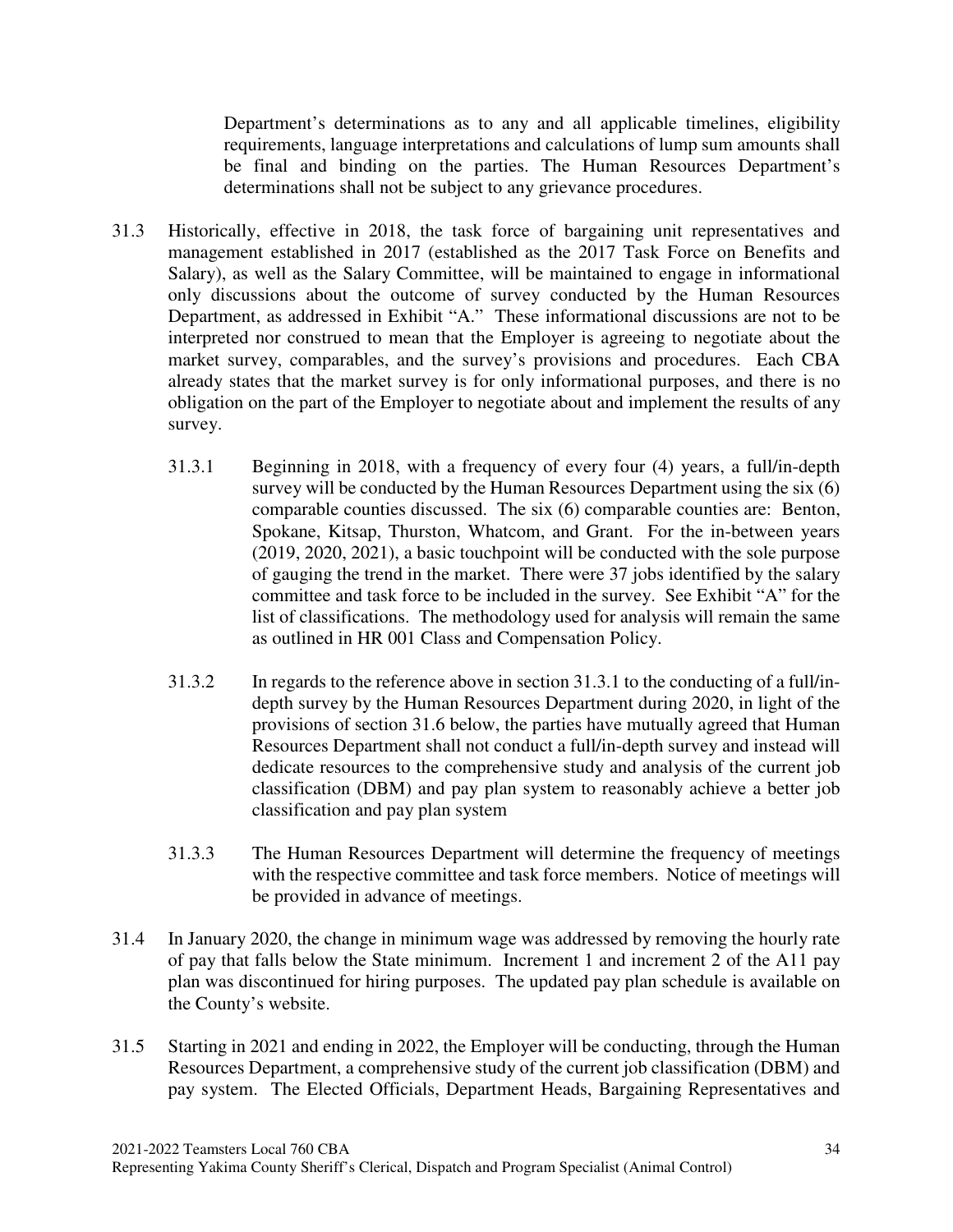bargaining unit representatives as well as the members of the Executive Committee will serve on a task force similar to the Task Force on Benefits and Salary as well as the Salary Committee mentioned above in Section 31.3. This task force will engage in informational discussions which shall not be interpreted nor construed to mean that the Employer is agreeing to negotiate about the methodologies used to conduct the comprehensive study but rather the task force will engage in information discussions about the outcomes of the study and analysis. The purpose of the comprehensive study is to determine whether the current job classification (DBM) and pay plan system can be improved or whether a new job classification and pay plan system will be in the best interests of the Employer and the Employees. The comprehensive study and analysis may also result in significant changes to the methodology used for analysis as outlined in HR 001 Class and Compensation Policy. It is also possible that if a new job classification and pay plan system is one of the recommendations of the study then the provisions pertaining to Section 31.4 and Section 31.3.1 may be significantly modified and no longer in effect as currently written. The results of this comprehensive study and analysis will be shared with all the affected bargaining units and their representatives. Further, the results of the study will become the subject of bargaining during the relevant successor labor contract term. The parties understand and agree that the ability to pay continues as an important factor with regards to addressing the results of the study and analysis as well as addressing the implementation of aspects of the study and analysis. The parties recognize that the Board of County Commissioners, based on their authority over the budgets, have the final decision-making authority relating to implementation of the results of the comprehensive study and analysis.

#### **ARTICLE 32 - TERM OF AGREEMENT**

- 32.1 This Agreement shall become effective as of the first (1st) day of January 2021 and shall remain in full force and effect through the thirty-first (31st) day of December 2022. Written notice of intent to modify this Agreement as related to extension of the Agreement or changes to the Agreement must be served by the requesting party upon the other party at least ninety (90) calendar days prior to the date of expiration.
- 32.2 If the parties have not reached agreement, then either party may request a mediator from the Public Employment Relations Commission (PERC). The determination of the mediator shall be advisory only and not binding on either party.
- 32.3 The parties shall start negotiations in the fall of 2022 for a successor 2023 and perhaps beyond CBA. Negotiations shall be conducted on mutually agreeable dates.
- 32.4 In the event that negotiations for a new agreement extend beyond the thirty-first  $(31<sup>st</sup>)$  day of December 2022**,** the terms of this Agreement shall remain in full force and effect during the negotiation and mediation process.

*[Signature page follows.]*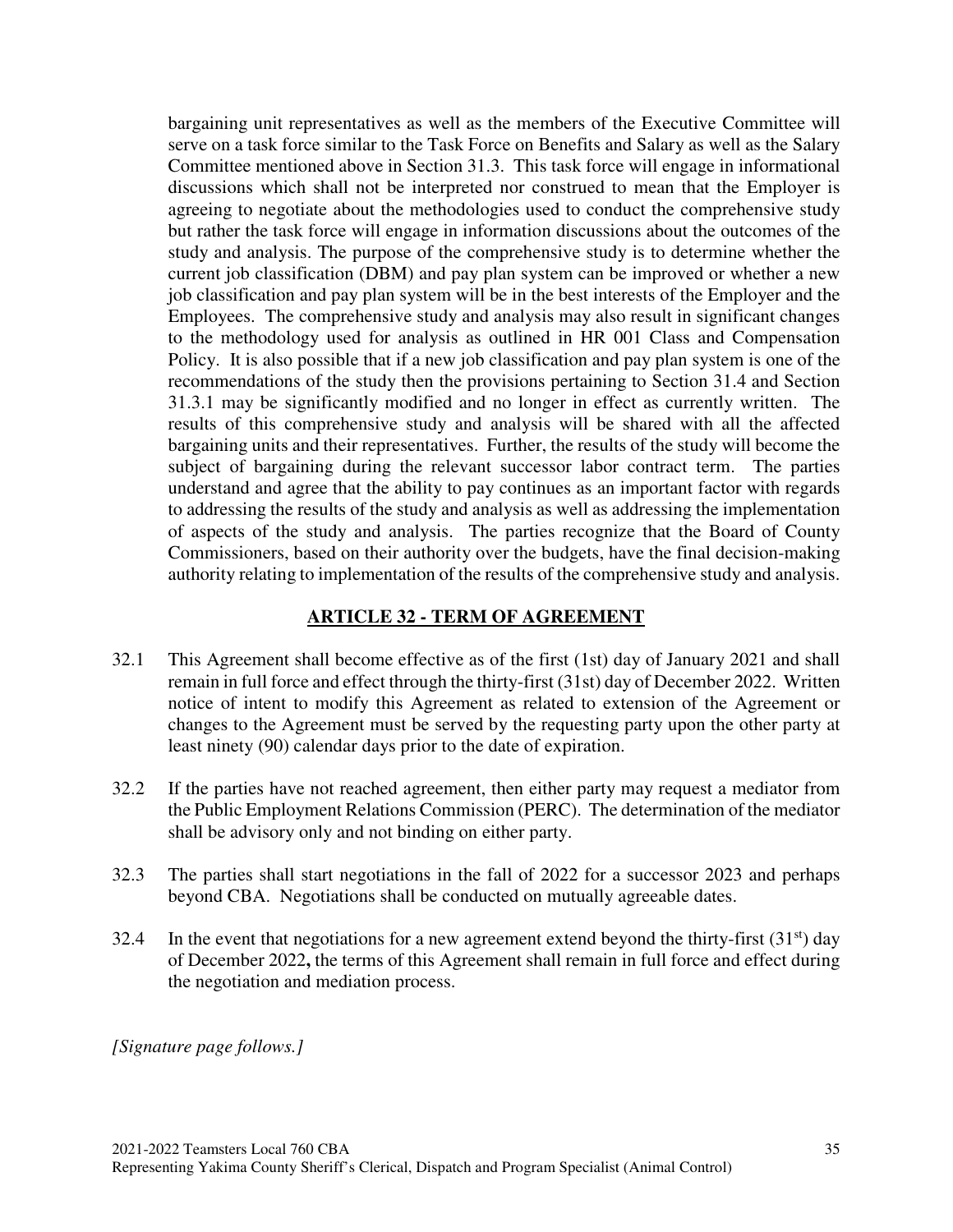IN WITNESS WHEREOF, the parties have executed this Agreement as evidenced herein below.

Dated this \_\_\_\_\_\_\_\_\_\_\_\_day of\_\_\_\_\_\_\_\_\_\_\_\_\_\_\_\_\_\_\_\_\_\_\_\_\_\_\_\_\_, 2021.

FOR THE EMPLOYER: **FOR THE UNION:** Yakima County, Washington Teamsters, Local No 760

Adopted Copy Available at Yakima County Human Resources 128 N. 2<sup>nd</sup> Street, Room B27 Yakima, WA 98901

\_\_\_\_\_\_\_\_\_\_\_\_\_\_\_\_\_\_\_\_\_\_\_\_\_\_\_\_\_\_\_\_\_\_\_ \_\_\_\_\_\_\_\_\_\_\_\_\_\_\_\_\_\_\_\_\_\_\_\_\_\_\_\_\_\_\_\_\_\_\_ Ron Anderson, Chairman Leonard J. Crouch Board of Yakima County Commissioners Secretary Treasurer

\_\_\_\_\_\_\_\_\_\_\_\_\_\_\_\_\_\_\_\_\_\_\_\_\_\_\_\_\_\_\_\_\_\_\_ Amanda McKinney, Commissioner Board of Yakima County Commissioners

\_\_\_\_\_\_\_\_\_\_\_\_\_\_\_\_\_\_\_\_\_\_\_\_\_\_\_\_\_\_\_\_\_\_\_ LaDon Linde, Commissioner

Board of Yakima County Commissioners

\_\_\_\_\_\_\_\_\_\_\_\_\_\_\_\_\_\_\_\_\_\_\_\_\_\_\_\_\_\_\_\_\_\_\_

Robert Udell, Sheriff Yakima County Sheriff's Office

\_\_\_\_\_\_\_\_\_\_\_\_\_\_\_\_\_\_\_\_\_\_\_\_\_\_\_\_\_\_\_\_\_\_\_ Jacqui Lindsay Director of Human Resources

Represented by:

Anthony F. Menke, Management Attorney and Chief Negotiator

\_\_\_\_\_\_\_\_\_\_\_\_\_\_\_\_\_\_\_\_\_\_\_\_\_\_\_\_\_\_\_\_\_\_\_\_\_

2021-2022 Teamsters Local 760 CBA 36 Representing Yakima County Sheriff's Clerical, Dispatch and Program Specialist (Animal Control)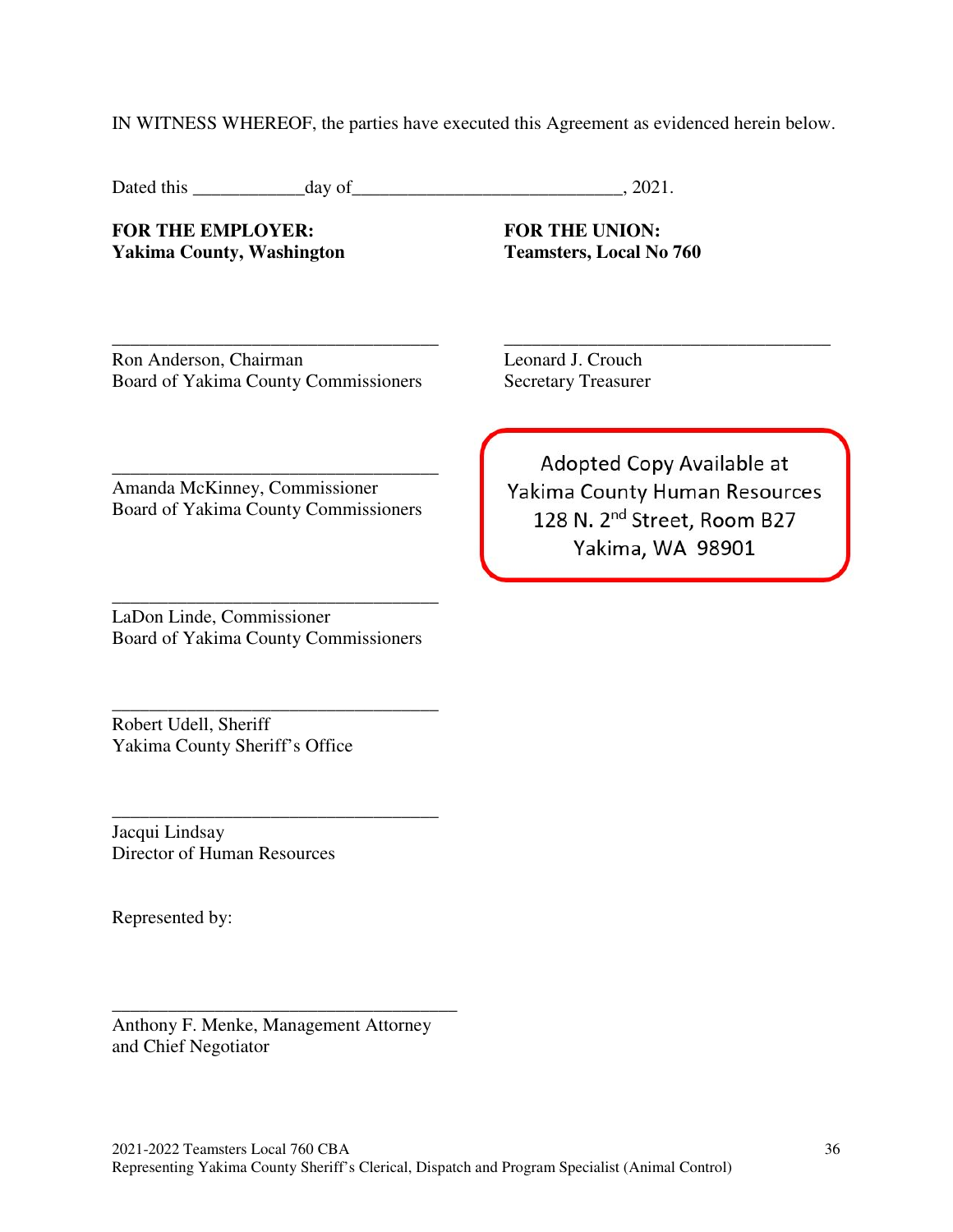### **EXHIBIT "A" YAKIMA COUNTY TEAMSTERS LOCAL 760 SHERIFF'S OFFICE 2021 PAY PLAN STRUCTURE**

- 1. Effective in 2021, the restrictions on employees hired after December 31, 2012, shall cease and all employees shall be eligible for all 14 steps; Provided, however, currently the parties must bargain each individual step before the step will be implemented from year to year. Without an agreement, there are no step increases. This may also be impacted by the provisions of Article 31 regarding the Human Resources Department comprehensive study of the current job classification (DBM) and pay plan system during 2021 and 2022. The pay plan structure shall be as follows:
- 2. Article 31 addresses 2021 and 2022 lump sum payment and pay provisions.
- 3. No employee shall receive an increment advancement during 2021 and 2022.
- 4. All calculations shall be determined by the Human Resources Department.
- 5. Article 31 addresses the comprehensive study and analysis of the job classification and pay system to be conducted by the Human Resources Department in lieu of an in-depth comparability study. The parties understand and agree that the terms of Article 31 are controlling with regard to the study and analysis.

**Salary Surveys:** Historically, pay ranges in the Yakima County compensation structure are determined by a comparison of Yakima County benchmark positions to the comparable labor market. Determination of the market for each pay range is established by salary survey of comparable agencies and use of regression analysis methodology to establish a trend line for all Yakima County classifications in the Decision Band Method classification structure. The market survey includes benchmark classifications for each occupational group as well as classifications with an existing market premium. Market surveys will be conducted at least every two years for informational purposes only. Salary Survey information is intended to be used prospectively, and shall not be used in establishing pay plans for the same year during which the salary survey is conducted. The Union will receive a copy of the completed survey for their review and response within one (1) week of completion. This Salary Survey subject matter is subject to the provisions of Section 31.4.

The above salary survey provisions are subject to changes based on the provisions of Article 31.

**Market Premiums:** If the market compensation study indicates that the trend line base salary range for a classification is ten percent (10%) or more below the market target position's median at both entry and maximum , then the Union and the Employer shall meet to negotiate the appropriate method and economic adjustment (market premium or reclassification) for the classification. The results of the negotiation shall be applied in the following fiscal year. If the Union and Employer agree that reclassification is appropriate, the reclassification shall occur in accordance with the County Classification and Compensation Policy (HR-001). If the Union and the employer agree that a Market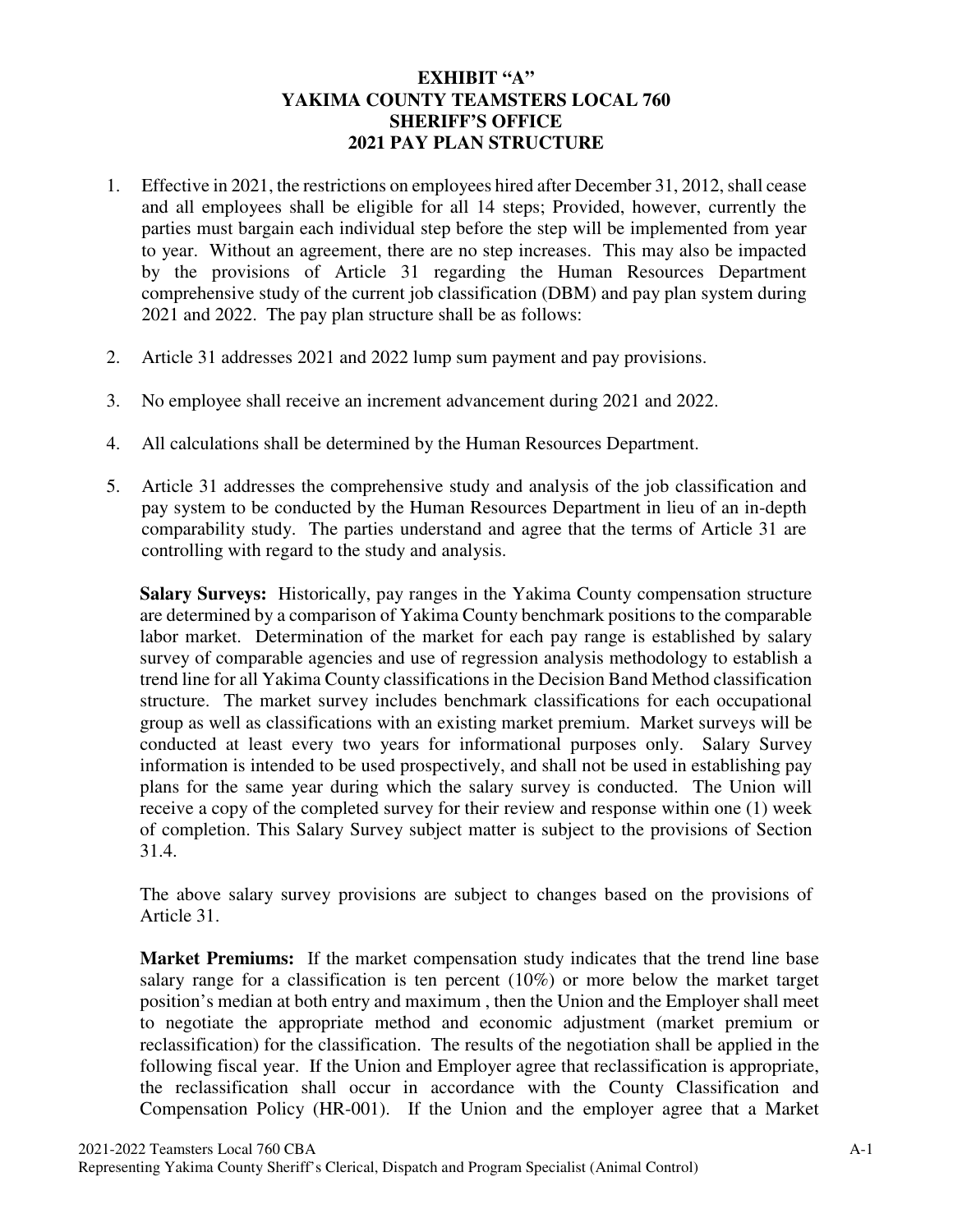Premium is appropriate, the negotiated market premium amount will be applied to the entire salary range for the classification. The base salary range for the classification will remain unchanged. This Market Premium subject matter is subject to the provisions of Section 31.4.

Job classifications with market premiums added to the base salary range will continue to be included in all comprehensive surveys of Decision Band Method classifications within the occupational group until such time as the base salary range for the classification is within ten percent (10%) of the target market level for the classification. The market premium amounts for a classification may change up or down each time the market is studied depending upon the data received from the market compensation study for the classification. Should the market premium amount fall to less than 10% below the target market position of the County, then the market premium will be eliminated and the salary for individual positions will be the individual's current increment in the base salary range for the job classifications. This paragraph is subject to the outcome of the provisions of Section 31.4.

The above DBM categories as well as the Market Premium provisions are subject to the outcome of the Article 31 provisions relating to the comprehensive study and analysis of the job classification and pay system to be conducted by the Human Resources Department. The parties understand and agree that the terms of Article 31 are controlling with regard to these provisions.